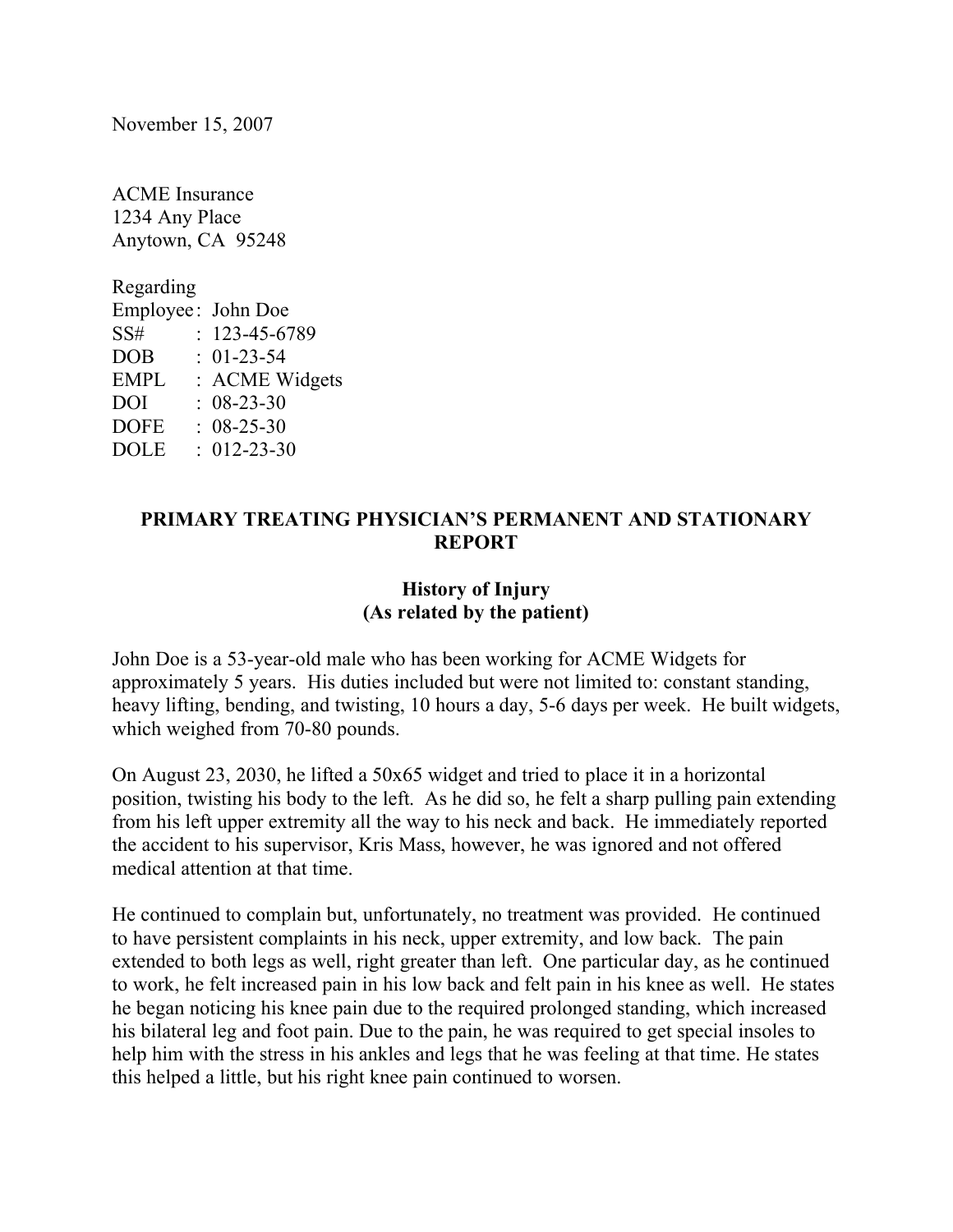#### **PAGE 2 RE: DOE, JOHN**

#### **DATE: AUGUST 25, 2030**

On July 21, 2030, due to persistent pain in his right knee, he sought medical attention at ACME Walk-In Health Center in Santa Ana. Unfortunately, the doctor at that time said it was only an infection in his knee and documented as such.

He continued to have persistent complaints. He was prescribed medication.

On September 27, 2030, John sought treatment at this office. He reported that it was an industrial injury and he had persistent right upper extremity, neck, mid back, low back and bilateral lower extremity complaints. He deferred his Workers' Compensation benefits and preferred to pay on his own.

Unfortunately, the pain became intolerable due to the persistent workload that he was required to do, as there was no modified work at that time.

Due to persistent complaints, the patient returned to this office on November 15, 2030. He was not sure if his supervisor reported the persistent complaints and injury to his employer. John spoke with Mann Hombre, the owner of ACME Widgets, who told him that it was too late for him to report the injury and that he needed a diagnosis and a letter from an M.D. He then told Mann that he would make a claim for his injury and put it through the Workers Compensation carrier.

The patient states he self-procured treatment with another doctor by the name of Espalda, D.O. In a letter dated December 9, 2030, Dr. Espalda writes: "This is to advise that the above mentioned patient was seen in my office today with complaints of pain in the cervical spine, right knee, and right elbow areas. Mr. Doe has weakness in his right arm and decreased range of motion of the cervical spine. I believe these injuries are the result of a work-related injury and the patient needs to be referred to a neurologist for further evaluation."

John was referred to Neurologist, Dr. Joel Cerebro, in Santa Ana, who said that it was going to require a significant amount of money, because he needed further studies and more follow-ups.

The patient came to seek relief, once again, at my office and paid for his treatment. He indicated this was an industrial claim again and he needed to be covered by the Workers Compensation carrier. Due to failure of his employer to send him to the company physician, he presented to my office for care. As a result, I became his Primary Treating Physician.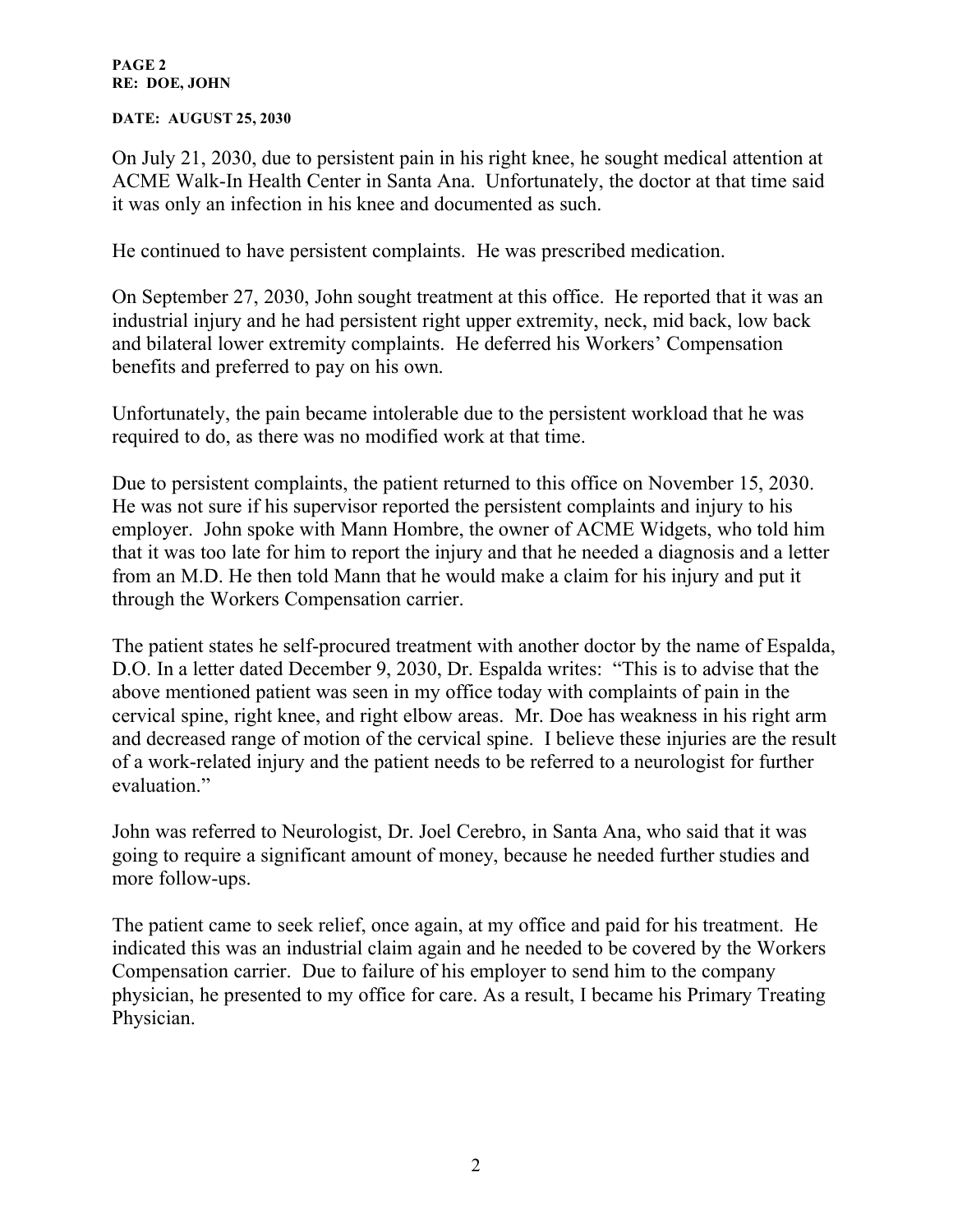**PAGE 3 RE: DOE, JOHN**

**DATE: AUGUST 25, 2030**

### **COMPLAINTS**

### **Initial Evaluation Complaints:**

The patient complains of persistent neck pain radiating into the head, right upper extremity and occasionally into the left upper extremity. He has headaches. He experiences numbness and tingling extending to the fingers of his right and left hand. He rates the neck pain as a 9 on a scale of 0 to 10. The pain increases with prolonged neck positions. He avoids any heavy lifting because he feels increased tension and pain in his neck and right upper extremity.

He also complaints of mid back pain. He rates the midback pain as a 9 on a scale of 0-10. The pain increases with bending, heavy lifting, and twisting activities.

John also complains of right shoulder pain. He rates the shoulder pain as a 9 on a scale of 0-10. The pain increases with pushing, pulling, and activities over the shoulder. When he does work with his right hand, the pain radiates into his right upper extremity and he has to stop his work activities and rest.

He complains of right elbow pain. He rates the pain as an 8-9 on a scale of 0-10. The pain increases with pushing, pulling, and gripping activities. He has difficulty sleeping due to pain in his right upper extremity. He denies pain in his wrists or hands, but he has numbness and tingling in his right fingers, which increases early in the mornings.

John complains of low back pain. He rates the pain as a 9 on a scale of 0-10. The pain increases with bending activities. The pain radiates into legs, right greater than left.

He also complains of pain in his knees. He rates the pain in his right knee as a 7-8 on a scale of 0-10. The pain increases with bending activities. He has difficulty getting up from a sitting position due to the knee and low back pain.

### **Final Evaluation Complaints:**

The patient indicates that overall he has felt improvement. He feels stronger and better conditioned than he did before starting his treatment and rehabilitation program. Unfortunately, he continues to be symptomatic.

In relation to the neck, he states that overall he feels better. He still experiences headaches on occasion, but they have decreased in frequency and intensity. He rates his neck pain as a 6/10 at its best and as a 7/10 at its worst.. He continues to experience numbness and tingling in his upper extremities bilaterally, especially at night. His neck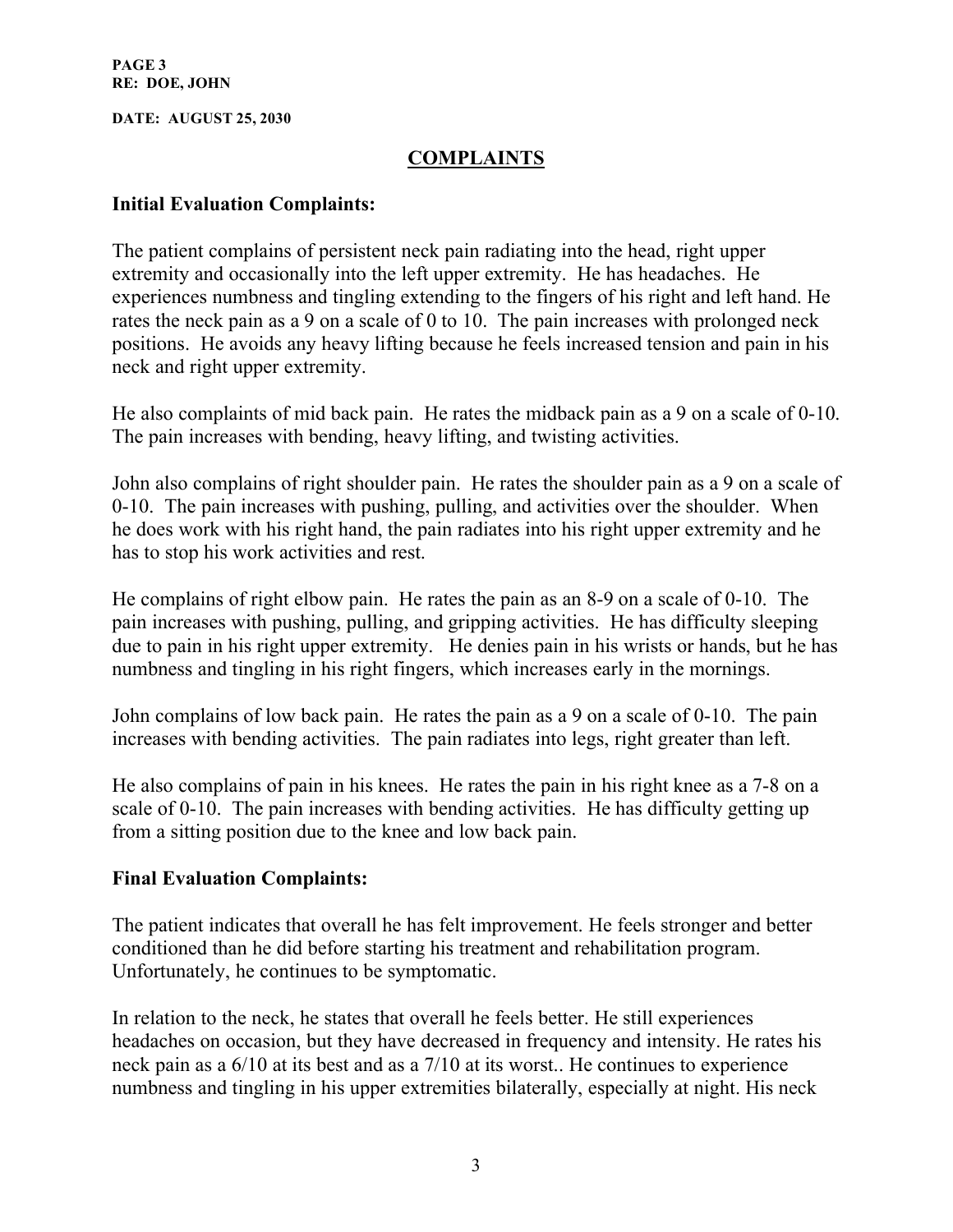#### **PAGE 4 RE: DOE, JOHN**

#### **DATE: AUGUST 25, 2030**

pain increases with prolonged neck activities, as well as with frequent movements of his neck.

As it relates to his right shoulder, he complains of pain primarily with lifting and over the shoulder activities. He describes the pain as a sharp pain in the anterior aspect of his shoulder. He rates his shoulder pain as a 6/10.

His right elbow pain has improved, however, he experiences an achy "burning" pain in his forearm, especially when his right wrist pain increases. Pain is sharp and shooting, radiating down to his fingers and up to the shoulder blade area. His pain increases with pushing, pulling, gripping, and grasping activities. He rates his pain as a 4/10 at its best and as a 6/10 at its worst.

He complains of bilateral wrist pain. He describes his pain as achiness which extends into the forearm region and into the elbow. He describes numbness and tingling into both his wrists/hands, greater on the right when compared to the left. He rates his wrist pain as a 4/10 at its best, but the numbness and tingling as a 5/10 because it interferes with his day to day routine and it wakes him up at night.

In relation to his mid and low back, he continues to complain of pain associated with "shooting" type pain into his lower extremities. He currently rates his pain as a 6/10 at its best and 7/10 at its worst. His low back pain increases with sitting, standing, bending, stooping, and lifting activities. The pain wakes him up at night occasionally.

In relation to his right knee, his pain increases with standing, walking, squatting, and kneeling activities. He rates his knee pain as a 6/10 at its best and as a 7/10 at its worst. When he rises from a seated position he has to walk for a few minutes for the stiffness to decrease.

## **ACTIVITIES OF DAILY LIVING:**

**Self Care, Personal Hygiene:** The patient indicates that he has difficulty getting dressed, especially when putting on his socks and shoes. Combing, washing his hair and bathing increases his right upper extremity pain.

**Physical Activity:** The patient has significant pain when he sits or stands longer than one hour. He has difficulty climbing stairs as well.

**Travel:** The patient complains of pain with gripping and grasping activities, as a result he has increased right upper extremity pain while gripping the steering wheel. He cannot drive longer than one hour without having to stop and take a break, due to increased low back pain.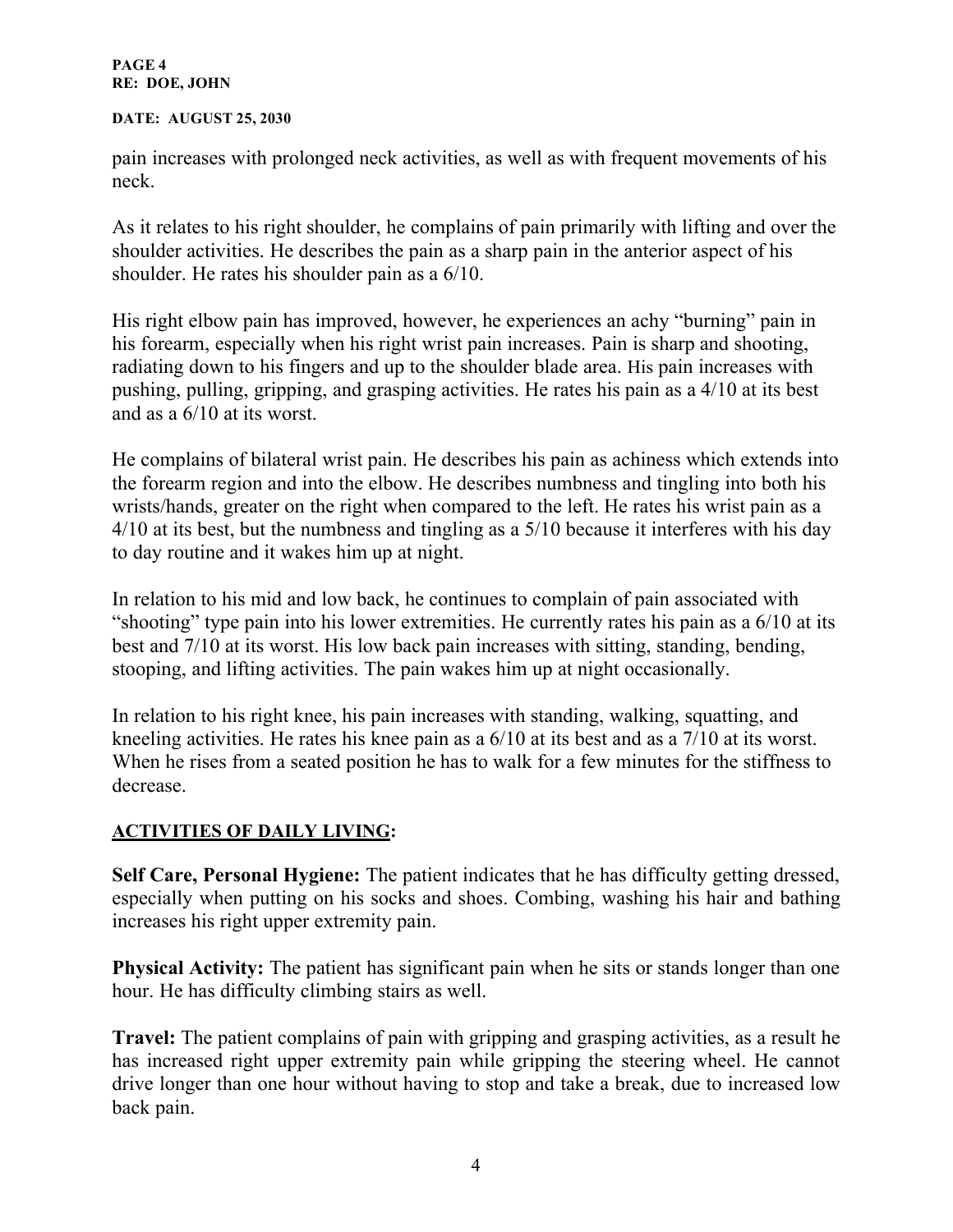**Sexual Function:** The patient complains of pain and limitation when having intimate relations.

**Sleep:** The patient is not able to sleep at night due to increased pain and discomfort. As a result, he wakes up frequently throughout the night. He feels exhausted throughout the day and has a hard time focusing on his day-to-day tasks.

## **Medical History**

In relation to the above-described symptomatology, the patient had no prior accidents or injuries causing any self or medically imposed restrictions.

Prior to this date of injury, John considered himself in good physical shape.

## **Occupational History**

John Doe has been working for ACME Widgets for approximately 5 years with the above-described requirements.

## **PHYSICAL EXAMINATION**

\*The motor and range of motion examinations were performed using the JTECH Computerized Objective Functional Testing equipment. The numbers found and noted below are based on an average and are in compliance with the AMA Guides to Evaluation,  $5<sup>th</sup>$  Edition.

## **CERVICAL SPINE EXAMINATION**

### **Inspection**

There are no bruises, edema, deformities, scars, or lacerations.

### **Palpation**

On Initial Evaluation

There is moderate to severe tenderness on palpation of the upper trapezius bilaterally, right greater than left.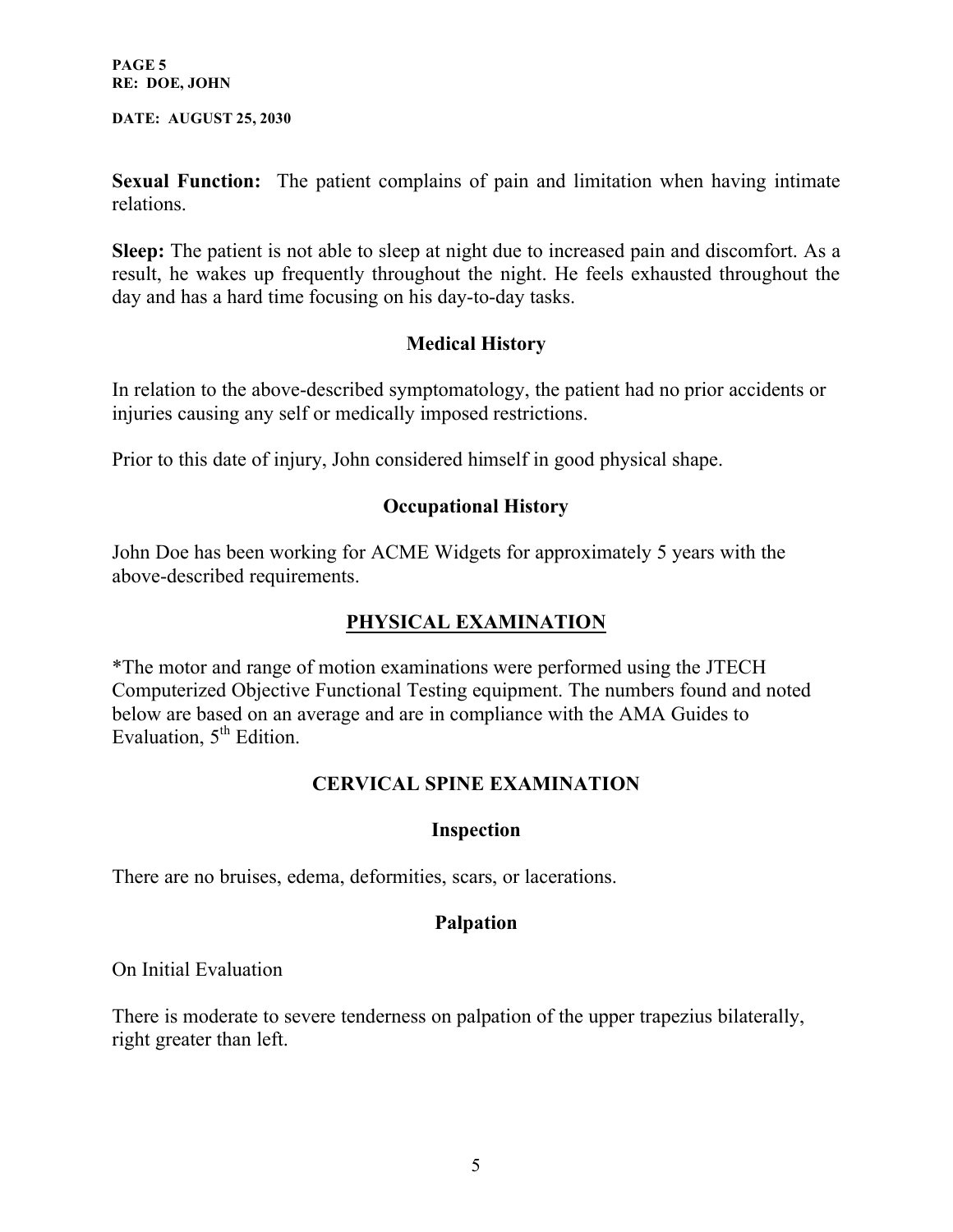#### **PAGE 6 RE: DOE, JOHN**

#### **DATE: AUGUST 25, 2030**

There is moderate tenderness on palpation of the interscapular region with trigger points noted, bilaterally.

## **On Final Evaluation:**

There was slight to moderate tenderness and muscle guarding noted in the cervical spine paraspinals bilaterally, upper traps, and suboccipitals bilaterally. There were trigger points noted in the interscapular region as well as in the suboccipitals.

|                                  | <b>Initial Evaluation</b> | <b>Final Evaluation</b>     |
|----------------------------------|---------------------------|-----------------------------|
| Flexion                          | 5/55                      | 22/55                       |
| Extension                        | 10/45                     | 16/45                       |
| Right lat flex                   | 10/40                     | 16/40                       |
| Left lat flex                    | 10/40                     | 26/40                       |
| <b>Right</b> rotation            | 5/80                      | 65/80                       |
| Left rotation                    | 5/80                      | 60/80                       |
|                                  | <b>Orthopedic Tests</b>   |                             |
|                                  | <b>Initial Evaluation</b> | <b>Final Evaluation</b>     |
| <b>Cervical Distraction Test</b> | $(+)$ on the right        | $(+)$ slightly on the right |
| Max Foraminal Compression        | $(+)$ on the right        | $(+)$ on the right          |
| <b>Shoulder Depression Test</b>  | $(+)$ on the right        | (-) bilaterally with pain   |
| Spurling's Test                  | $(+)$ on the right        | (-) bilaterally with pain   |
| Vasalva's Test                   | $^{(+)}$                  | $\left( \cdot \right)$      |
| Maignes's Test                   | (-) bilaterally with pain | (-) bilaterally with pain   |
| Soto Hall Test                   | $(+)$ C5-C7               | $(+)$ slightly from C5-7    |

## **Cervical Ranges of Motion**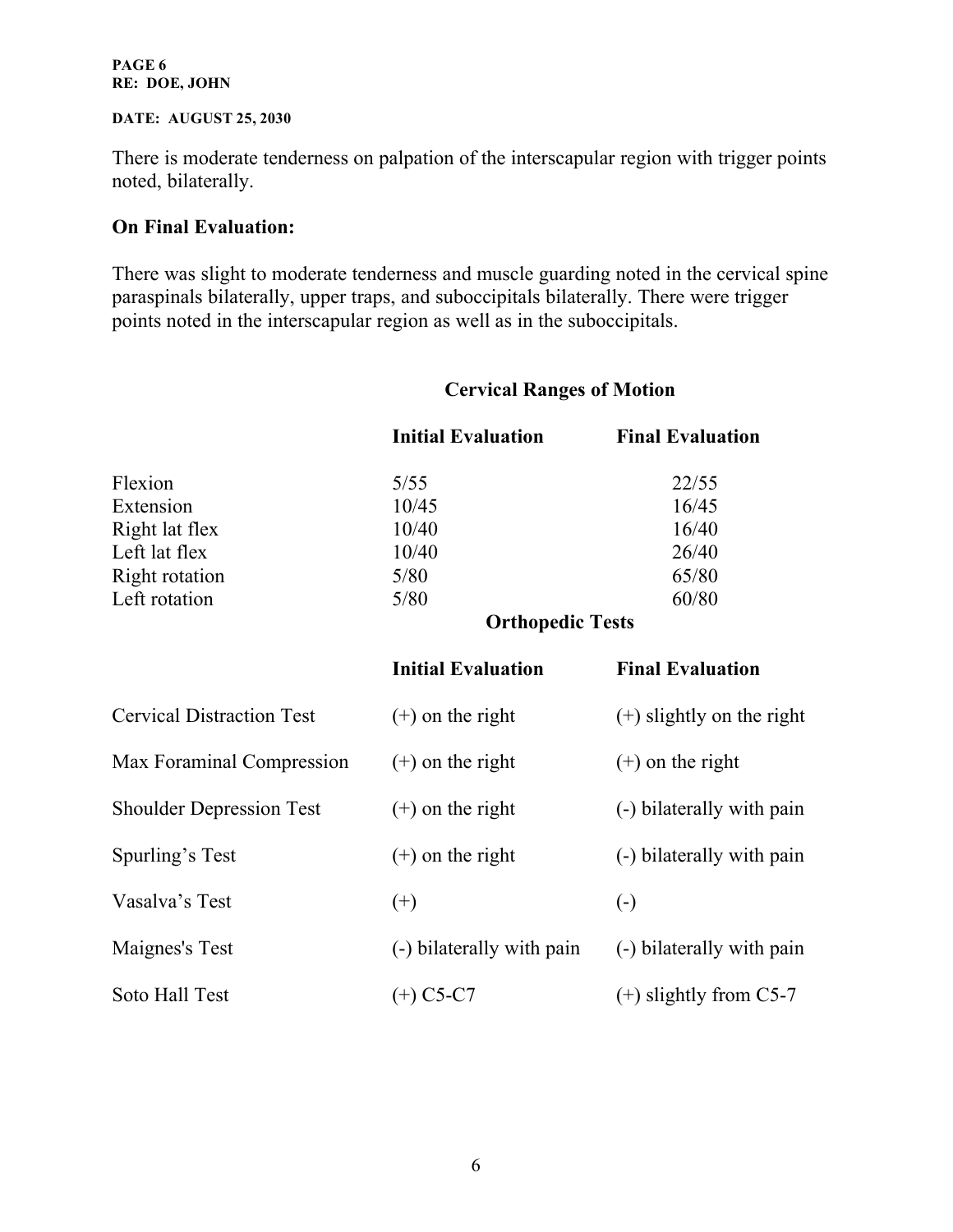**PAGE 7 RE: DOE, JOHN**

**DATE: AUGUST 25, 2030**

# **Deep Tendon Reflexes**

|                        | <b>Initial Evaluation</b> |      | <b>Final Evaluation</b> |      |
|------------------------|---------------------------|------|-------------------------|------|
|                        | <b>Right</b>              | Left | <b>Right</b>            | Left |
| <b>Biceps</b>          | 1/4                       | 2/4  | 2/4                     | 2/4  |
| <b>Brachioradialis</b> | 2/4                       | 2/4  | 1/4                     | 2/4  |
| Triceps                | 1/4                       | 2/4  | 1/4                     | 2/4  |

### **Pulses**

|         | <b>Initial Evaluation</b> | <b>Final Evaluation</b> |
|---------|---------------------------|-------------------------|
| Carotid | normal and symmetrical    |                         |
| Radial  | normal and symmetrical    |                         |

# **Muscle Testing**

|                       | <b>Initial Evaluation</b> |      | <b>Final Evaluation</b> |      |
|-----------------------|---------------------------|------|-------------------------|------|
|                       | <b>Right</b>              | Left | <b>Right</b>            | Left |
| C5 Shoulder abduction | 4/5                       | 5/5  | 4/5                     | 5/5  |
| C6 Wrist extension    | 4/5                       | 5/5  | $-5/5$                  | 5/5  |
| C7 Wrist Flexion      | 4/5                       | 5/5  | 4/5                     | 5/5  |
| C8 Finger to Finger   | 5/5                       | 5/5  | $+4/5$                  | 5/5  |
| T1 Finger Abduction   | 5/5                       | 5/5  | $+4/5$                  | 5/5  |

# **Grip Strength Testing**

|                                        | <b>Initial Evaluation</b> | <b>Final Evaluation</b> |
|----------------------------------------|---------------------------|-------------------------|
| Jamar Test Dyno 2 <sup>nd</sup> Notch: |                           |                         |
| Right hand                             | 40/40/40                  | 31/36/35                |
| Left hand                              | 75/80/70                  | 46/51/43                |

The patient is right hand dominant. The patient demonstrated full effort.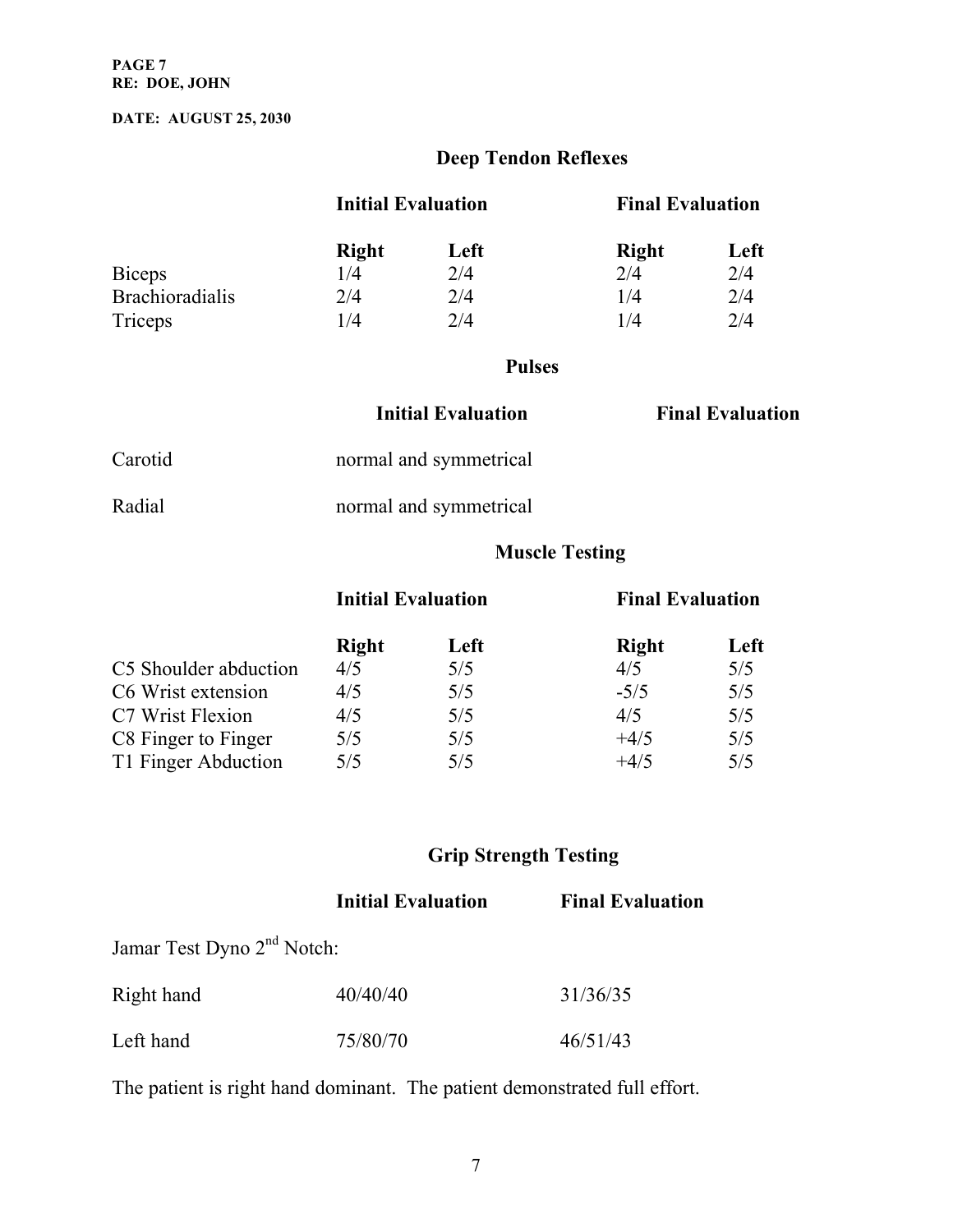**PAGE 8 RE: DOE, JOHN**

**DATE: AUGUST 25, 2030**

### **Mensuration**

(In inches)

On initial evaluation:

Landmark from AC joint to bulk of the muscle: Arm: right, 13; left, 12.50. Landmark from Epicondyle to bulk of the muscle: Forearm: 11.25; left, 11.

### **On Final Evaluation:**

Landmark from AC joint to bulk of the muscle: Arm: right, 13; left, 12.75. Landmark from Epicondyle to bulk of the muscle: Forearm: 11.25; left, 11.25

## **Sensory Examination:**

Sensory examination of the upper extremities revealed hypoesthesia following the median nerve distribution, bilaterally.

## **THORACOLUMBAR SPINE EXAMINATION**

### **Inspection**

There are no bruises, edema, deformities, scars, or lacerations.

## **Palpation**

On Initial Evaluation:

There is marked tenderness on palpation with jumping tenderness in deeper palpation of the lower lumbar spine.

### **On Final Evaluation:**

There was slight to moderate tenderness and guarding noted in the lumbar spine paraspinals and quadratus lumborum bilaterally.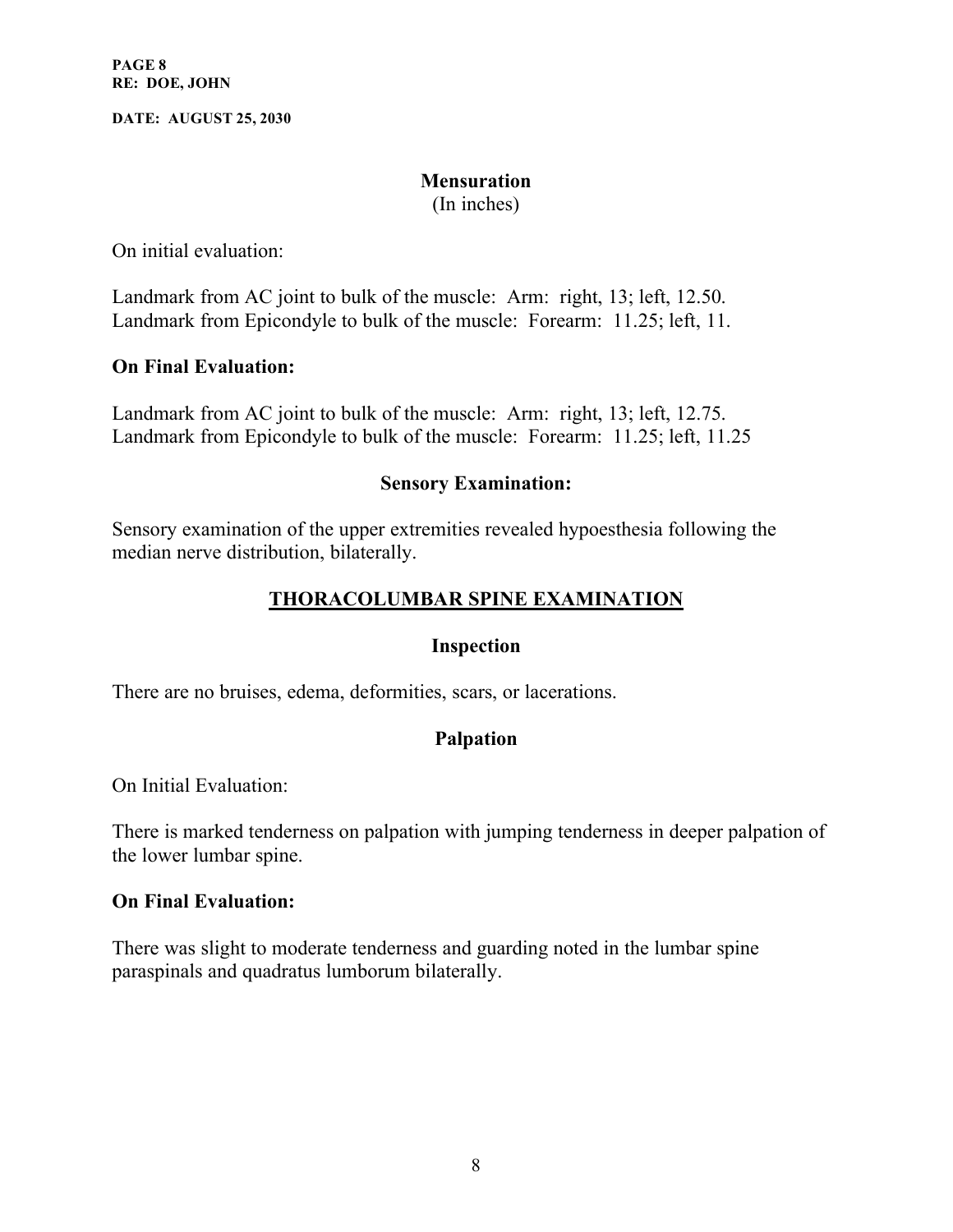#### **PAGE 9 RE: DOE, JOHN**

### **DATE: AUGUST 25, 2030**

# **Thoracolumbar Ranges of Motion**

| <b>Initial Evaluation</b> | <b>Final Evaluation</b> |
|---------------------------|-------------------------|
| 20/90                     | 28/90                   |
| 10/30                     | 4/30                    |
| 5/30                      | 10/30                   |
| 10/30                     | 15/30                   |
| 10/30                     | 20/30                   |
| 5/30                      | 20/30                   |
|                           |                         |

# **Orthopedic Tests**

|                               | <b>Initial Evaluation</b> | <b>Final Evaluation</b>   |
|-------------------------------|---------------------------|---------------------------|
| <b>SLR</b> Test               | $(+)$ bilaterally         | $(+)$ bilaterally         |
| Kemp's Test                   | $(+)$ bilaterally         | (-) bilaterally with LBP  |
| <b>SP Compression Test</b>    | $(+)$ from L3-5           | $(+)$ from L3-5           |
| Schepelmann's Test            | $(+)$ bilaterally         | (-) bilaterally           |
| Vasalva's Test                | $^{(+)}$                  | $\left( -\right)$         |
| <b>Chest Compression Test</b> | $(+)$ for Thoracic pain   | $\left( \cdot \right)$    |
| Milgram's Test                | $(+)$ bilaterally         | $(+)$ bilaterally for LBP |
| <b>Sitting Root Test</b>      | $(+)$ bilaterally         | $(+)$ bilaterally         |
| Brudzinski Test               | $\left( \text{-} \right)$ | (-) bilaterally           |
|                               | <b>SI Joint and Hip</b>   |                           |
|                               | <b>Initial Evaluation</b> | <b>Final Evaluation</b>   |

| Patrick's Test | (-) bilaterally   | (-) bilaterally          |
|----------------|-------------------|--------------------------|
| Yeoman's       | $(+)$ bilaterally | (+) slightly bilaterally |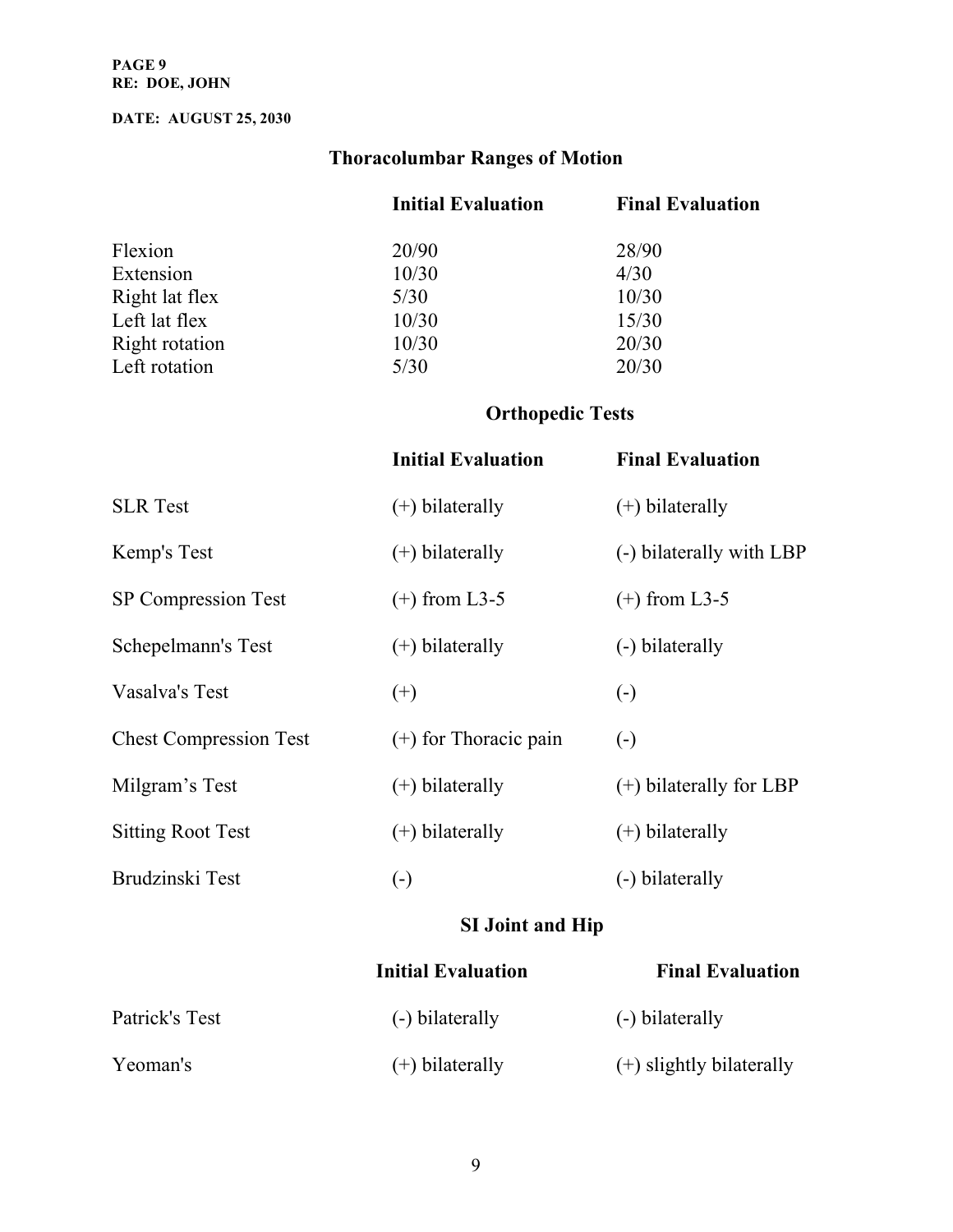## **Muscle Testing**

|                    | <b>Initial Evaluation</b> |      | <b>Final Evaluation</b> |      |
|--------------------|---------------------------|------|-------------------------|------|
|                    | <b>Right</b>              | Left | <b>Right</b>            | Left |
| L1-L3 Flexed thigh | 5/5                       | 5/5  | 4/5                     | 5/5  |
| L2-L3 Extended leg | 4/5                       | 5/5  | $-5/5$                  | 5/5  |
| L4 Foot            | 5/5                       | 5/5  | 5/5                     | 5/5  |
| L5 Foot            | 4/5                       | 5/5  | $+4/5$                  | 5/5  |
| S1 Foot            | 4/5                       | 5/5  | $+4/5$                  | 5/5  |

## **Deep Tendon Reflexes**

|                  | <b>Initial Evaluation</b> |      | <b>Final Evaluation</b> |      |
|------------------|---------------------------|------|-------------------------|------|
|                  | <b>Right</b>              | Left | <b>Right</b>            | Left |
| Patellar $(L4)$  | 1/4                       | 2/4  | 1/4                     | 2/4  |
| Hamstring $(L5)$ | 2/4                       | 2/4  | 1/4                     | 2/4  |
| Achilles (S1)    | 1/4                       | 2/4  | 2/4                     | 2/4  |

### **Mensuration (In inches)**

On Initial Evaluation:

Landmark from patella to bulk of the muscle: Thigh: right, 20.25; left, 20. Landmark from lateral Condyle of the muscle: Leg: right, 15.75; left, 15.25.

### **On Final Evaluation:**

Landmark from patella to bulk of the muscle: Thigh: right, 20.; left, 20. Landmark from lateral Condyle of the muscle: Leg: right, 15.5; left, 15.25.

### **Sensory Examination:**

The sensory examination of the lower extremities revealed hypoesthesia following the right L4-5 dermatomal distribution.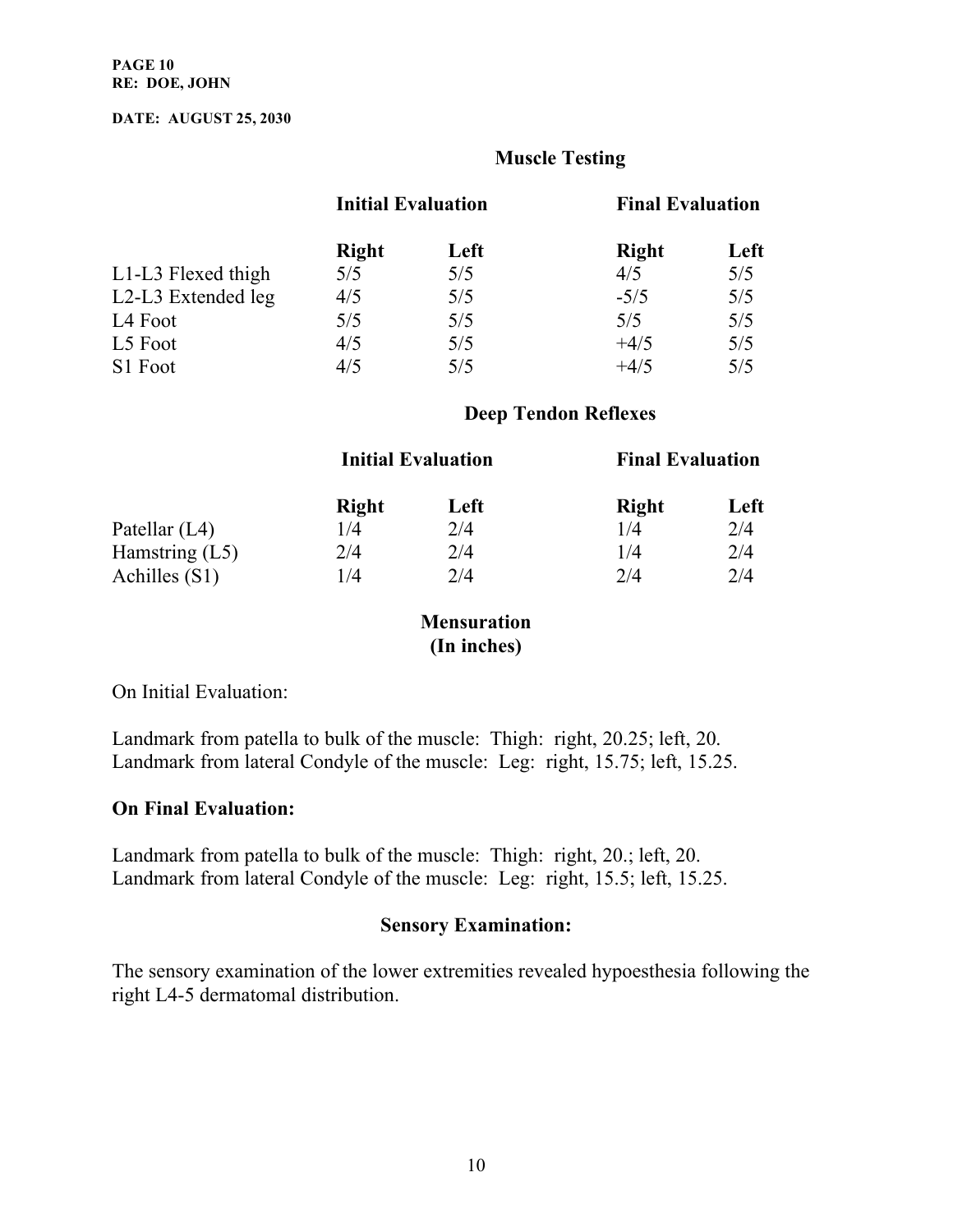**PAGE 11 RE: DOE, JOHN**

**DATE: AUGUST 25, 2030**

## **SHOULDER EXAMINATION**

### **Inspection**

There are no bruises, edema, deformities, scars, or lacerations.

## **Palpation**

On Initial Evaluation:

There is moderate to severe tenderness on palpation of the right shoulder and posterior aspect of the right shoulder.

### **On Final Evaluation:**

There was slight to moderate tenderness noted in the right supraspinatus, infraspinatus, teres minor, subscapularis, anterior and middle deltoid musculature.

|                     | <b>Initial Evaluation</b> |         | <b>Final Evaluation</b> |         |
|---------------------|---------------------------|---------|-------------------------|---------|
|                     | <b>Right</b>              | Left    | <b>Right</b>            | Left    |
| Flexion             | 40/180                    | 180/180 | 136/180                 | 180/180 |
| Extension           | 10/30                     | 30/30   | 17/30                   | 30/30   |
| Adduction           | 10/45                     | 45/45   | 30/45                   | 45/45   |
| <b>Ext Rotation</b> | 30/80                     | 80/80   | 84/80                   | 80/80   |
| Abduction           | 50/180                    | 180/180 | 118/180                 | 180/180 |
| Int. Rotation       | 10/60                     | 60/60   | 25/60                   | 60/60   |
|                     |                           |         |                         |         |

## **Shoulders Ranges of Motion**

### **Orthopedic Tests**

|                      | Initial Evaluation | <b>Final Evaluation</b> |
|----------------------|--------------------|-------------------------|
| Yerganson's Test     | $(+)$ on the right | $(+)$ on the right      |
| Codman's Drop Arm    | $(+)$ on the right | $(+)$ on the right      |
| Supraspinatus Test   | $(+)$ on the right | $(+)$ on the right      |
| Hawkins-Kennedy Test | $(+)$ on the right | $(+)$ on the right      |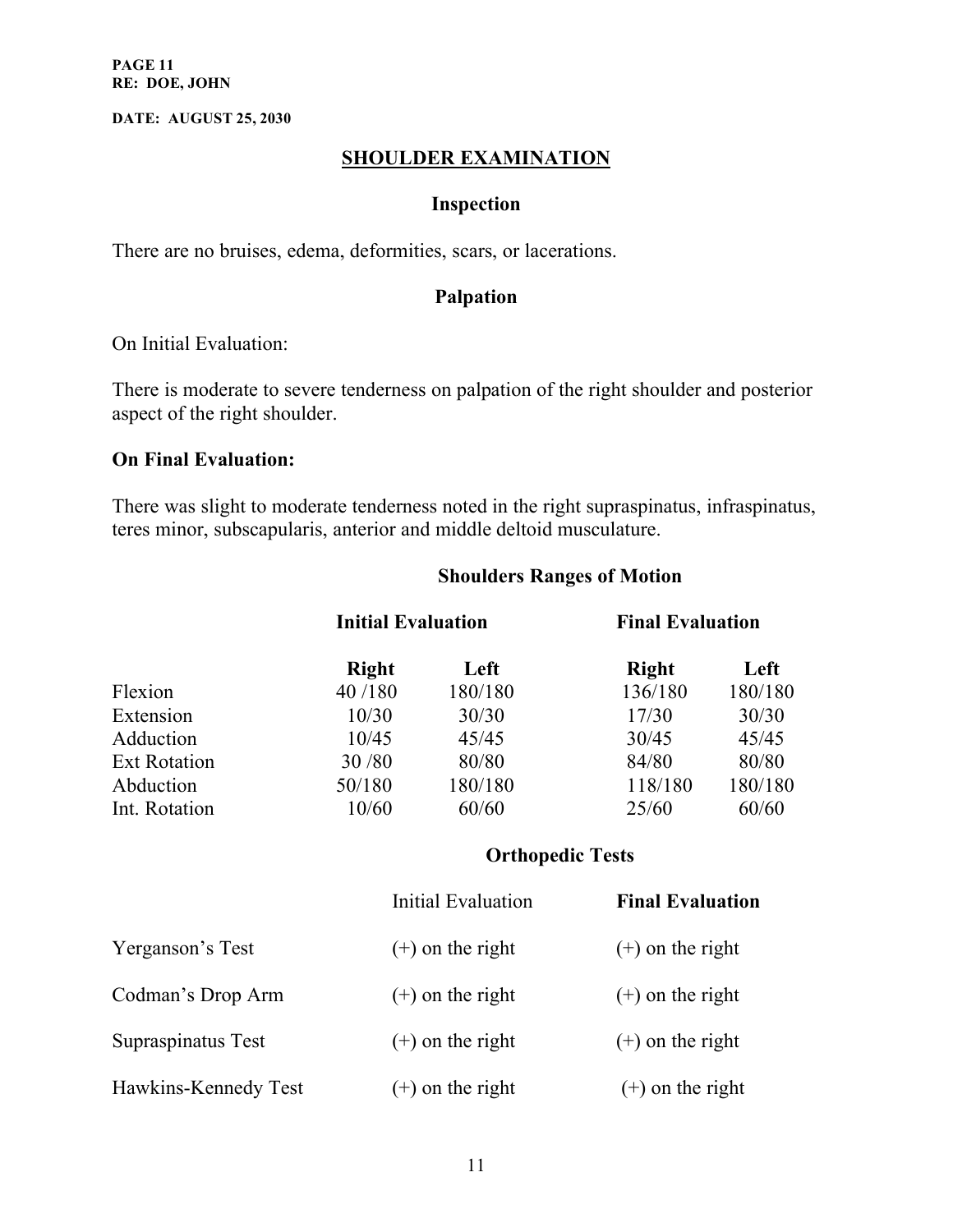**PAGE 12 RE: DOE, JOHN**

**DATE: AUGUST 25, 2030**

## **Muscle Testing**

Please refer to cervical examination.

### **Deep Tendon Reflexes**

Please refer to cervical examination.

## **ELBOW EXAMINATION**

### **Inspection**

There are no bruises, edema, deformities, scars, or lacerations.

## **Palpation**

On initial evaluation:

There is moderate to severe tenderness on palpation of the lateral and medial aspects of the right elbow.

### **On Final Evaluation:**

There was slight to moderate tenderness noted over the right common flexor and extensor tendons. There was slight to moderate tenderness and hypertonicity noted over the right wrist flexor tendons.

| <b>Ranges of Motion of the Elbow</b><br>(in degrees) |                           |         |                         |         |
|------------------------------------------------------|---------------------------|---------|-------------------------|---------|
|                                                      | <b>Initial Evaluation</b> |         | <b>Final Evaluation</b> |         |
|                                                      | <b>Right</b>              | Left    | <b>Right</b>            | Left    |
| Flexion                                              | 10/140                    | 140/140 | 127/140                 | 140/140 |
| Extension                                            | 30/180                    | 180/180 | 180/180                 | 180/180 |
| Supination                                           | 10/85                     | 85/85   | 60/85                   | 85/85   |
| Pronation                                            | 20/75                     | 75/75   | 70/75                   | 75/75   |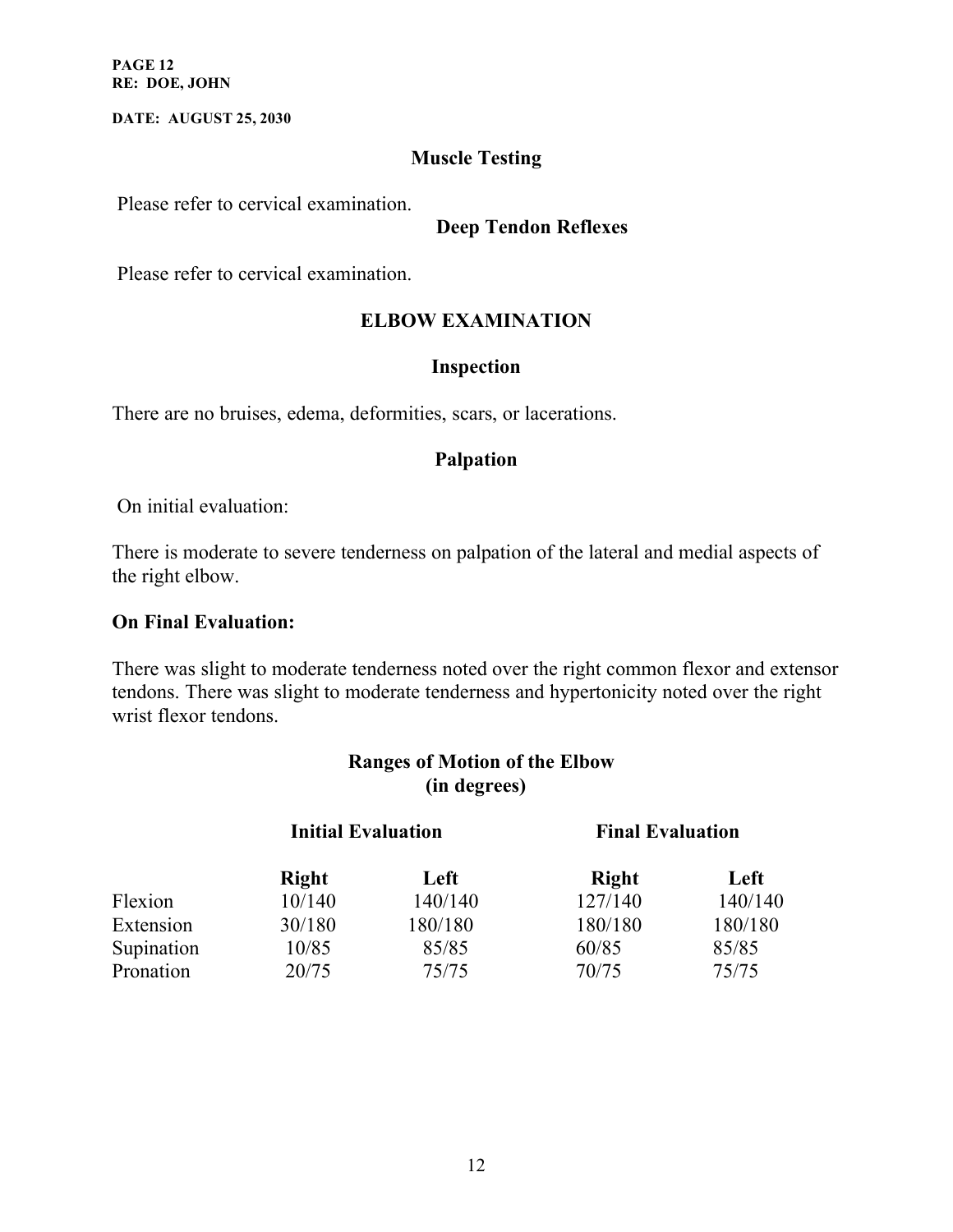**PAGE 13 RE: DOE, JOHN**

**DATE: AUGUST 25, 2030**

## **Orthopedic Tests**

|                       | <b>Initial Evaluation</b> | <b>Final Evaluation</b> |
|-----------------------|---------------------------|-------------------------|
| Valgus and Varus Test | $(+)$ on the right        | $(+)$ on right for pain |
| Cozen's Test          | $(+)$ on the right        | $(+)$ on the right      |
| Golfer's Test         | $(+)$ on the right        | $(+)$ on the right      |
| Tinel's Test          | $(+)$ on the right        | $(+)$ on the right      |

### **WRIST EXAMINATION**

## **Inspection**

There are no bruises, edema, deformities, scars, or lacerations.

# **Palpation**

On Initial Evaluation:

There is tenderness on palpation of the bilateral wrists, right greater than left.

### **On Final Evaluation:**

There was tenderness over the carpal tunnels bilaterally. There was slight to moderate tenderness noted over the wrist flexor tendons bilaterally.

## **Ranges of Motion of the Wrist (in degrees)**

| <b>Initial Evaluation</b> |       | <b>Final Evaluation</b> |       |  |
|---------------------------|-------|-------------------------|-------|--|
| <b>Right</b>              | Left  | <b>Right</b>            | Left  |  |
| 40/65                     | 50/65 | 59/65                   | 56/65 |  |
| 50/70                     | 60/70 | 53/70                   | 59/70 |  |
| 30/40                     | 35/40 | 23/40                   | 23/40 |  |
| 10/20                     | 15/20 | 23/20                   | 23/20 |  |
|                           |       |                         |       |  |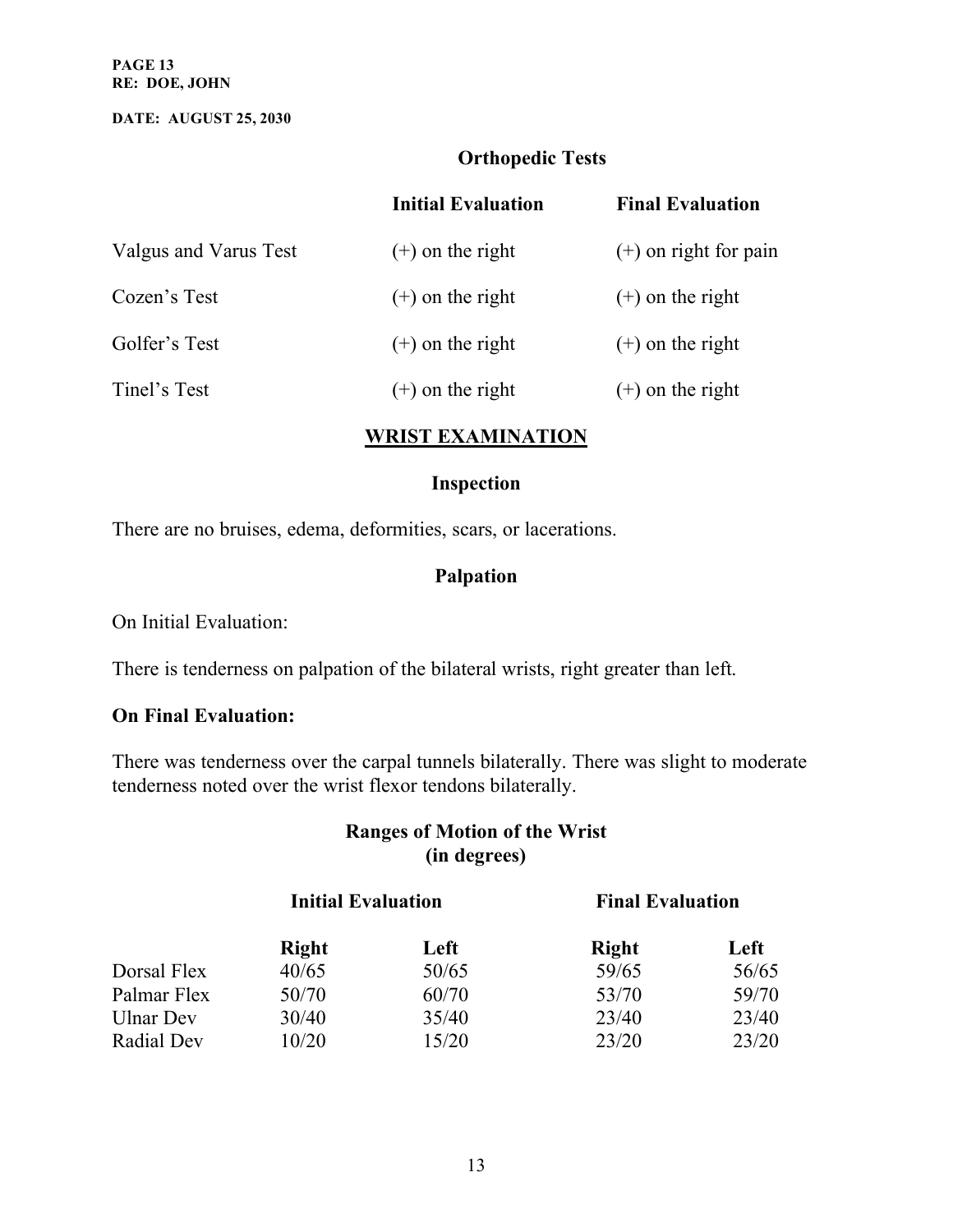**PAGE 14 RE: DOE, JOHN**

**DATE: AUGUST 25, 2030**

## **Orthopedic Tests**

|                      | <b>Initial Evaluation</b> | <b>Final Evaluation</b> |
|----------------------|---------------------------|-------------------------|
| Phalen's Test        | (-) bilaterally           | $(+)$ bilaterally       |
| Finkelstein's Test   | (-) bilaterally           | (-) bilaterally         |
| <b>Froments Test</b> | (-) bilaterally           | (-) bilaterally         |
| Tinel's Test         | $(+)$ bilaterally         | $(+)$ bilaterally       |

### **KNEE EXAMINATION**

## **Inspection**

There are no bruises, edema, deformities, scars, or lacerations.

## **Palpation**

On Initial Evaluation:

There is moderate tenderness on palpation of the middle joint line and inferior to the medial aspect of the joint of the right knee.

## **On Final Evaluation:**

There was slight to moderate tenderness noted in the right infrapatellar region, as well as over the ITB and medial joint line.

## **Ranges of Motion of the Knee (in degrees)**

|           | <b>Initial Evaluation</b> | <b>Final Evaluation</b> |  |
|-----------|---------------------------|-------------------------|--|
| Flexion   | 50/130                    | 105/130                 |  |
| Extension | 160/180                   | 180/180                 |  |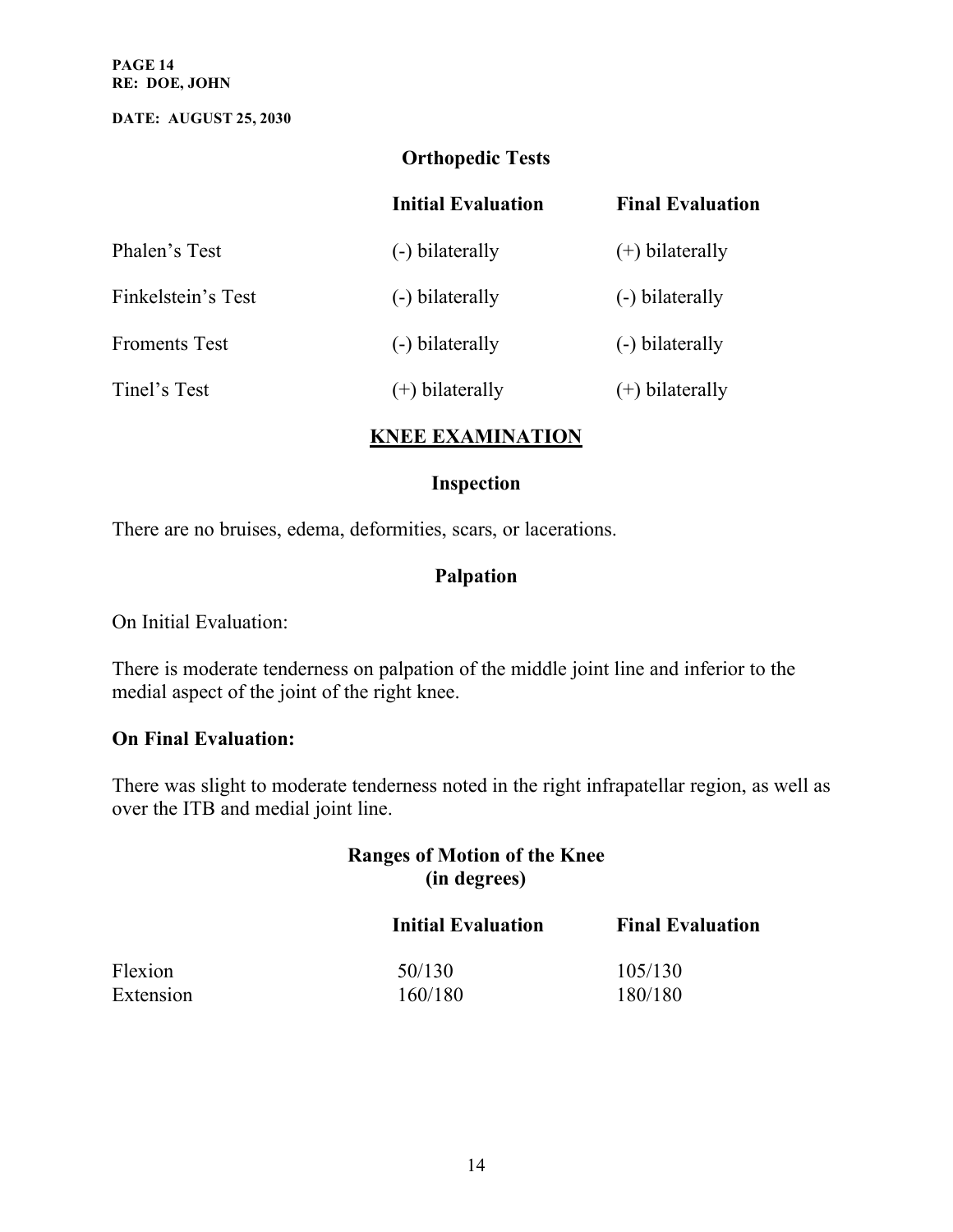**PAGE 15 RE: DOE, JOHN**

**DATE: AUGUST 25, 2030**

## **Orthopedic Tests of the Knee**

|                                | <b>Initial Evaluation</b> | <b>Final Evaluation</b> |
|--------------------------------|---------------------------|-------------------------|
| Valgus Stress Test             | $(+)$ on the right        | $(+)$ on the right      |
| <b>Varus Stress Test</b>       | $(+)$ on the right        | $(+)$ on the right      |
| McMurray's Test                | $(+)$ on the right        | $(+)$ on the right      |
| Apley's compression Test       | $(+)$ on the right        | $(+)$ on the right      |
| <b>Anterior Drawer's Test</b>  | $(+)$ on the right        | (-) bilaterally         |
| <b>Posterior Drawer's Test</b> | $(+)$ on the right        | (-) bilaterally         |
| Noble Compression Test         | $(+)$ on the right        | $(+)$ on the right      |
|                                |                           |                         |

## **Sensory Examination**

Please refer to lumbar spine examination.

## **Muscle Testing**

Please refer to lumbar spine examination.

## **INITIAL DIAGNOSIS**

- 1. CERVICAL SPRAIN/STRAIN WITH BILATERAL RADICULOPATHY, RIGHT GREATER THAN LEFT.
- 2. THORACIC SPRAIN/STRAIN
- 3. LUMBAR SPRAIN/STRAIN
- 4. BILATERAL LEG RADICULOPATHY, RIGHT GREATER THAN LEFT
- 5. RIGHT ELBOW SPRAIN/STRAIN RULE OUT ULNAR TUNNEL SYNDROME
- 6. BILATERAL WRIST SPRAIN/STRAIN RULE OUT CARPAL TUNNEL SYNDROME
- 7. RIGHT KNEE SPRAIN/STRAIN RULE OUT MENISCAL INTERNAL DERANGEMENT
- 8. DEPRESSION PER PATIENT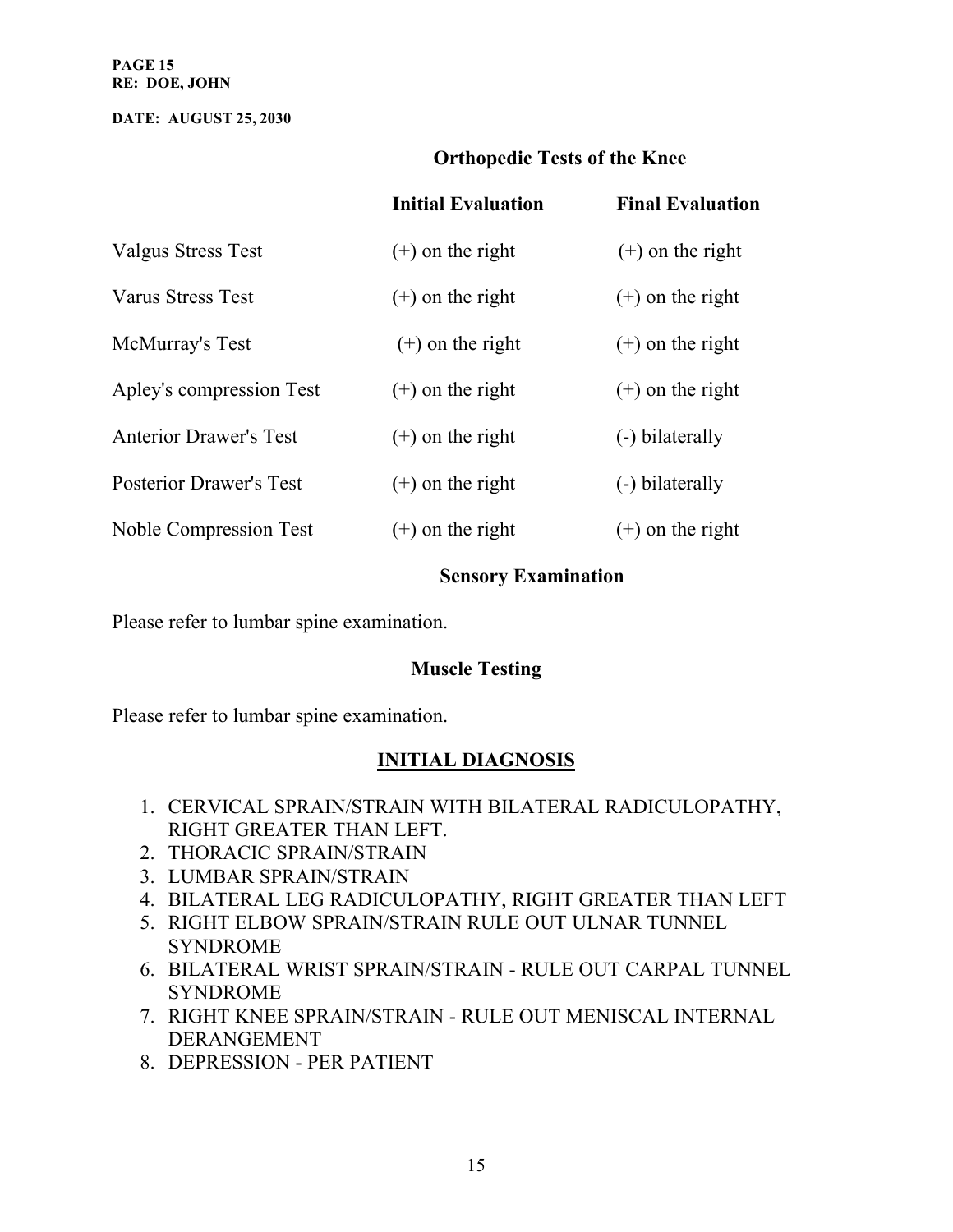**PAGE 16 RE: DOE, JOHN**

**DATE: AUGUST 25, 2030**

## **FINAL DIAGNOSIS**

- 1. CERVICAL SPRAIN/STRAIN WITH RADICULOPATHY AND UNDERLYING DIFFUSE DISC BULGES MEASURING 3-4 MM AT C3-4, C4-5, AND C5-6 DISC LEVELS
- 2. THORACIC SPRAIN/STRAIN
- 3. LUMBAR SPRAIN/STRAIN ASSOCIATED WITH DIFFUSE DISC BULGES AT L3-4, L4-5, AND L5-S1 MEASURING 2-3 MM
- 4. BILATERAL LOWER EXTREMITY RADICULOPATHY, RIGHT GREATER THAN LEFT
- 5. RIGHT ELBOW SPRAIN/STRAIN
- 6. BILATERAL WRIST SPRAIN/STRAIN ASSOCIATED WITH TENOSYNOVITIS OF THE FLEXOR CARPI RADIALIS AND EFFUSION OF THE ULNAR STYLOID PROCESS WITH UNDERLYING CARPAL TUNNEL SYNDROME
- 7. RIGHT KNEE SPRAIN/STRAIN GRADE II SIGNAL OF THE POSTERIOR HORN OF THE MEDIAL MENISCUS ASSOCIATED WITH MODERATE EFFUSION
- 8. RIGHT SHOULDER SPRAIN/STRAIN ASSOCIATED WITH A SUBCORACOID BURSAL EFFUSION AND TENOSYNOVITIS INVOLVING THE BICEP TENDON WITH AN UNDERLYING IMPINGEMENT SYNDROME
- 9. DEPRESSION –PER DR. CHAPEL

### **TREATMENT COURSE AND MANAGEMENT/DISCUSSION**

### **DECEMBER 9, 2007, LETTER FROM LENNY ESPALDA, D.O., indicating:**

*"This is to advise you that the above mentioned patient was seen in my office today complaints of pain in the cervical spine, right knee, and right elbow areas. Mr. Doe has weakness of his right arm and decreased range of motion cervical spine. I believe these injuries are the result of a work related injury and that the patient needs to be referred to a neurologist for further evaluation."* 

Due to persistent increasing pain, the patient came in to my office for an evaluation and treatment of his condition. As a result, I became his Primary Treating Physician. **MAY 25, 2006, INITIAL TREATMENT RECOMMENDATIONS.**

*"Appears that as a result of the lifting/pushing, the patient lifting a heavy 60x90 inch shutter had sprained/strained his neck, back, upper extremity and knee and as*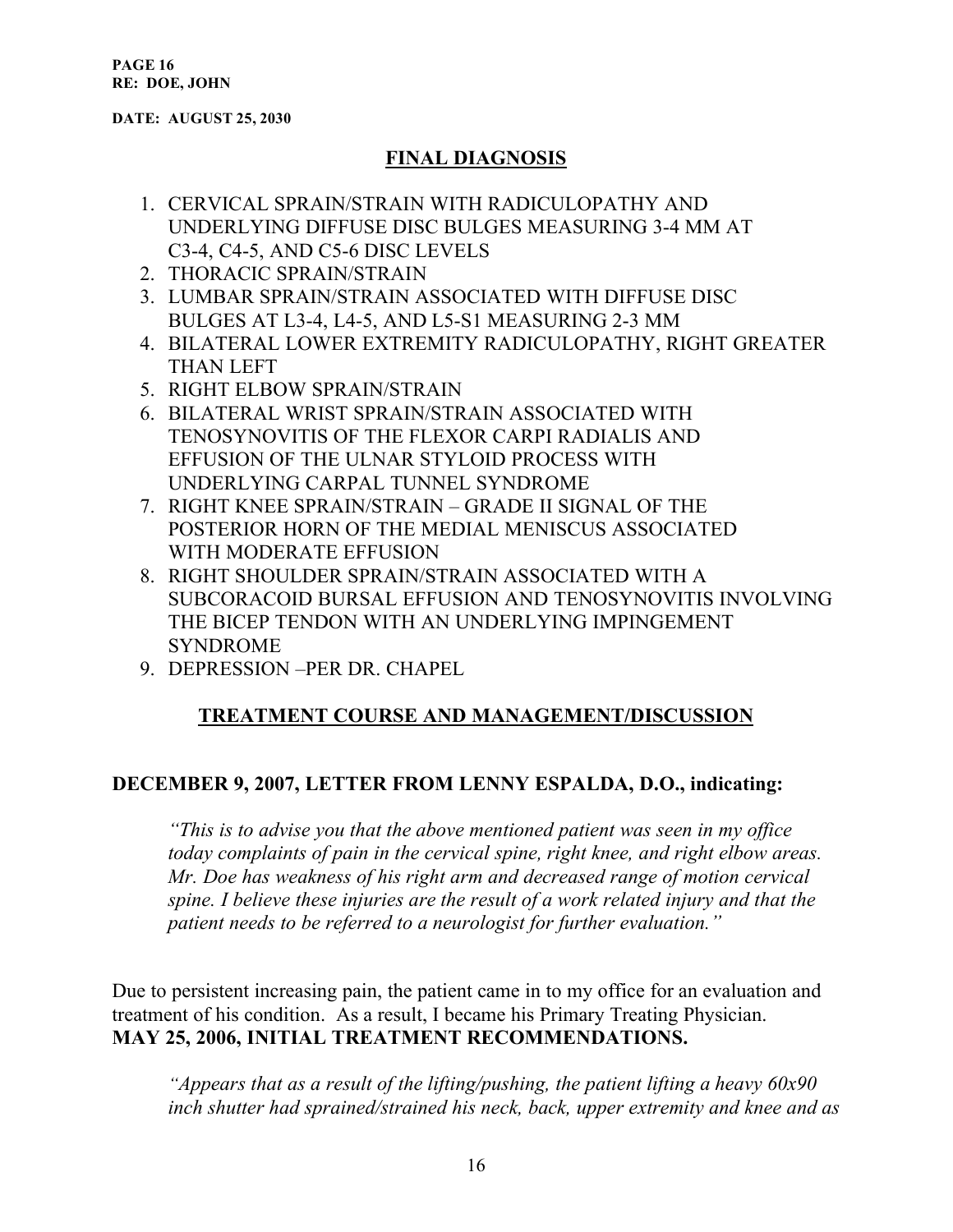*a result has developed persistent symptomatology in that area. Due to the injury, continued work, and lack of medical treatment, caused the condition to become chronic.*

*The patient has radiculopathy to the right upper extremity and positive Tinel's test in bilateral wrists, it is recommended the patient to undergo NCV/EMG studies to determine the level of neural compromise..*

*He is also recommended to undergo an MRI study to rule out derangement in his neck.*

*The patient has a positive supraspinatus test on the right shoulder and limited range of motion; therefore, he is recommended to have an MRI study of the right shoulder.*

*Because of the positive Tinel's test and pain in the right elbow with moderate tenderness, the patient may have torn a muscle in that region or caused compression of the nerve, therefore, it is recommended the patient to have an MRI study of the right elbow.*

*He also has a positive McMurray's test on the right knee, it would be best for the patient to have an MRI of the knee to rule out meniscal derangement.*

*In addition, due to significant findings, he should be co-treated with an orthopedic specialist. Ultimately may lead to a pain management specialist to control the radicular complaints.*

*The patient states he has not been sleeping well. He feels depressed about his injuries and he is nervous about his future. Due to his injuries and symptomatology, the patient should have a psychological consultation and treatment if deemed industrially necessary.*

*At this point, he will begin an aggressive three-week return to work program.*

*John will receive adjustments to the spine and extremities plus physiotherapy in the form of myofascial release, mechanical traction, and diathermy. Treatment may vary slightly depending on Tomas' response to treatment.*

*It would be appropriate to see him daily, for up to 8 visits, during the acute phase of his care. The treatment will work in conjunction with a work-conditioning*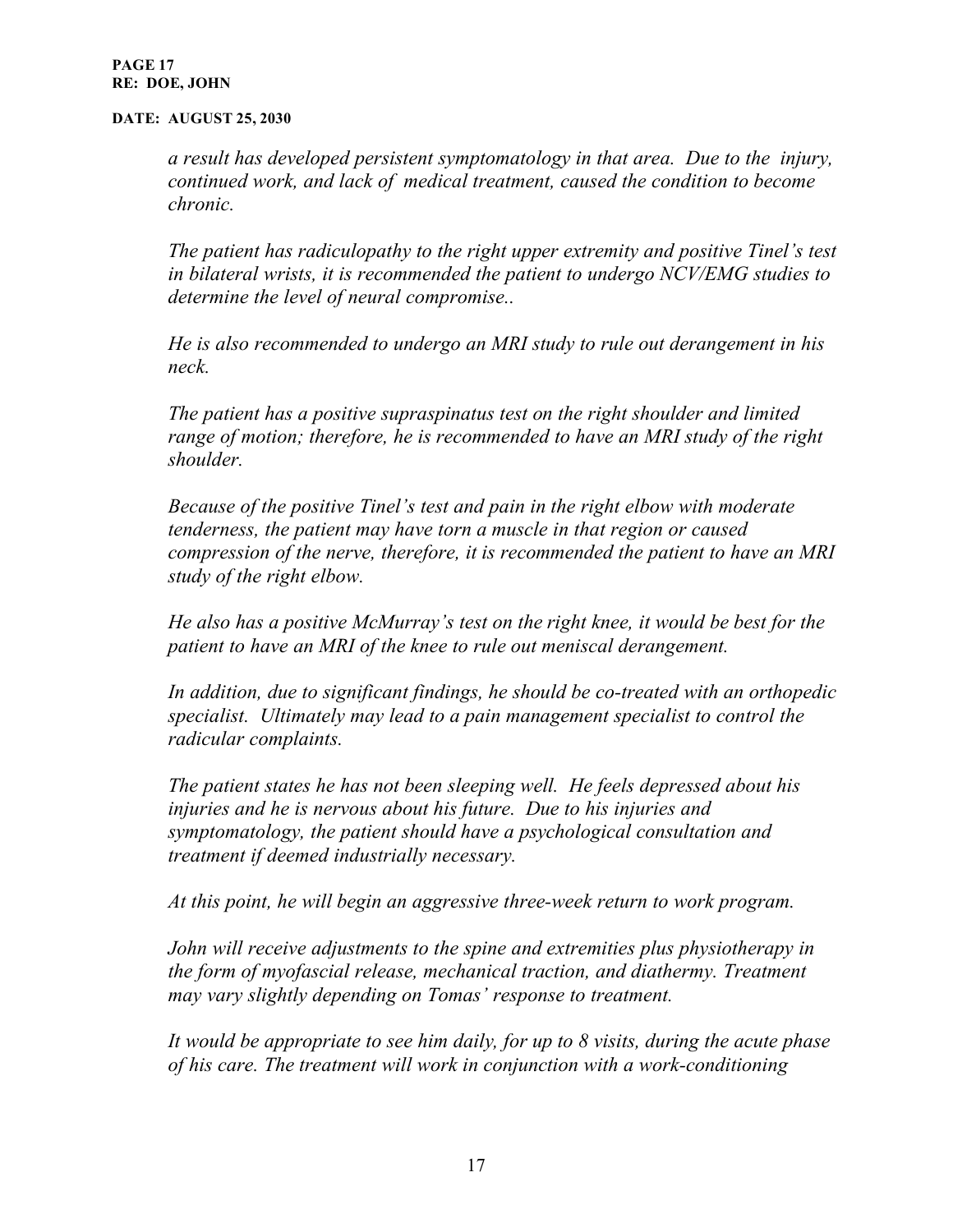*program, to avoid de-conditioning, for the next two weeks. Subsequently, he will be re-evaluated.*

*Once his condition responds, he will be tested using the latest technology in Functional Capacity Evaluation Testing, designed to test deficiencies, strengths all in order to determine a safe and effective return to work program.*

*Following the testing, he may begin a two-day work-hardening program, to help address fear factors, avoid de-conditioning, and address safety techniques.*

*We anticipate Tomas' condition will come to a resolution within 11 visits. Following the program, to help determine improvements, deficiencies, impairment, or disability John will be tested in a Final Functional Capacity Evaluation.*

*On the thirteenth day, John will have a Permanent and Stationary Evaluation. This will include, an approximate 25-page report consisting of summarized patient records to include but not limited to: Patient's History, Initial and Final Complaints, Initial and Final Examination findings, Initial and Final Diagnosis, treatment records, outside doctor reports, MRI, neurodiagnostic studies, discussions on Causation, Apportionment, Description of Disability, Work Preclusions, and Future Medical Care if indicated. Also, data will be re-inputted into the AMA Calculator to help determine if any, Final Whole Person Impairment, with supportive calculations, chapter, section and page numbers.*

*A Notice to Return to Work, including any work preclusions will be immediately faxed, if available, to the Employer.*

*If everything goes as planned, as you can see he will only be on disability less than one month. However this may be disrupted, with delayed authorizations, significant MRI and/or NCV/EMG findings that may require orthopedic intervention.*

*When even the simplest injuries are delayed treatment, the patient's condition can rapidly deteriorate with guarding which creates adhesive build-up, chronicity, pain, fear factors, and result in further disability and/or impairment. In order for this program to be successful, time is of the essence; therefore treatment will be initiated immediately."*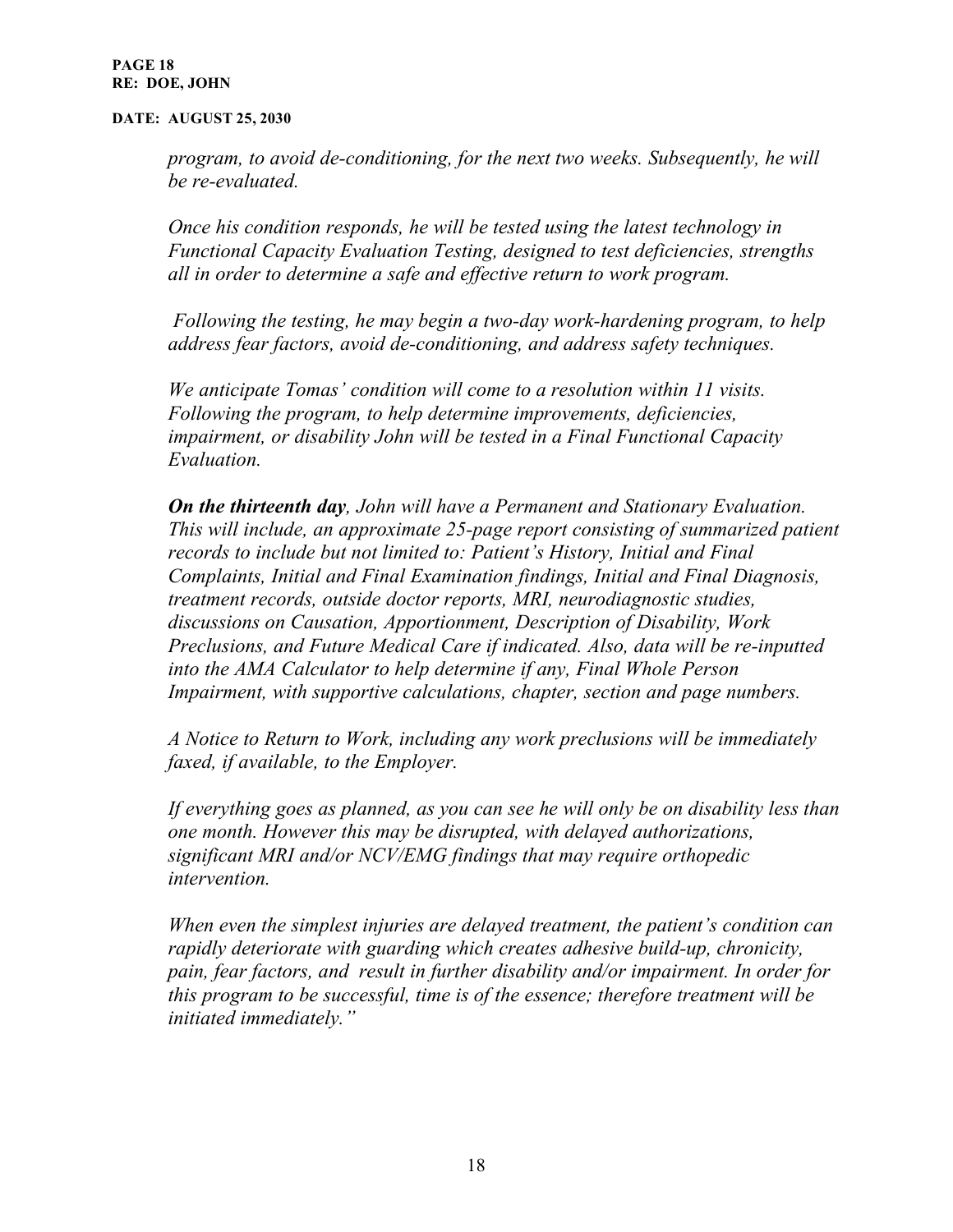### **DECEMBER 17, 2007, INITIAL NEUROLOGICAL CONSULT, JOEL CEREBRO, M.D.:**

*The patient complained of daily headaches, which were near constant, neck pain, right elbow pain, bilateral wrist pain, mid back pain, low back pain, and right knee pain.*

*Dr. Cerebro indicating that based on his examination, the patient had findings consistent with carpal tunnel syndrome, bilaterally, as well as cervical and lumbar radiculopathy.*

*Under treatment recommendations, Dr. Cerebro recommended an MRI of the cervical and lumbar spine. He recommended electrodiagnostic studies of the upper and lower extremities. He prescribed medication and advised the patient to follow up in four weeks.*

## **JANUARY 7, 2007, MRI of the CERVICAL SPINE by GEORGE VOLTAR, M.D.:**

*1. Diffuse disc bulge 3-4 mm at C3-4, C4-5, and C5-6 disc levels*

## **JANUARY 7, 2007, MRI of the RIGHT KNEE by GEORGE VOLTAR, M.D.:**

- *1. Grande II signal of posterior horn of medial meniscus*
- *2. Moderate effusion*

## **JANUARY 7, 2007, MRI of the LUMBAR SPINE by GEORGE VOLTAR, M.D.:**

*1. Diffuse disc bulge 2-3 mm at L3-4, L4-5, L5-S1 disc levels*

### **JANUARY 7, 2007, MRI of the RIGHT ELBOW by GEORGE VOLTAR, M.D.:**

*1. Normal magnetic resonance imaging of the right elbow*

## **JANUARY 7, 2007, MRI of the LEFT WRIST by GEORGE VOLTAR, M.D.:**

- *1. Tenosynovitis flexor carpi radialis.*
- *2. Effusion styloid process, ulna*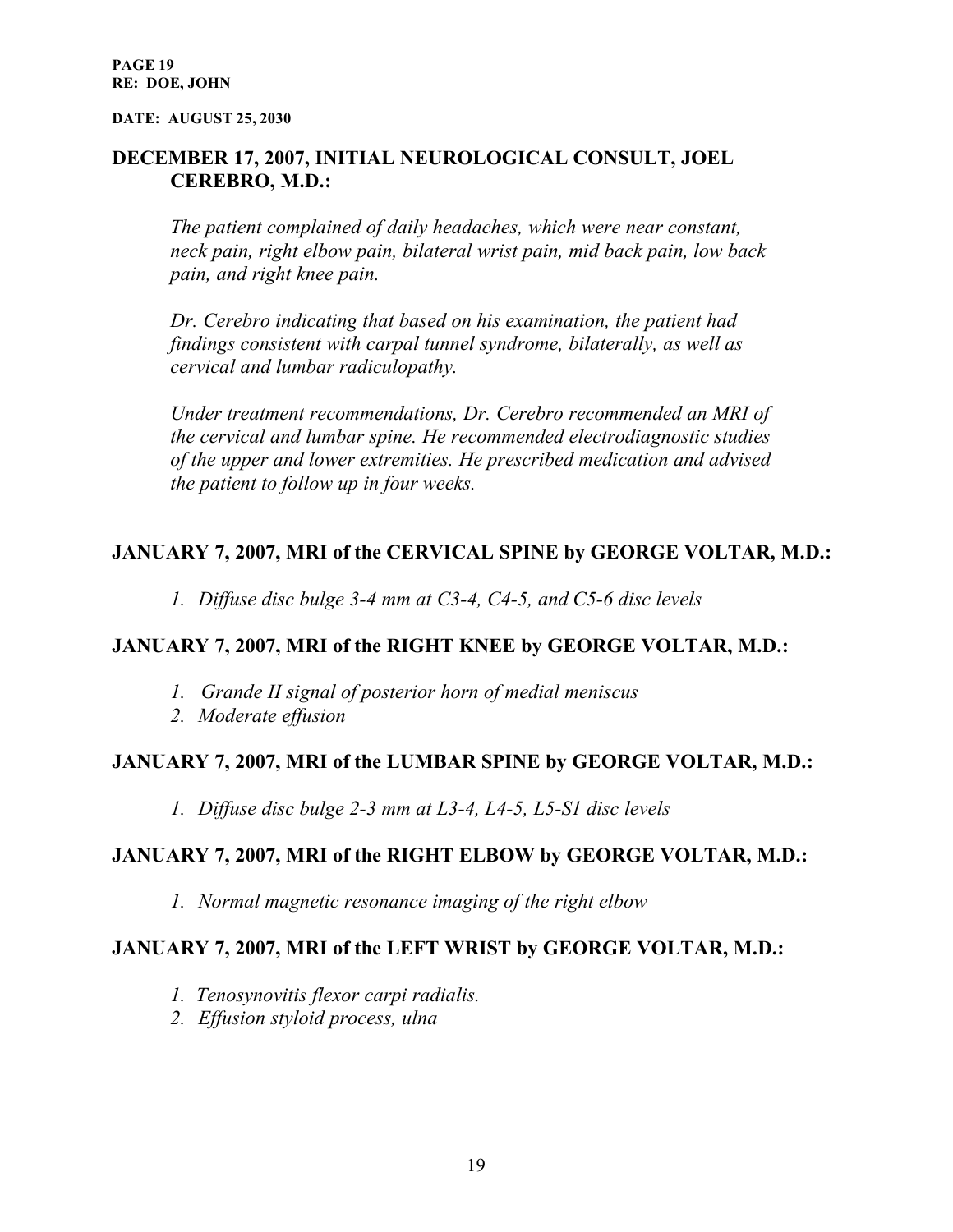### **JANUARY 7, 2007, MRI of the RIGHT WRIST by GEORGE VOLTAR, M.D.:**

- *1. Tenosynovitis flexor carpi radialis.*
- *2. Effusion radioulnar joint*

## **JANUARY 7, 2007, MRI of the RIGHT SHOULDER by GEORGE VOLTAR, M.D.:**

- *1. Subcoracoid bursal effusion*
- *2. Tenosynovitis bicep tendon*

### **APRIL 9, 2007, PROGRESS REPORT:**

*"Patient stated treatment has helped. Had a recent visit to Mexico and had to seek medical attention. Recommended, which I concur, EMG/NCV and MRI (C/S, L/S, Right shoulder). There is increased ROM in upper extremity, C/S, L/S. Flexion of C/S increased to 25 degrees, previously 5 degrees. L/S flexion increased to 50 degrees, before it was 20. Still concern with radiation, + MFC, and SLR. Recommend continue program with 7 treatments.*

## **APRIL 15, 2007, ELECTRODIAGNOSTIC STUDIES, INTERPRETED BY DR. CEREBRO:**

*Impressions: essentially normal study both lower extremities*

### **APRIL 16, 2007, PROGRESS REPORT:**

*Patient indicates treatment helped. He sleeps better. There is increase in cervical flexion range of motion 20/55, previously 5/55. Cervical extension increased to 20/45, previously 10/45. Also increased right shoulder range of motion, but with a positive supraspinatus test. There is still concern due to the + MFC, but we are still pending the MRI and NCV/EMG results. To prevent deconditioning, patient should do a 2-day work hardening program to help face fear factors and address proper biomechanics. Recommend a pre and post FCE to determine any final impairment/disability.*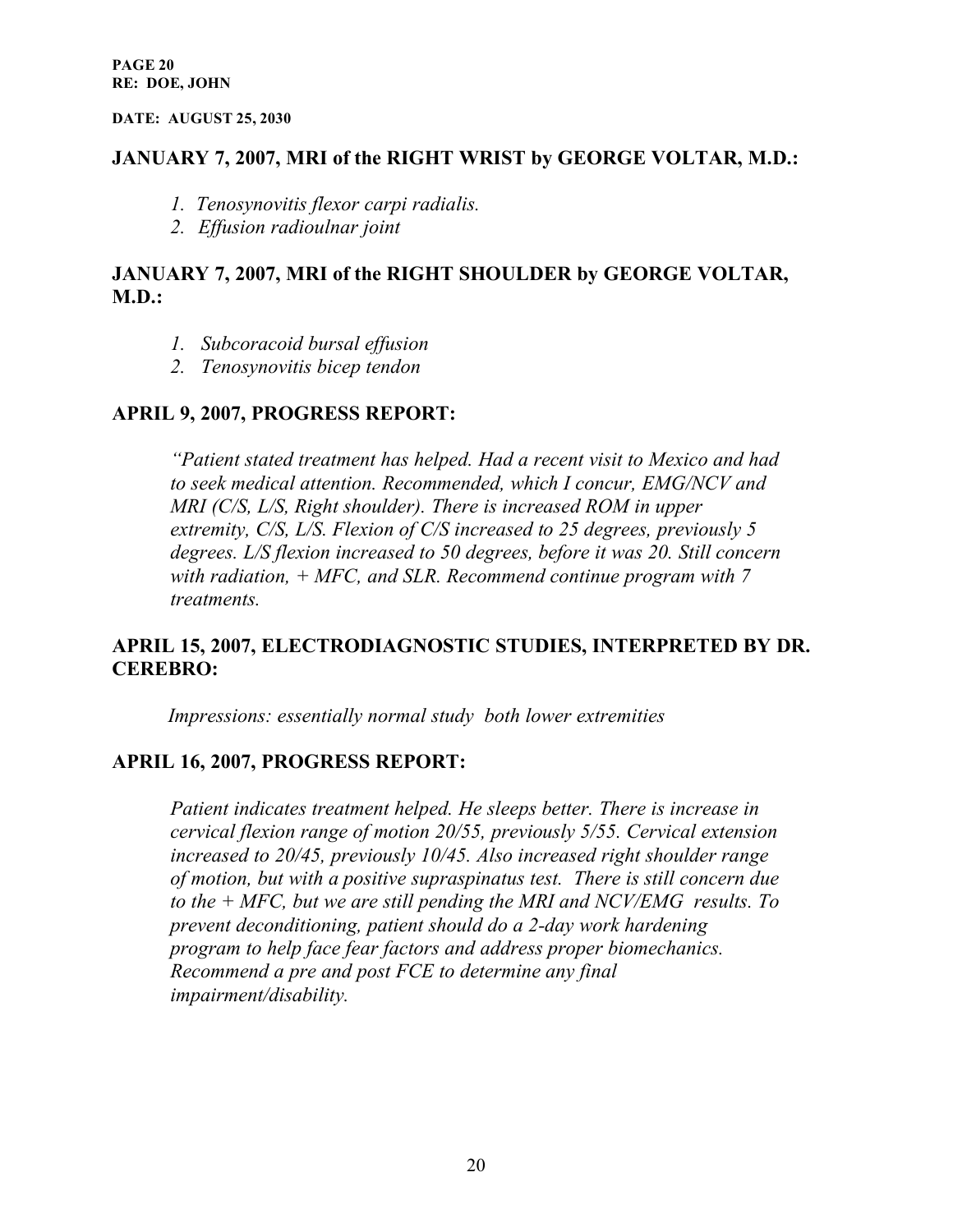### **APRIL 18, 2007, PRELIMINARY FUNCTIONAL CAPACITY EVALUATION:**

#### *Impairment Summary*

All impairment estimates are based on the Guides to the Evaluation of Permanent Impairment, Fifth Edition published by the American Medical Association.

#### **The final whole person impairment is 40%**

- **• Cervical spine ROM Method whole person impairment is 4%**
- **• Thoracic spine ROM Method whole person impairment is 2%**
- **• Lumbar spine ROM Method whole person impairment is 8%**
- **• Right upper extremity combined whole person impairment is 16%**
- **• Right lower extremity combined whole person impairment is 9%**

**Adjustment to overall whole person impairment: 6%**

*Summary:*

*Patient has the following deficits:*

| <b>Cervical ROM</b>    | <b>Norm</b> | Result       | <b>Difference</b> | % Deficit |
|------------------------|-------------|--------------|-------------------|-----------|
| Cervical Flexion       | 50°         | 30°          | $20^{\circ}$      | 40%       |
| Cervical Extension     | 60°         | 32°          | 28°               | 47%       |
| Cervical Lateral Left  | 45°         | $30^{\circ}$ | 15°               | 33%       |
| Cervical Lateral Right | $45^\circ$  | 19°          | $26^{\circ}$      | 58%       |

| <b>Thoracic ROM</b>          | <b>Norm</b>      | Result       | <b>Difference</b> | % Deficit |
|------------------------------|------------------|--------------|-------------------|-----------|
| Thoracic Minimum Kyphosis    | $0 - 40^{\circ}$ | $220^\circ$  |                   |           |
| Thoracic Flexion             | 50°              | $10^{\circ}$ | 40°               | 80%       |
| <b>Thoracic Lateral Left</b> | $45^\circ$       | $17^\circ$   | 28°               | 62%       |
| Thoracic Lateral Right       | $45^\circ$       | $10^{\circ}$ | 35°               | 18%       |

| <b>Lumbar ROM</b>    | <b>Norm</b>  | Result     | <b>Difference</b> | % Deficit |
|----------------------|--------------|------------|-------------------|-----------|
| Lumbar Flexion       | 60°          | $45^\circ$ | $15^\circ$        | 25%       |
| Lumbar Extension     | 25°          | 70         | 18°               | 72%       |
| Lumbar Lateral Left  | $25^{\circ}$ | 14°        | $11^{\circ}$      | 44%       |
| Lumbar Lateral Right | 25°          | 12°        | $13^\circ$        | 52%       |

| <b>Upper Extremity ROM - Right Active</b> | Norm         | Result       | % Deficit |
|-------------------------------------------|--------------|--------------|-----------|
| <b>Elbow Flexion</b>                      | <i>150°</i>  | 132°         | 12%       |
| Wrist Flexion                             | 60°          | 44°          | 17%       |
| Wrist Extension                           | 60°          | $34^\circ$   | 43%       |
| Wrist Radial Deviation                    | $20^{\circ}$ | $11^{\circ}$ | 45%       |
| Wrist Ulnar Deviation                     | $30^\circ$   | 21°          | 30%       |

| <b>Lower Extremity ROM - Right Active</b> | <b>Norm</b> | Result        | % Deficit |
|-------------------------------------------|-------------|---------------|-----------|
| Knee Flexion                              | 150°        | 1170<br>⊥ ⊥ ∠ | 25%       |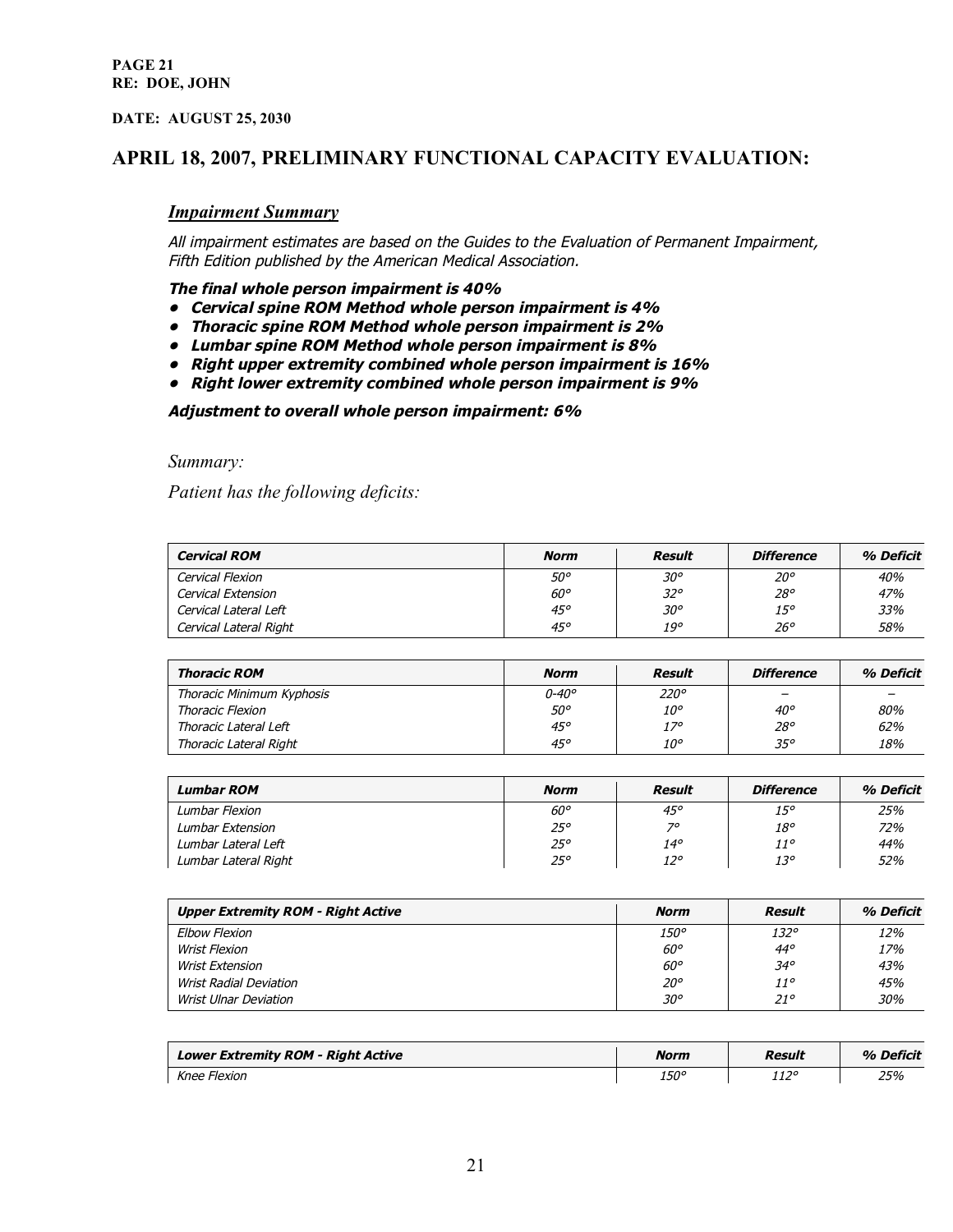Mr. Doe has been treated aggressively with an intense chiropractic, physiotherapy, and workconditioning program. The patient's mechanical muscoloskeletal dysfunction has reached <sup>a</sup> plateau with conservative treatment. The following attached areas show patients' deficiencies and as they relate to specific job-related critical demands.

| <b>Work Posture</b>  | Ability           | <b>Preliminary</b> | Final |
|----------------------|-------------------|--------------------|-------|
| Standing/Walking     | Frequent          | 240 minutes        |       |
| <b>Sitting</b>       | Frequent          | 180 minutes        |       |
| <b>Neck Flexion</b>  | <b>Occasional</b> | 120 minutes        |       |
| <b>Waist Flexion</b> | <b>Occasional</b> | 120 minutes        |       |

The patient was tested for several hours to assess his ability to perform certain tasks and demands described in his job description. He was not capable to perform at <sup>a</sup> level that would allow him to compete and/or safely return in the open labor market.

Mr. John Doe has been co-operative and eager to return to work.

In order to reach this goal, an attempt must be made to increase pain tolerance, endurance, face fear factors, and avoid de-conditioning, for <sup>a</sup> safer and early return to work. A four-day workhardening program would be appropriate, requested and implemented, based on ACOEM guidelines.

Following the program, Mr. Doe will be re-assessed in <sup>a</sup> Comprehensive Functional Capacity Evaluation for improvement, deficiencies, impairment, and/or work preclusions. Subsequently, if condition remains stable, absent any invasive procedures, patient should be declared Permanent and Stationary and returned to work.

#### *Medical Necessity/Work Preclusions*

Based on functional deficits observed and reported by the patient during the initial physical examination, objective computerized testing was ordered to evaluate the patient's physical performance, quantify the functional losses and establish <sup>a</sup> baseline functional level. The objective data will also be used to develop an appropriate treatment plan, track patient's response to treatment and to modify the treatment plan accordingly.

### **March 16, 2007, Appeal to Notice of Non-Certification (FCE)**

*I received a physician peer review from the P&S Network performed by Alec Wigham, D.C. On page 2 of his review, Dr. Wigham states: "Medical records fail to demonstrate any subjective or objective physical examination findings to support the diagnosis let alone an extensive rehabilitation program. Records also fail to document any long-term absence or diminished capacity to perform clearly defined essential job tasks. The records also lacked any indication that the patient has attempted to return to work or modified duty in which on-the-job rehabilitation can occur. The medical necessity for this request has not been clearly demonstrated. Therefore my recommendation is to non-certify*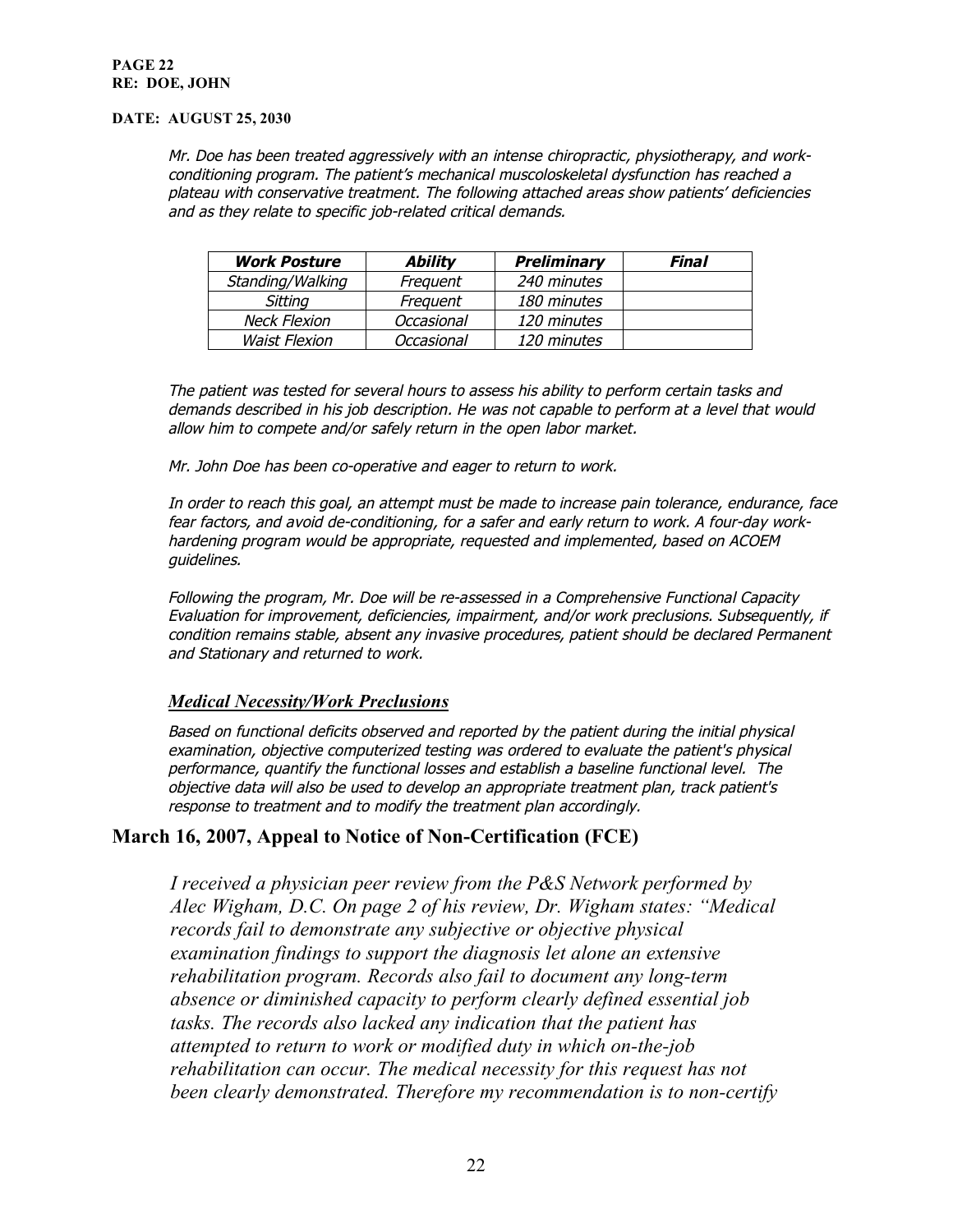*the requested functional capacity evaluation."*

*The remainder of Dr. Wigham's review is simply the ACOEM guidelines, page 137-138.*

*I would respectfully disagree with Dr. Wigham's opinions and conclusions. Dr. Wigham clearly insists that there is no subjective or objective physical examination findings to support the diagnosis, however, subjectively, based on my examination of February 12, 2007 Mr. John Doe had the following subjective complaints:* 

*The patient complains of persistent neck pain radiating into the head, right up extremity and occasionally into the left. He has headaches. He experiences numbness and tingling extending to his right fingers and left hand. He rates the neck pain as a 9 on a scale of 0 to 10. The pain increases with prolonged position increases the pain. He avoids any heavy lifting because he feels like creates tension and pain in his neck and right upper extremity.*

*He also complains of mid back pain. He rates the midback pain as a 9 on a scale of 0-10. The pain increases with bilateral bending, heavy lifting, and twisting activities.*

*John also complains of right shoulder pain. He rates the shoulder pain as a 9 on a scale of 0-10. The pain increases with pushing, pulling, and activities over the shoulder. When he does work with his right hand, the pain radiates into his right upper extremity and he has to stop his work activities.*

*He complains of right elbow pain. He rates the pain as an 8-9 on a scale of 0-10. The pain increases with pushing, pulling, and gripping activities. He has difficulty sleeping due to pain in his right upper extremity. He denies pain in his wrists or hands, but he has numbness and tingling in his right fingers, which increases early in the mornings.*

*John complains of low back pain. He rates the pain as a 9 on a scale of 0- 10. The pain increases with bending activities. The pain radiates into bilateral legs, right greater than left.*

*He also complains of pain in his knees. He rates the pain in his right knee as a 7-8 on a scale of 0-10. The pain increases with bending activities. He*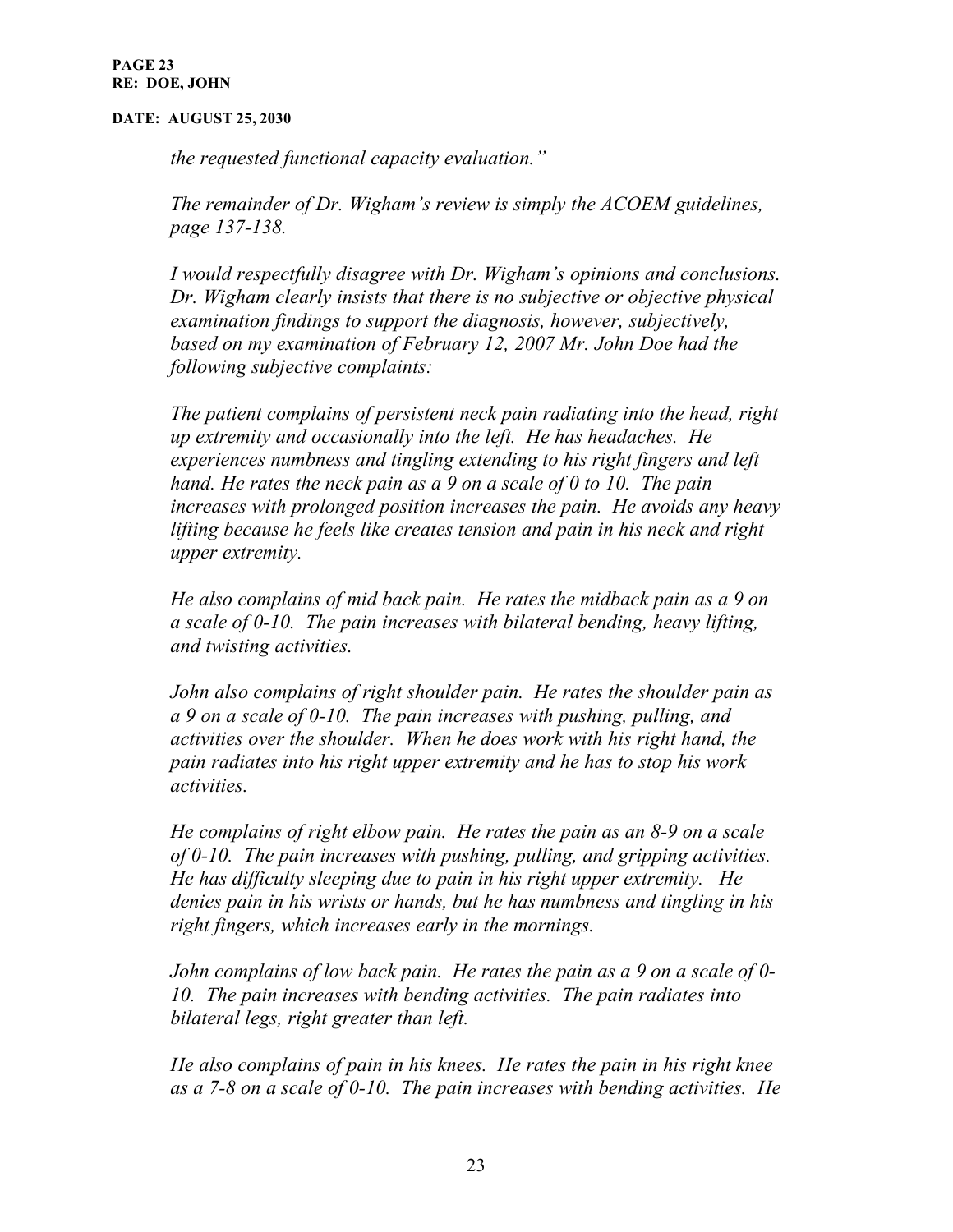*has difficulty getting up from a sitting position due to the knee and low back pain.*

*Objectively based on my examination dated February 12, 2007, Mr. John had moderate to severe tenderness on palpation of the bilateral upper trapezius musculature, and interscapular region. Mr. Doe had significant loss of cervical range of motion, positive distraction, and compression tests. The DTRs were decreased at C5 and C7 on the right. There was decreased motor strength of the right upper extremity as well as decreased grip strength of the right hand.*

*This is simply the cervical spine exam findings. There is a multitude of positive objective exam findings for the lumbar spine, right shoulder, right elbow, right wrist, and right knee. (Please refer to report dated February 12, 2007)*

*Furthermore, MRI studies performed on 3/7/07, 3/8/07, and 3/22/07 and interpreted by George Voltar, M.D. revealed the following:*

*1. MRI of the left wrist: tenosynovitis, flexor carpi radialis and effusion, styloid process of the ulna*

*2. MRI of the right wrist: flexor carpi radialis tenosynovitis and effusion of the radioulnar joint*

*3. MRI of the right knee: grade II signal posterior horn of medial meniscus with moderate effusion*

*4. MRI of the lumbar spine: diffuse disc bulge 2-3 mm at L3-4, L4-5, and L5-S1 disc levels*

*5. MRI of the cervical spine: diffuse disc bulge 3-4 mm at C3-4, C4-5, and C5-6 disc levels*

*6. MRI of the right shoulder: subcoracoid bursal effusion and biceps tendon tenosynovitis*

*As such, Dr. Wigham's comments that there are no subjective or objective examination findings are not accurate.*

*Dr. Wigham states that medical necessity for an FCE has not been demonstrated, however, as noted hereinabove, the patient is clearly in need of a functional evaluation. Based on the ACOEM guidelines, page 137-138: "The employer or claim administrator may request functional ability evaluation, also known as functional capacity evaluations, to further asses current work capability. These assessments also may be ordered by the treating or evaluation physician, if the physician feels the*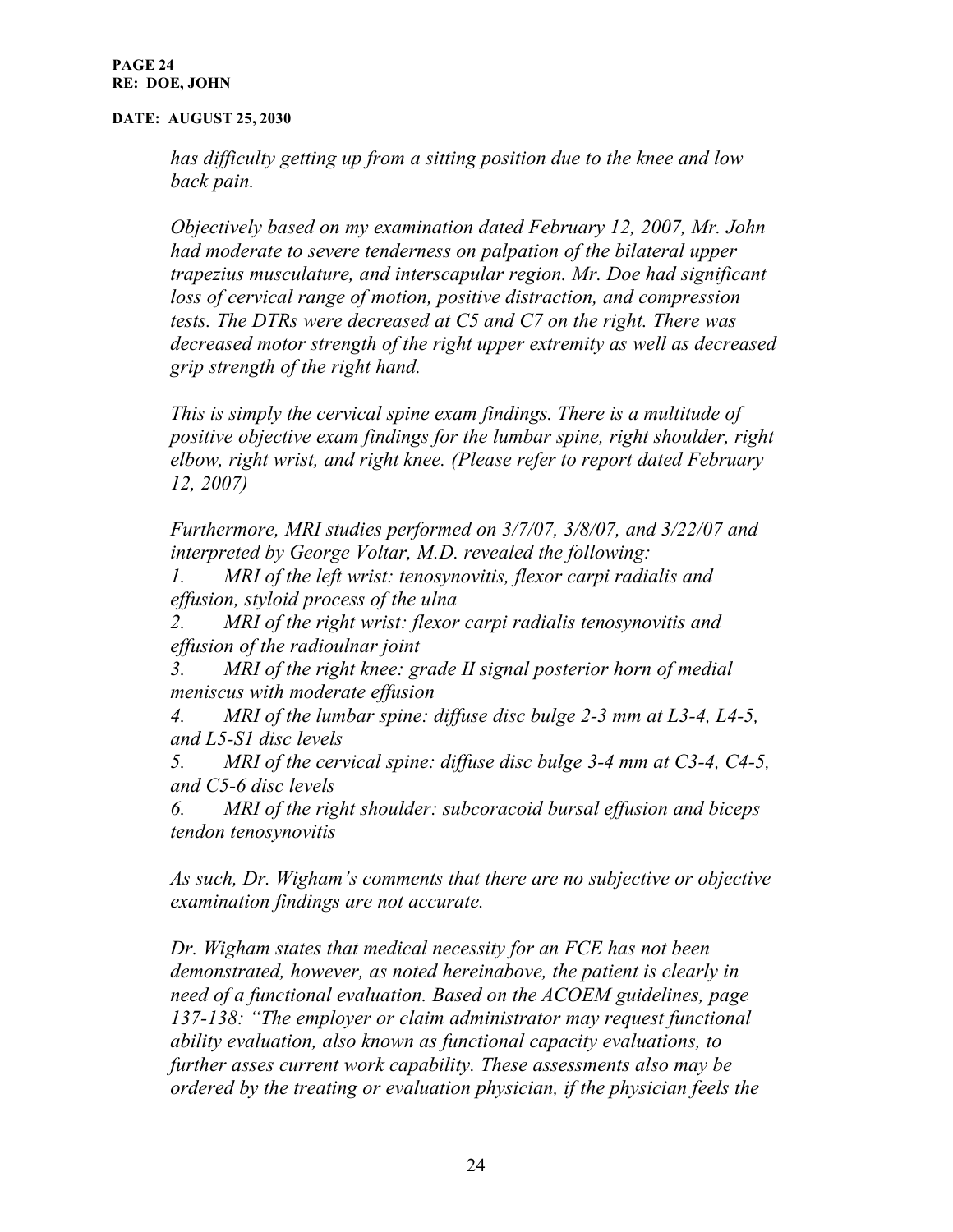*information from such testing is crucial."*

*Based on my evaluation of the patient, I found that a functional capacity evaluation was crucial.*

*Moreover, Dr. Wigham stated: "Mr. Doe is a 43 year-old patient with a date of injury February 12, 2007. According to the carriers records the patient has not worked since the date of injury. He was diagnosed with a cervical and lumbar sprain and strain. A March 19, 2007 report states that the patient had suffered an initial injury June 21, 2006. It is unclear what treatment was rendered at that time or if it was in fact and accepted industrial injury."*

*With all due respect, it is apparent Dr. Wigham did not have all the records available for review. February 12, 2007 was my initial date of examination, not the patient's date of injury. As such, Dr. Wigham's opinions and conclusions are not accurate, simply based on the fact that he did not have the opportunity to review all the records available.*

*Based on all the above information, and based on the ACOEM guidelines, page 137-138, there are sufficient subjective and objective physical examination findings to support the diagnosis as well as an extensive rehabilitation program.*

### **APRIL 22, 2007, SUPPLEMENTAL REPORT:**

*It should be added under the History of Injury as stated in Dr. Cerebro's, Neurological Evaluation, that John suffered a second injury in mid 2006. John remembers the date as 6-21-2006 at 2:40pm. He slipped, carrying 10" by 20" piece of wood, on an oily floor (WD-40 overspray) in a sitting position, hitting his left arm against the table. This aggravated his low back and left arm pain. He reported the injury to the supervisor, Juan Venado, the following day, but was not offered medical attention.*

*Also, it should be added that John feels he has suffered a decrease in sexual performance. An internal specialist should see him to determine if this is industrially related. I request authorization John be seen by an internal special regarding this issue.*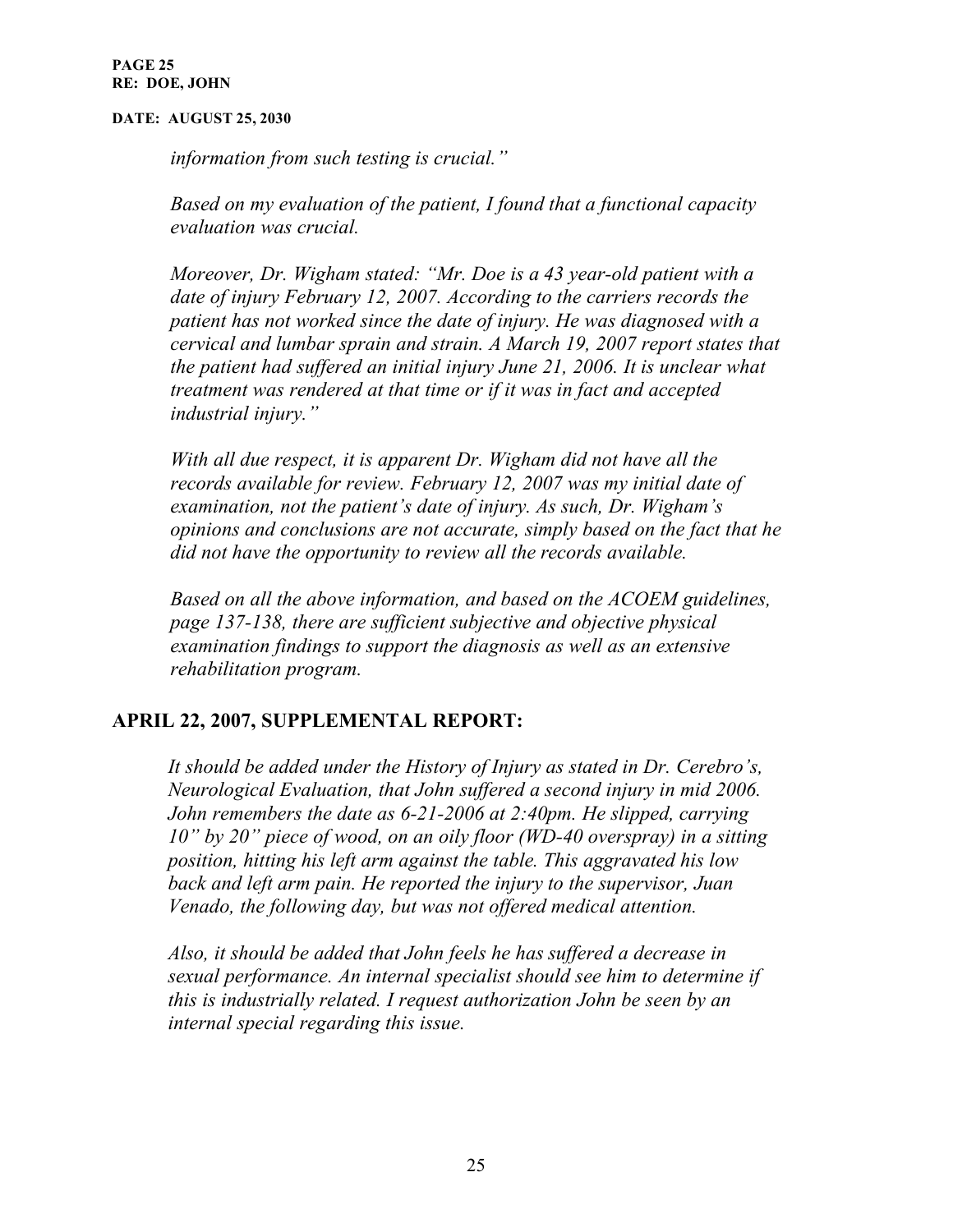### **APRIL 23, 2007, PROGRESS REPORT:**

*Patient states work hardening has helped. He feels stronger and greater endurance (see attached log). Tomorrow perform final FCE to determine final current impairment from a conservative point of view. He should follow up with ortho.*

### **APRIL 25, 2007, PROGRESS REPORT:**

*At this point patient states treatment has helped. However still concerned with positive supraspinatus test of the right shoulder and (+) Tinel's of the bilateral wrist. Positive McMurray's of the right knee. Recommend ortho consult regarding shoulder, knee and hands. Concern regarding pain traveling into inguinal region, request internal specialist. Patient continues to be anxious, depressed and unable to sleep. Recommend psychological evaluation. Waiting for NCV/EMG results, see MRI report attached. Unfortunately FCE data inadvertently omitted the right shoulder (see attached data which includes right shoulder and increased WPI).*

### **APRIL 29, 2007, ORTHOPEDIC REPORT, DR. LEONARD MCCOY , M.D.:**

*The patient complained of neck, low back, right shoulder, right elbow and bilateral wrist complaints. Dr. McCoy found decreased range of motion and tenderness associated with the cervical spine, right knee, right shoulder, and lumbar spine. He found evidence of meniscal injury to the right knee. He requested the neurodiagnostic studies from Dr. Cerebro, recommended that the patient continue with conservative care, and advised the patient to follow up in 6 weeks.*

### **MAY 2, 2007, FINAL FUNCTIONAL CAPACITY EVALUATION:**

*When performing ranges of motion several muscle groups were noted to be guarded and in some instances spasmatic. Although, Mr. Doe has greatly improved in various ranges of motion of the neck, thoracic and lumbar spine, wrists and elbow, in today's examination there were still a few planes of motion that recorded some deficit, and the clinical findings noted above were present.*

- *Cervical left lateral flexion 13% improvement*
- *Cervical right lateral flexion 16% improvement*
- *Thoracic left lateral flexion 35% improvement*
- *Thoracic right lateral flexion 20% improvement*
- *Lumbar extension 14% improvement*
- *Right wrist flexion 16% improvement*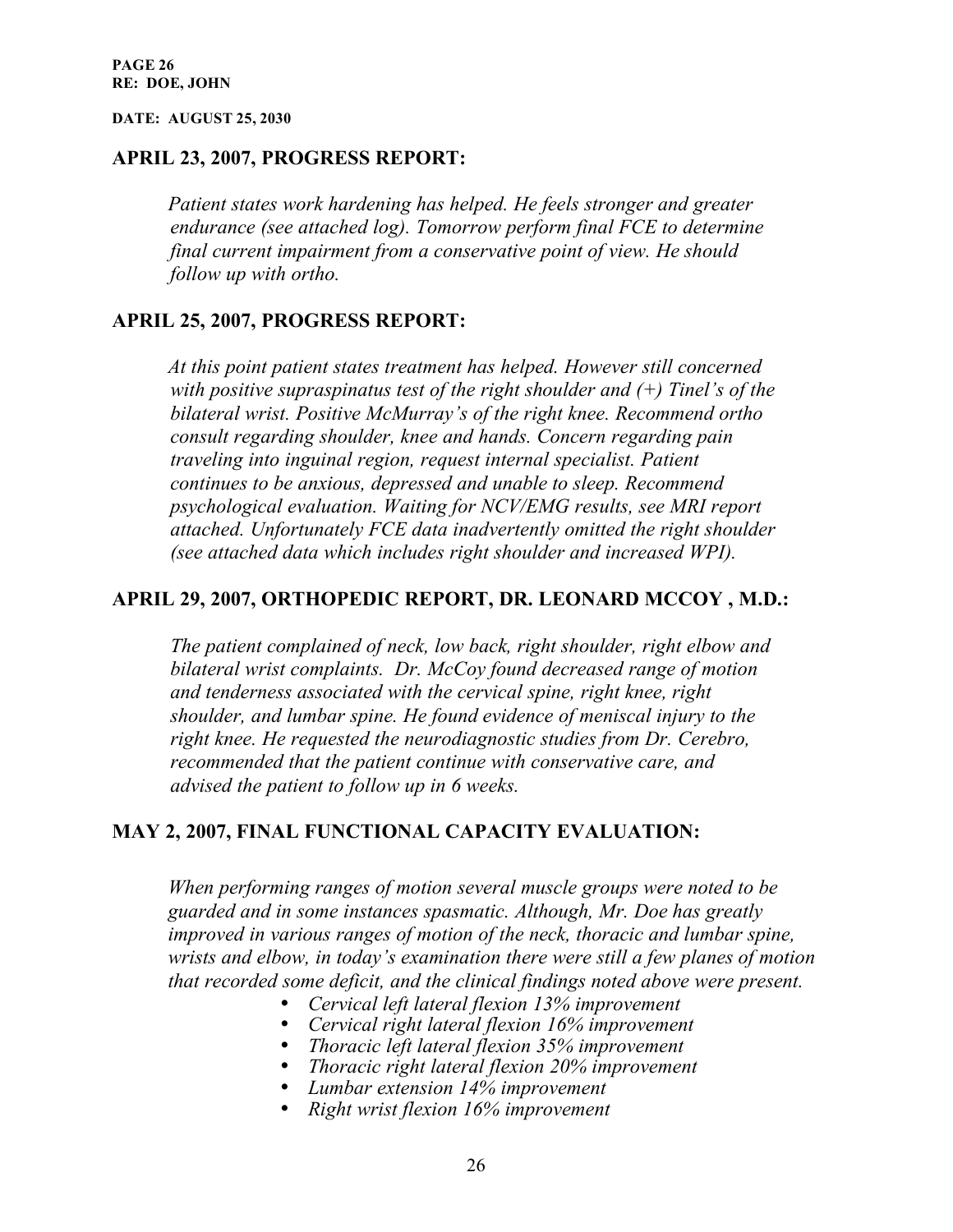#### **PAGE 27 RE: DOE, JOHN**

#### **DATE: AUGUST 25, 2030**

- *Right wrist extension 50% improvement*
- *Right wrist radial deviation 100% improvement and 58% ulnar improvement*
- *Neck flexion muscle test 38% improvement* •
- *Neck extension muscle test 7% improvement* •
- *Right elbow flexion muscle 18% improvement* •
- *Right elbow extension muscle test 7% improvement*
- *See also Pre and Post F.C.E. handwritten log*
- *Total whole person improvement 1%*
	- o *(Preliminary F.C.E. 39% impairment & Final F.C.E 40%)*
	- o *For the purpose of comparison, ROM method and computerized muscle testing were utilized.*

| <b>Work Posture</b>  | <i><b>Ability</b></i> | Preliminary | <b>Ability</b>    | <b>Final</b> |
|----------------------|-----------------------|-------------|-------------------|--------------|
| Standing/Walking     | Frequent              | 240 minutes | Frequent          | 210 minutes  |
| Sitting              | Frequent              | 180 minutes | Frequent          | 180 minutes  |
| Neck Flexion         | <i>Occasional</i>     | 120 minutes | <i>Occasional</i> | 120 minutes  |
| <b>Waist Flexion</b> | <i>Occasional</i>     | 120 minutes | <i>Occasional</i> | 120 minutes  |

*Mr. John Doe showed occasionally facial expressions of discomfort and pain while performing tasks that required prolonged cervical, lumbar, elbow and knee motions (bicycle, pipe tree, assembly, janitorial, gaming, interactive boxing simulator, gym). Other areas that were previously injured showed the same patterns of distress such as repetitive forceful gripping.*

*The WPI (Whole Person Impairment) established above does not accurately describe Mr. John Doe's disability. He was tested for eight hours to assess his ability to perform certain tasks/demands described in his job description, and although there were much improved, he is still not capable to perform to a level that would allow him to compete in the open labor market.*

## **JUNE 11, 2007, PROGRESS REPORT:**

*Persistent increase in upper back pain. Patient states treatment helps him. Patient should still follow up with ortho for the next step. No further chiro/PT required.*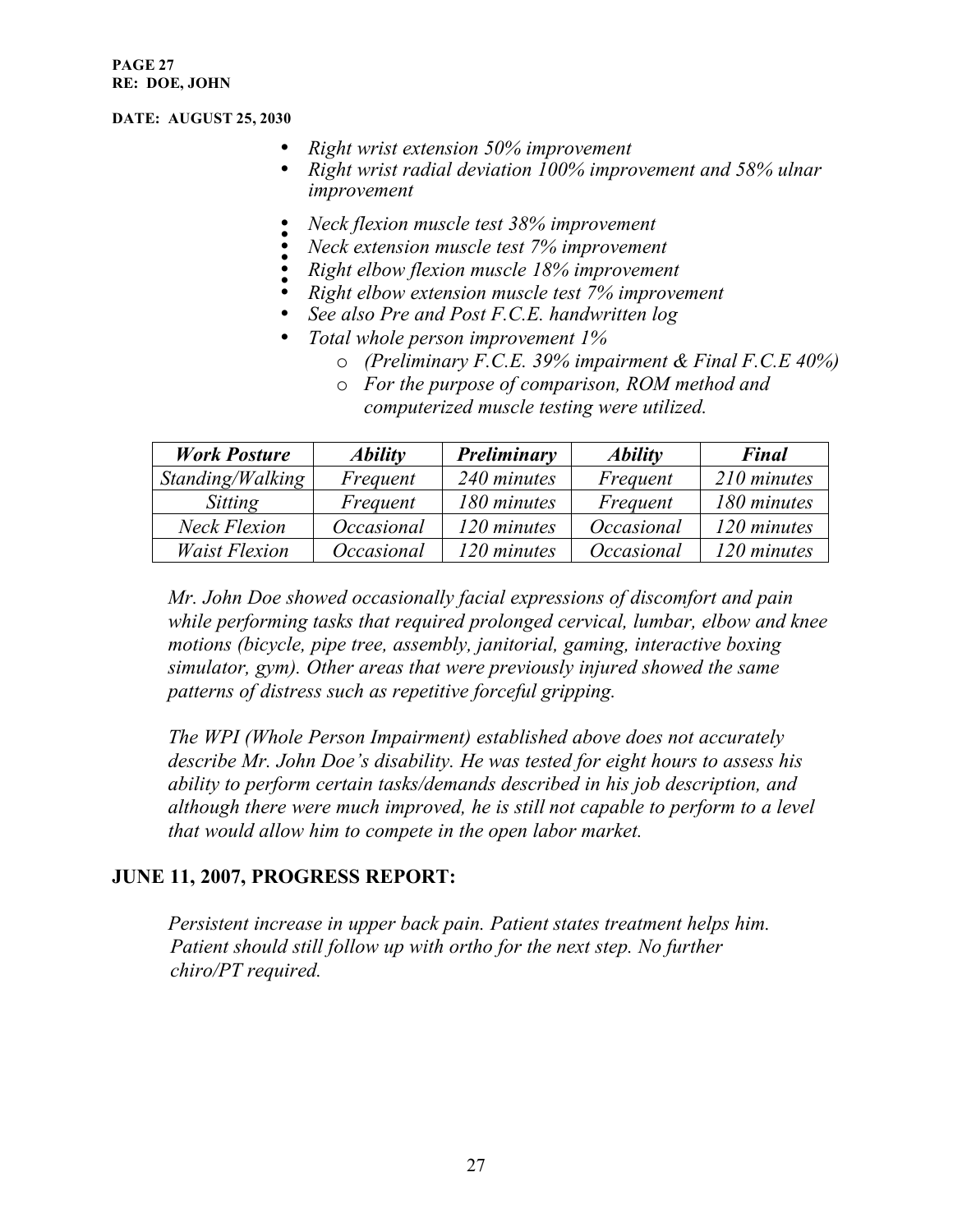### **JUNE 11, 2007, NEUROLOGIC PROGRESS REPORT:**

*Patient complained of neck, mid back, low back, right elbow and bilateral wrist pain. The patient remained neurologically unchanged and he recommended medication, continue with conservative care and to follow up in four weeks.*

### **JULY 9, 2007, PROGRESS REPORT:**

*Received ortho report dated 3/27/07 requesting results from NCV/EMG, I forwarded records. Subjective/objective same, except for recent increase in LBP. There was a positive SLR test. Patient indicated treatment helped, recommended to continue stretching at home. Follow up with orthopedist for further recommendations.*

### **JUNE 20, 2007, NEUROLOGIC PROGRESS REPORT:**

*Dr. Cerebro indicates the patient continued having neck, mid and low back complaints. The patient was having trouble sleeping so he prescribed sleep medication. Neurologically, the patient remained the same. Dr. Cerebro prescribed medication, recommended continue conservative care, and for the patient to follow up in four weeks.*

### **JULI 7, 2007, PSYCHOLOGICAL PERMANENT AND STATIONARY REPORT, BY DR. CHRISTINE CHAPEL, PhD.:**

*On this date, Dr. Chapel indicated: "The percentage of total causation of the patient's current mental disorder was estimated at a higher level beyond the legal threshold of industrial causation of more than 51%."*

*In relation to apportionment, Dr. Chapel indicated: pursuant to Labor Code 4663 and 4664, the permanent residual disability based on causation is 100% industrially related to the injuries sustained on a continuous basis from March 1998 until May 12, 2007.*

*As it relates to work restrictions, Dr. Chapel indicated the patient should avoid ordinary amounts of emotional stress in order to prevent exacerbation of his present emotional condition.*

*Dr. Chapel found the patient to have a Global Assessment of Functioning (GAF) score of 61, which correlates to a 14 % whole person impairment (WPI).*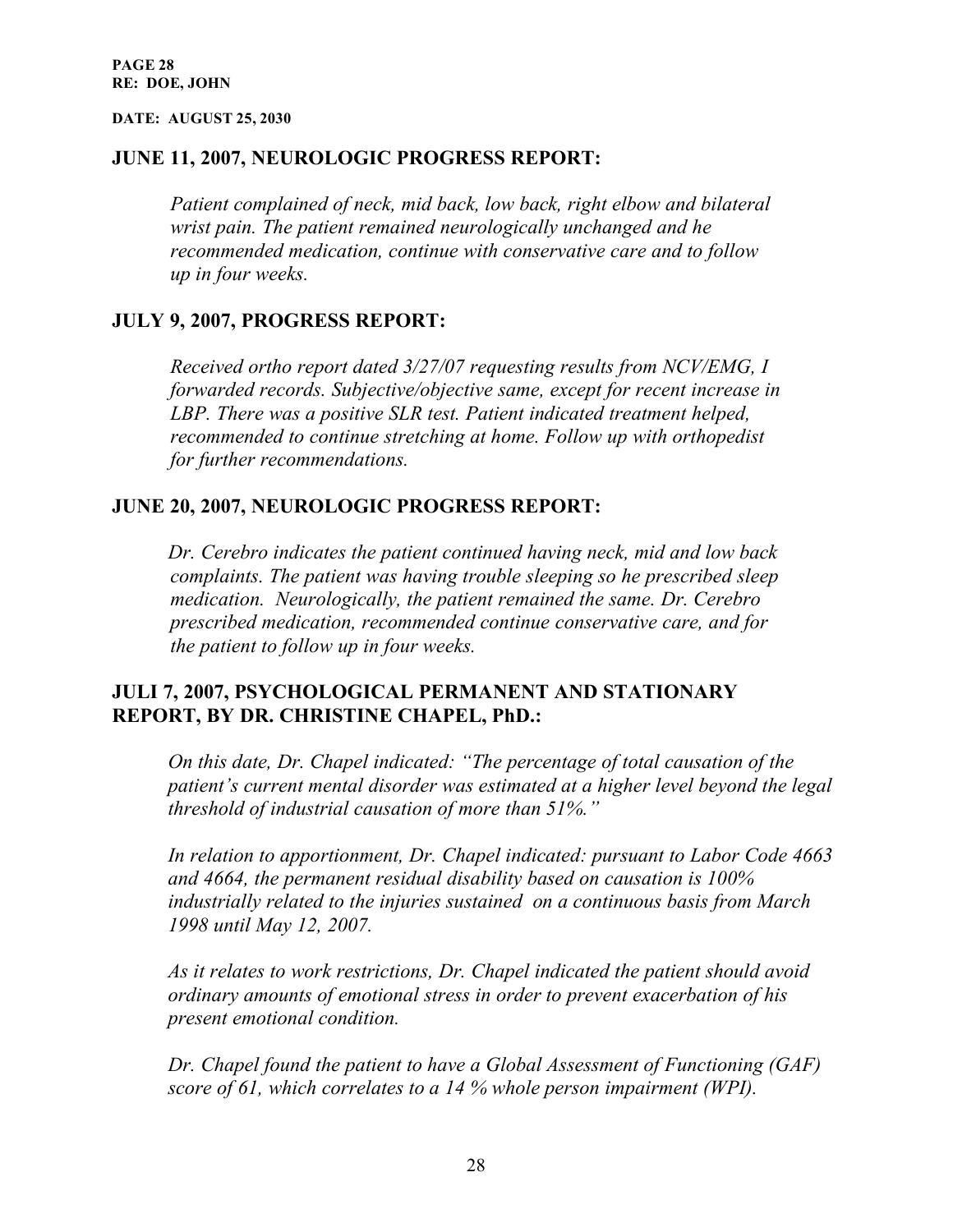### **JULY 7, 2007, PROGRESS REPORT:**

*Recent visit with pain specialist, Dr. Mickey recommended an epidural injection. I concurred and requested the same. No chiro/PT requested. Requested psychological evaluation. There was a positive MFC and a positive SLR.*

### **JULY 9, 2007, ORTHOPEDIC PROGRESS REPORT:**

*The patient continued complaining of low back pain. Dr. McCoy found a positive SLR and recommended pain management as well as continued conservative care.*

## **SEPTEMBER 15, 2007, PROGRESS REPORT:**

*The patient returns today due to persistent low back pain with radiculopathy. The patient is also complaining of numbness and tingling in his hands bilaterally. At this point we are waiting for, and requesting authorization for lumbar epidural injections. The patient states the treatment gives him temporary relief. He is recommended to continue his home exercise program with emphasis on stretching.*

### **SEPTEMBER 12, 2007, NEUROLOGIC PROGRESS REPORT:**

*The patient was complaining of low back pain with radiation, mid back pain, neck pain, and headaches. Neurologically the patient remained the same. He was recommended to ice the sole of his right foot, take medications and to follow up in 4 weeks.*

### **SEPTEMBER 18, 2007, PROGRESS REPORT:**

*The patient returns today with obvious signs of low back pain. Today's examination reveals the patient to be slightly antalgic and he has difficulty rising from a seated position. The lumbar spine range of motion was limited in all planes. The SLR test was positive. We are pending authorization for a pain management (epidural injections) consultation from the carrier. I am therefore continuing to request authorization for epidural injections.*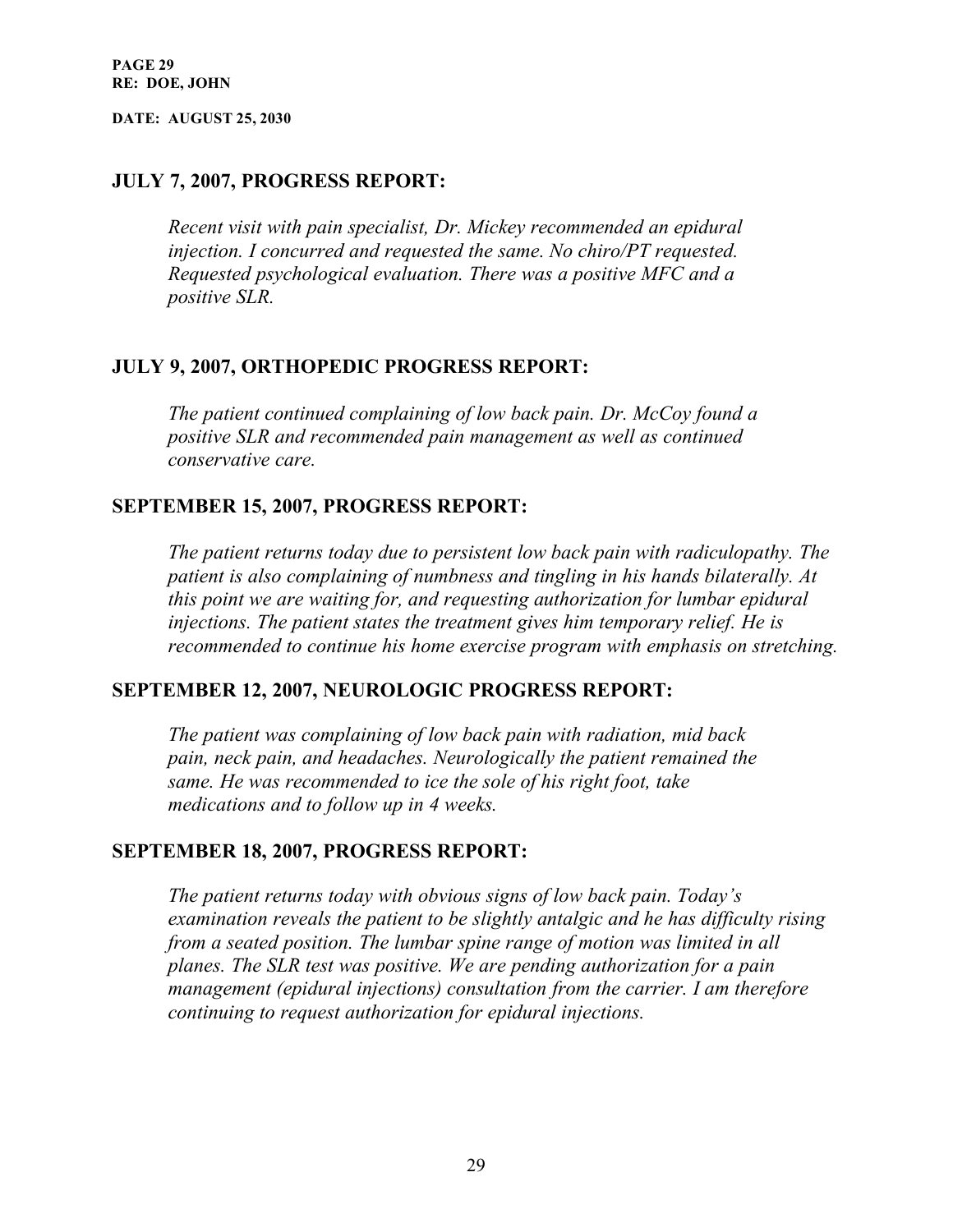### **OCTOBER 9, 2007, NEUROLOGIC PROGRESS REPORT:**

*The patient was complaining of low back pain with radiation, mid back pain, neck pain, and headaches. Neurologically the patient remained the same. He was recommended to take medications and to follow up in 4 weeks.*

### **OCTOBER 16, 2007, PROGRESS REPORT:**

*"The patient returns to this office due to persistent low back pain and radicular symptoms into his lower extremities, right greater than left. Today's examination revealed decreased lumbar range of motion, associated with a positive SLR bilaterally. There was hypoesthesia noted following the L4/L5 dermatomal distribution. I concur, and incorporate Dr. McCoy's opinions and conclusions, as such, the patient is recommended to undergo a pain management consultation. I have yet to receive authorization from the carrier. I request that the authorization be done on an expedited basis as he has persistent weakness in his lower extremities, most notably with great toe extension. He indicated today's treatment helped, however he requires further treatment as noted above."*

### **DECEMBER 14, 2007, PROGRESS REPORT:**

*"We have not had cooperation from the carrier as it relates to authorization for epidural injections. Medically, he would likely improve if he were to undergo said procedure. Unfortunately, we have not received authorization. As a result, he will undergo a final evaluation using the latest technology in range of motion and strength testing. I will utilize Jtech equipment with proper protocols from the AMA guides to evaluation. I reserve the right to amend my report, should such authorization be provided at a later date. It would be medically reasonable to find the patient medically eligible for vocational rehabilitation. In the meantime he is to remain on TTD."*

### **NOVEMBER 13, 2007, DATA FROM TODAY'S MOTOR AND RANGE OF MOTION TESTING USING THE JTECH EVALUATION SYSTEM, BASED ON THE AMA GUIDES TO EVALUATION, 5TH EDITION PROTOCOLS:**

### **Spine Range of Motion**

The patient's active range of motion was objectively evaluated with Tracker ROM from JTECH Medical using the dual inclinometry protocols outlined in the AMA Guides to the Evaluation of Permanent Impairment.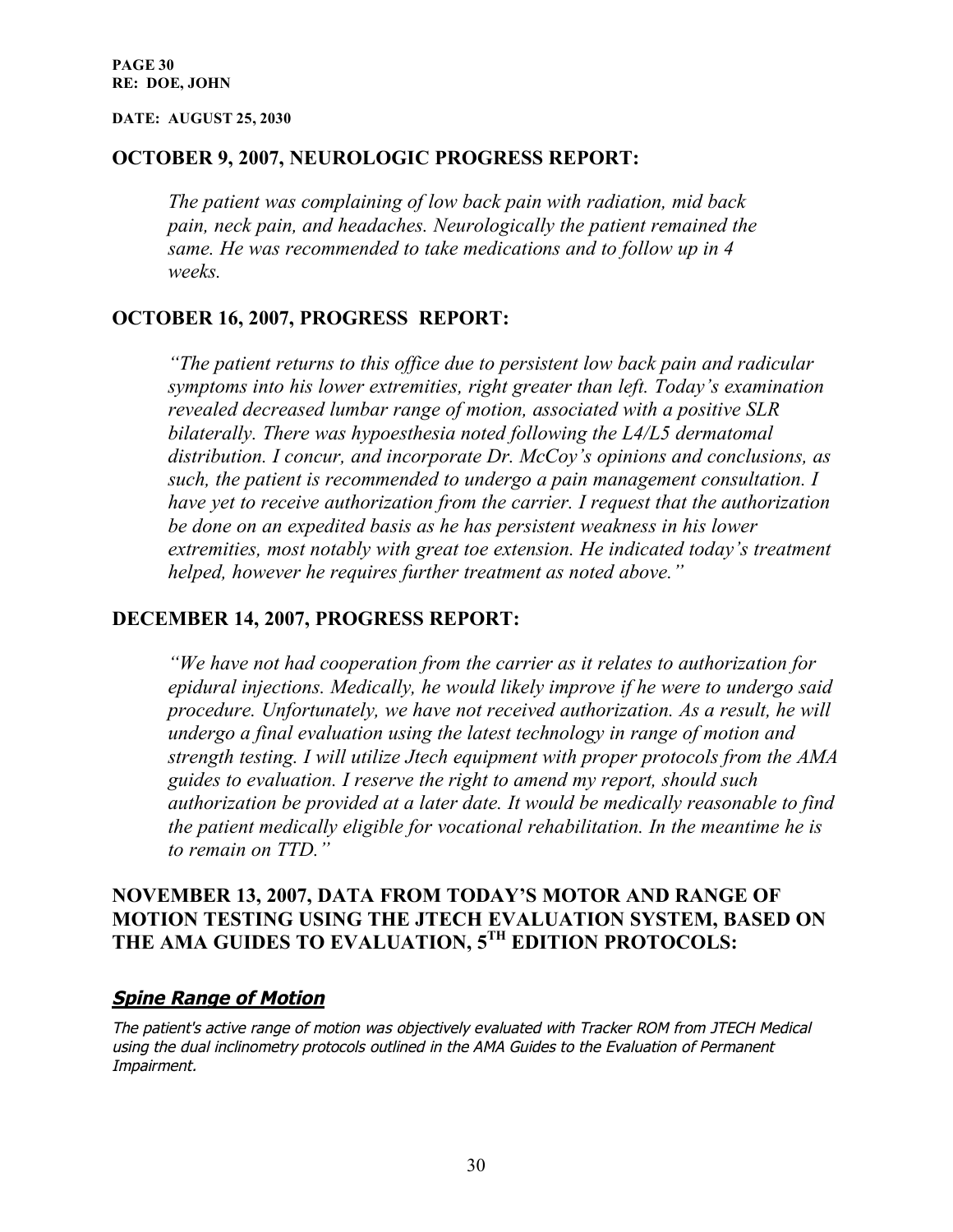#### **PAGE 31 RE: DOE, JOHN**

### **DATE: AUGUST 25, 2030**

| <b>Cervical ROM</b>       | <b>Norm</b> | Result       | <i><b>Difference</b></i> | % Norm |
|---------------------------|-------------|--------------|--------------------------|--------|
| Cervical Flexion          | 50°         | $22^{\circ}$ | $28^{\circ}$             | 44%    |
| <b>Cervical Extension</b> | 60°         | 16°          | 44°                      | 27%    |
| Cervical Lateral Left     | $45^\circ$  | $26^{\circ}$ | 19°                      | 58%    |
| Cervical Lateral Right    | 45°         | 16°          | 29°                      | 36%    |

| <b>Thoracic ROM</b>       | <b>Norm</b>      | Result | <i><b>Difference</b></i> | % Norm |
|---------------------------|------------------|--------|--------------------------|--------|
| Thoracic Minimum Kyphosis | $0 - 40^{\circ}$ | 44°    |                          |        |
| <b>Thoracic Flexion</b>   | <i>50°</i>       | 40     | 46°                      | 8%     |
| Thoracic Lateral Left     | 45°              | 13°    | $32^\circ$               | 29%    |
| Thoracic Lateral Right    | $45^\circ$       | 5°     | 40°                      | 11%    |

| <b>Lumbar ROM</b>        | <b>Norm</b> | Result       | <i><b>Difference</b></i> | % Norm |
|--------------------------|-------------|--------------|--------------------------|--------|
| Lumbar Flexion           | 60°         | $25^{\circ}$ | 35°                      | 42%    |
| Lumbar Extension         | 25°         | 30           | $22^{\circ}$             | 12%    |
| Lumbar Lateral Left      | $25^\circ$  | $13^{\circ}$ | $12^{\circ}$             | 52%    |
| Lumbar Lateral Right     | $25^\circ$  | $6^{\circ}$  | 19°                      | 24%    |
| Straight Leg Raise Left  |             | $30^{\circ}$ |                          |        |
| Straight Leg Raise Right |             | $26^{\circ}$ |                          |        |

The table(s) above show current test results compared to American Medical Association normative values.

## **Spine Range of Motion Progress**

|                               |      | <b>Previous Exam</b> |              |        |              | <b>Current</b> |               |
|-------------------------------|------|----------------------|--------------|--------|--------------|----------------|---------------|
| <b>Cervical Recent Change</b> | Norm | <b>Date</b>          | Result       | % Norm | Result       | % Norm         | <b>Change</b> |
| Cervical Flexion              | 50°  | 3/21/2007            | $21^\circ$   | 42%    | 22°          | 44%            | 5%            |
| <b>Cervical Extension</b>     | 60°  | <i>3/21/2007</i>     | 29°          | 48%    | $16^{\circ}$ | 27%            | $-45%$        |
| Cervical Lateral Left         | 45°  | <i>3/21/2007</i>     | 34°          | 76%    | 26°          | 58%            | -24%          |
| Cervical Lateral Right        | 45°  | <i>3/21/2007</i>     | $22^{\circ}$ | 49%    | $16^{\circ}$ | 36%            | $-27%$        |

|                                  |            | <b>Previous Exam</b> |        |                          |            | Current |               |
|----------------------------------|------------|----------------------|--------|--------------------------|------------|---------|---------------|
| <b>Thoracic Recent Change</b>    | Norm       | <b>Date</b>          | Result | % Norm                   | Result     | % Norm  | <b>Change</b> |
| <b>Thoracic Minimum Kyphosis</b> | 0-40°      | 3/21/2007            | 16°    | $\overline{\phantom{m}}$ | $44^\circ$ |         | 175%          |
| <b>Thoracic Flexion</b>          | 50°        | 3/21/2007            | 930    | 186%                     | $4^\circ$  | 8%      | -96%          |
| <b>Thoracic Lateral Left</b>     | $45^\circ$ | 3/21/2007            | 23°    | 51%                      | 13°        | 29%     | $-43%$        |
| Thoracic Lateral Right           | $45^\circ$ | 3/21/2007            | 12°    | 27%                      | 50         | 11%     | -58%          |

|                             |            | <b>Previous Exam</b> |              |                          |              | <b>Current</b> |               |
|-----------------------------|------------|----------------------|--------------|--------------------------|--------------|----------------|---------------|
| <b>Lumbar Recent Change</b> | Norm       | <b>Date</b>          | Result       | % Norm                   | Result       | % Norm         | <b>Change</b> |
| Lumbar Flexion              | $60^\circ$ | 3/21/2007            | $43^\circ$   | 72%                      | 25°          | 42%            | $-42%$        |
| Lumbar Extension            | $25^\circ$ | 3/21/2007            | $8^{\circ}$  | 32%                      | 30           | 12%            | $-63%$        |
| Lumbar Lateral Left         | $25^\circ$ | 3/21/2007            | $10^{\circ}$ | 40%                      | $13^{\circ}$ | 52%            | 30%           |
| Lumbar Lateral Right        | 25°        | 3/21/2007            | $12^{\circ}$ | 48%                      | 6°           | 24%            | $-50%$        |
| Straight Leg Raise Left     |            | 3/21/2007            | 33°          |                          | 30°          |                | $-9%$         |
| Straight Leg Raise Right    |            | 3/21/2007            | 37°          | $\overline{\phantom{m}}$ | 26°          |                | $-30%$        |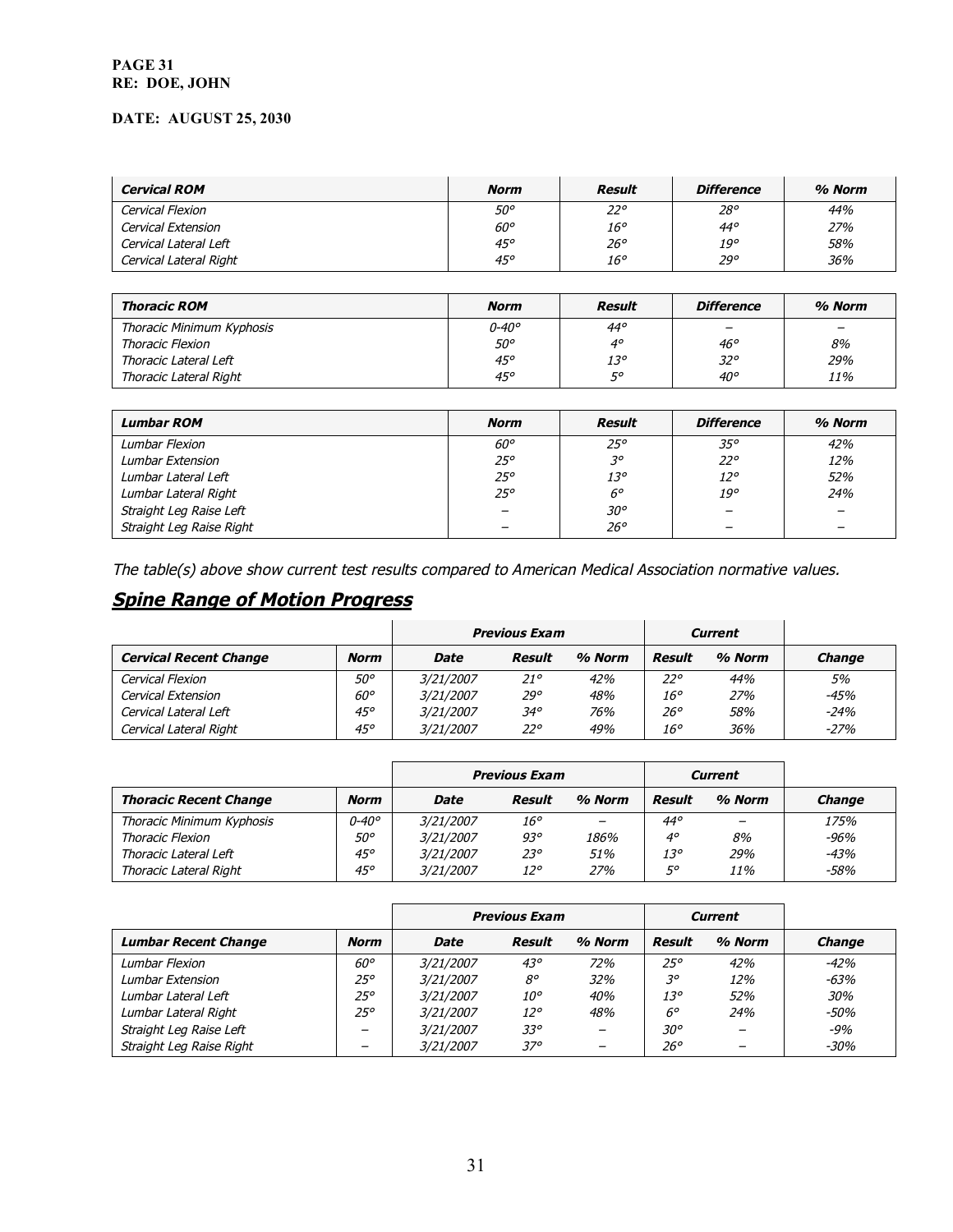#### **PAGE 32 RE: DOE, JOHN**

|                                |            | Initial Exam     |            |        |              | <b>Current</b> |               |
|--------------------------------|------------|------------------|------------|--------|--------------|----------------|---------------|
| <b>Cervical Overall Change</b> | Norm       | <b>Date</b>      | Result     | % Norm | Result       | % Norm         | <b>Change</b> |
| Cervical Flexion               | 50°        | <i>3/15/2007</i> | 30°        | 60%    | 22°          | 44%            | $-27%$        |
| Cervical Extension             | $60^\circ$ | 3/15/2007        | 32°        | 53%    | 16°          | 27%            | $-50%$        |
| Cervical Lateral Left          | $45^\circ$ | 3/15/2007        | 30°        | 67%    | $26^{\circ}$ | 58%            | $-13%$        |
| Cervical Lateral Right         | $45^\circ$ | 3/15/2007        | $19^\circ$ | 42%    | 16°          | 36%            | $-16%$        |

|                                |       | Initial Exam     |             |        |            | <b>Current</b> |               |
|--------------------------------|-------|------------------|-------------|--------|------------|----------------|---------------|
| <b>Thoracic Overall Change</b> | Norm  | <b>Date</b>      | Result      | % Norm | Result     | % Norm         | <b>Change</b> |
| Thoracic Minimum Kyphosis      | 0-40° | 3/15/2007        | $220^\circ$ |        | $44^\circ$ |                | -80%          |
| Thoracic Flexion               | 50°   | 3/15/2007        | 10°         | 20%    | $4^\circ$  | 8%             | -60%          |
| Thoracic Lateral Left          | 45°   | <i>3/15/2007</i> | $17^\circ$  | 38%    | 13°        | 29%            | $-24%$        |
| Thoracic Lateral Right         | 45°   | <i>3/15/2007</i> | 10°         | 22%    | 50         | 11%            | $-50%$        |

|                              |             | Initial Exam |              |        |              | Current |               |
|------------------------------|-------------|--------------|--------------|--------|--------------|---------|---------------|
| <b>Lumbar Overall Change</b> | <b>Norm</b> | Date         | Result       | % Norm | Result       | % Norm  | <b>Change</b> |
| Lumbar Flexion               | $60^\circ$  | 3/15/2007    | $45^\circ$   | 75%    | 25°          | 42%     | $-44%$        |
| Lumbar Extension             | 25°         | 3/15/2007    | 70           | 28%    | 30           | 12%     | $-57%$        |
| Lumbar Lateral Left          | 25°         | 3/15/2007    | 14°          | 56%    | 13°          | 52%     | $-7%$         |
| Lumbar Lateral Right         | $25^\circ$  | 3/15/2007    | $12^{\circ}$ | 48%    | $6^{\circ}$  | 24%     | $-50%$        |
| Straight Leg Raise Left      |             | 3/15/2007    | 39°          |        | 30°          |         | $-23%$        |
| Straight Leg Raise Right     |             | 3/15/2007    | 37°          |        | $26^{\circ}$ |         | $-30%$        |



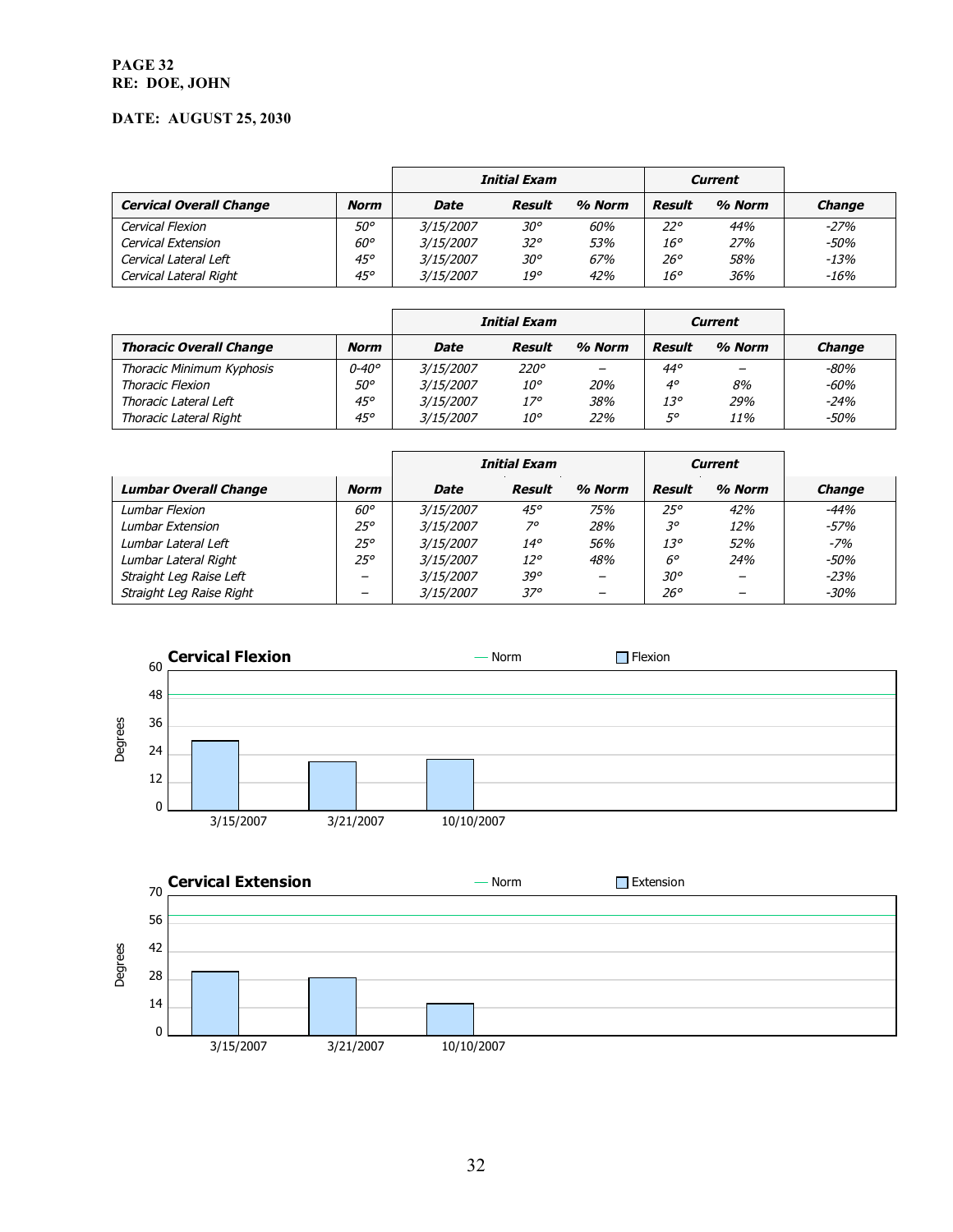#### **PAGE 33 RE: DOE, JOHN**

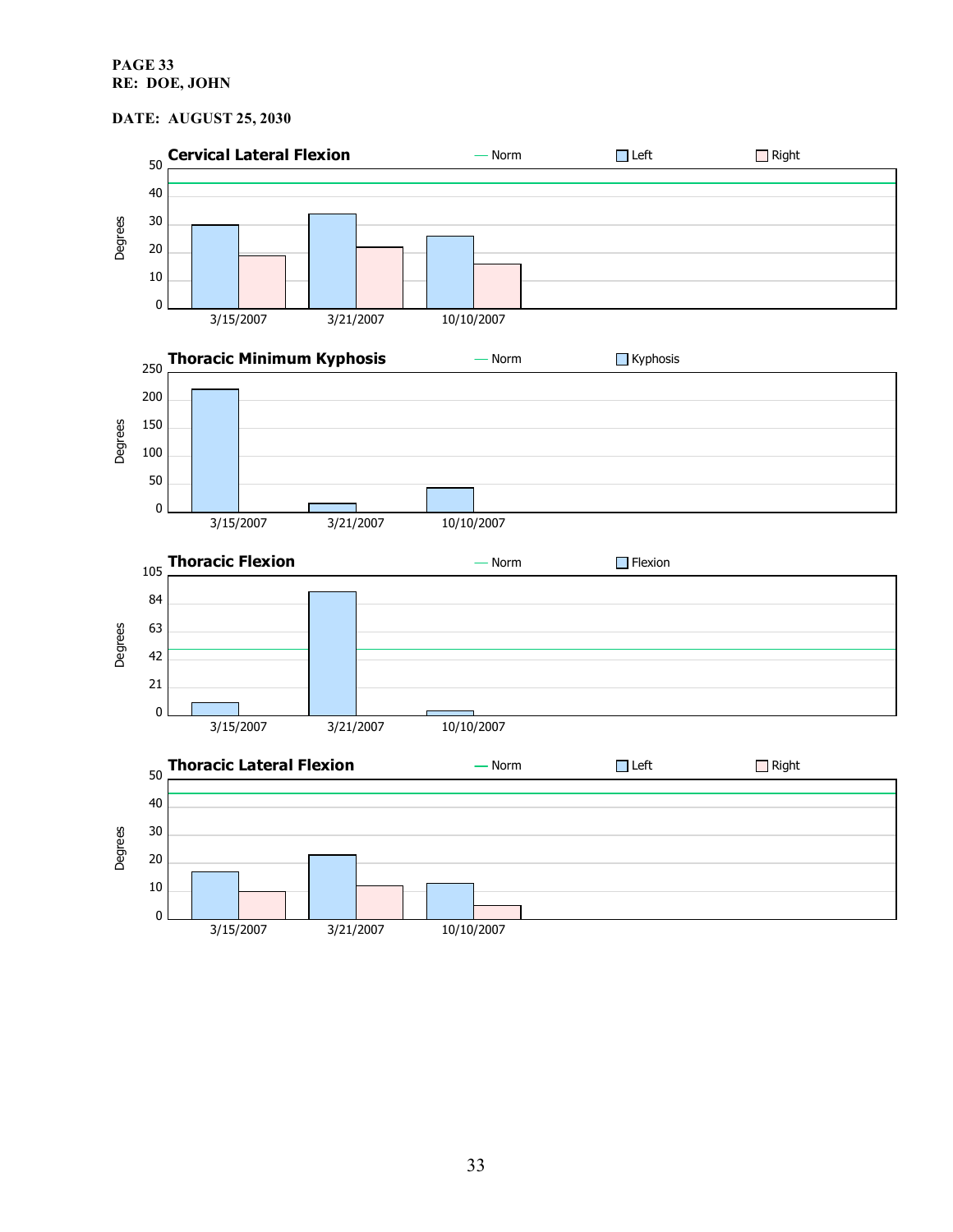#### **PAGE 34 RE: DOE, JOHN**

#### **DATE: AUGUST 25, 2030**



# **Range of Motion - Goniometry**

## **Upper Extremity ROM**

Range of motion (ROM) for the upper extremity joint motions indicated below were evaluated and compared to normative values published by the American Medical Association in the Guides to the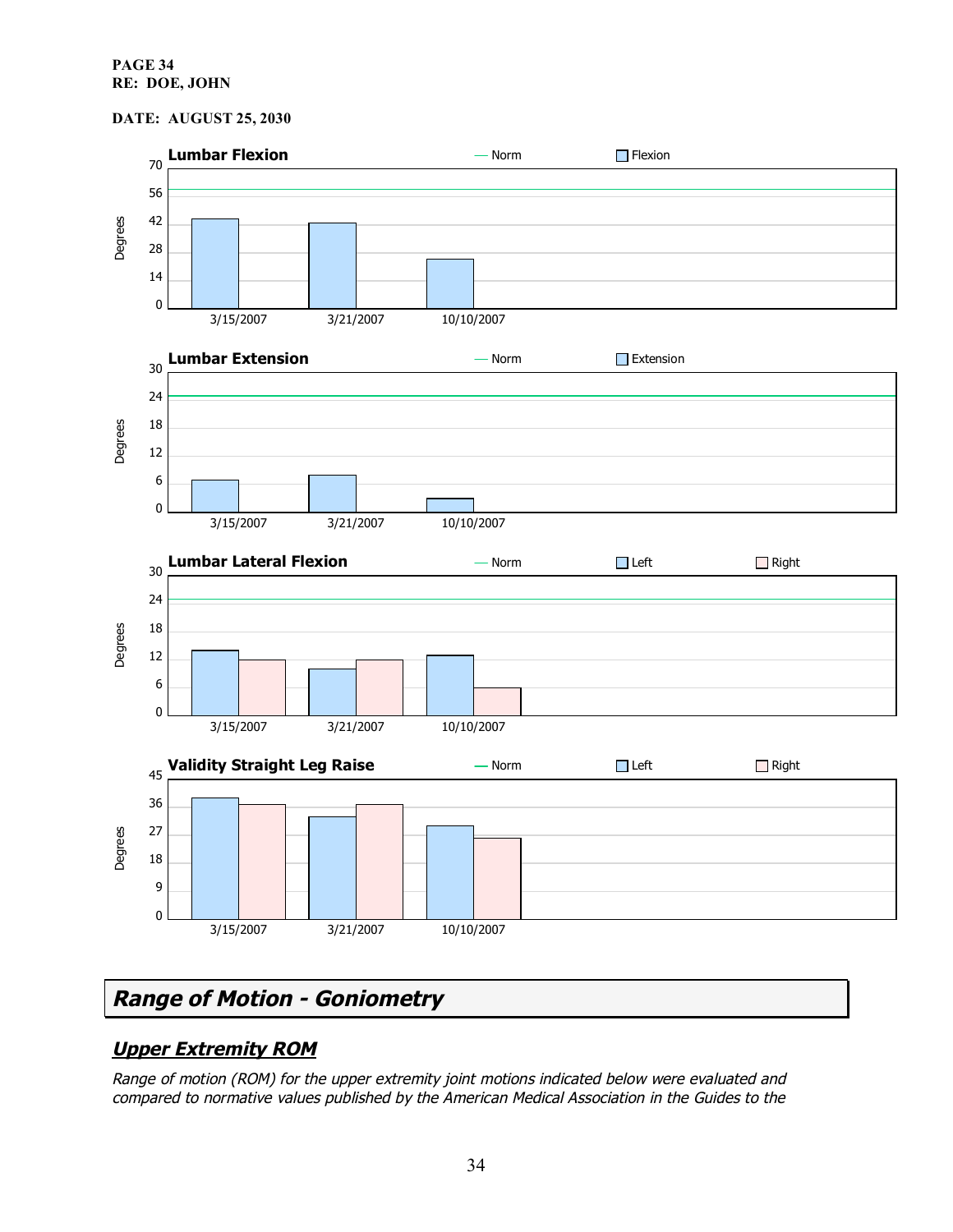### Evaluation of Permanent Impairment, Fifth Edition.

| <b>Upper Extremity ROM - Left Active</b> | <b>Norm</b>  | <b>Result</b> | % Norm |
|------------------------------------------|--------------|---------------|--------|
| <b>Shoulder Flexion</b>                  | 180°         | $137^\circ$   | 76%    |
| <b>Shoulder Extension</b>                | $50^\circ$   | $24^\circ$    | 48%    |
| <b>Shoulder Abduction</b>                | 180°         | 118°          | 66%    |
| <b>Shoulder Adduction</b>                | $50^\circ$   | 330           | 66%    |
| Shoulder Internal Rotation               | $90^\circ$   | $31^{\circ}$  | 34%    |
| Shoulder External Rotation               | $90^\circ$   | 77°           | 86%    |
| <b>Elbow Flexion</b>                     | $150^\circ$  | $126^\circ$   | 84%    |
| <b>Elbow Extension</b>                   | $0^{\circ}$  | $0^{\circ}$   |        |
| Wrist Flexion                            | $60^\circ$   | 56°           | 93%    |
| <b>Wrist Extension</b>                   | $60^\circ$   | $64^\circ$    | 107%   |
| Wrist Radial Deviation                   | $20^{\circ}$ | $24^\circ$    | 120%   |
| <b>Wrist Ulnar Deviation</b>             | 30°          | $25^\circ$    | 83%    |

| <b>Upper Extremity ROM - Right Active</b> | <b>Norm</b>  | <b>Result</b> | % Norm |
|-------------------------------------------|--------------|---------------|--------|
| <b>Shoulder Flexion</b>                   | 180°         | 139°          | 77%    |
| <b>Shoulder Extension</b>                 | <i>50°</i>   | $20^{\circ}$  | 40%    |
| <b>Shoulder Abduction</b>                 | $180^\circ$  | $120^\circ$   | 67%    |
| <b>Shoulder Adduction</b>                 | <i>50°</i>   | $31^{\circ}$  | 62%    |
| <b>Shoulder Internal Rotation</b>         | $90^{\circ}$ | $25^\circ$    | 28%    |
| Shoulder External Rotation                | $90^{\circ}$ | 88°           | 98%    |
| <b>Elbow Flexion</b>                      | $150^\circ$  | $132^\circ$   | 88%    |
| Elbow Extension                           | $0^{\circ}$  | n°            |        |
| Wrist Flexion                             | $60^\circ$   | $62^\circ$    | 103%   |
| <b>Wrist Extension</b>                    | 60°          | 57°           | 95%    |
| Wrist Radial Deviation                    | $20^{\circ}$ | $26^\circ$    | 130%   |
| Wrist Ulnar Deviation                     | 30°          | $25^\circ$    | 83%    |

# **Upper Extremity ROM Progress**

|                                      |             |             | <b>Previous Exam</b> |        |              | <b>Current</b> |               |
|--------------------------------------|-------------|-------------|----------------------|--------|--------------|----------------|---------------|
| Left Active Upper Ext. Recent Change | <b>Norm</b> | <b>Date</b> | Result               | % Norm | Result       | % Norm         | <b>Change</b> |
| <b>Shoulder Flexion</b>              | 180°        | 3/21/2007   | 148°                 | 82%    | $137^\circ$  | 76%            | $-7%$         |
| <b>Shoulder Extension</b>            | 50°         | 3/21/2007   | $25^{\circ}$         | 50%    | $24^\circ$   | 48%            | $-4%$         |
| <b>Shoulder Abduction</b>            | 180°        | 3/21/2007   | $132^\circ$          | 73%    | 118°         | 66%            | $-11\%$       |
| <b>Shoulder Adduction</b>            | 50°         | 3/21/2007   | $42^\circ$           | 84%    | 330          | 66%            | $-21%$        |
| Shoulder Internal Rotation           | 90°         | 3/21/2007   | 28°                  | 31%    | $31^{\circ}$ | 34%            | 11%           |
| Shoulder External Rotation           | 90°         | 3/21/2007   | $72^\circ$           | 80%    | 77°          | 86%            | 7%            |
| <b>Elbow Flexion</b>                 | $150^\circ$ | 3/21/2007   | $130^\circ$          | 87%    | $126^\circ$  | 84%            | $-3%$         |
| <b>Elbow Extension</b>               | n°          | 3/21/2007   | $0^{\circ}$          |        | n°           |                |               |
| <b>Wrist Flexion</b>                 | $60^\circ$  | 3/21/2007   | $48^\circ$           | 80%    | 56°          | 93%            | 17%           |
| <b>Wrist Extension</b>               | 60°         | 3/21/2007   | 60°                  | 100%   | 64°          | 107%           | 7%            |
| Wrist Radial Deviation               | 20°         | 3/21/2007   | 18°                  | 90%    | 24°          | 120%           | 33%           |
| Wrist Ulnar Deviation                | 30°         | 3/21/2007   | 31°                  | 103%   | $25^{\circ}$ | 83%            | $-19%$        |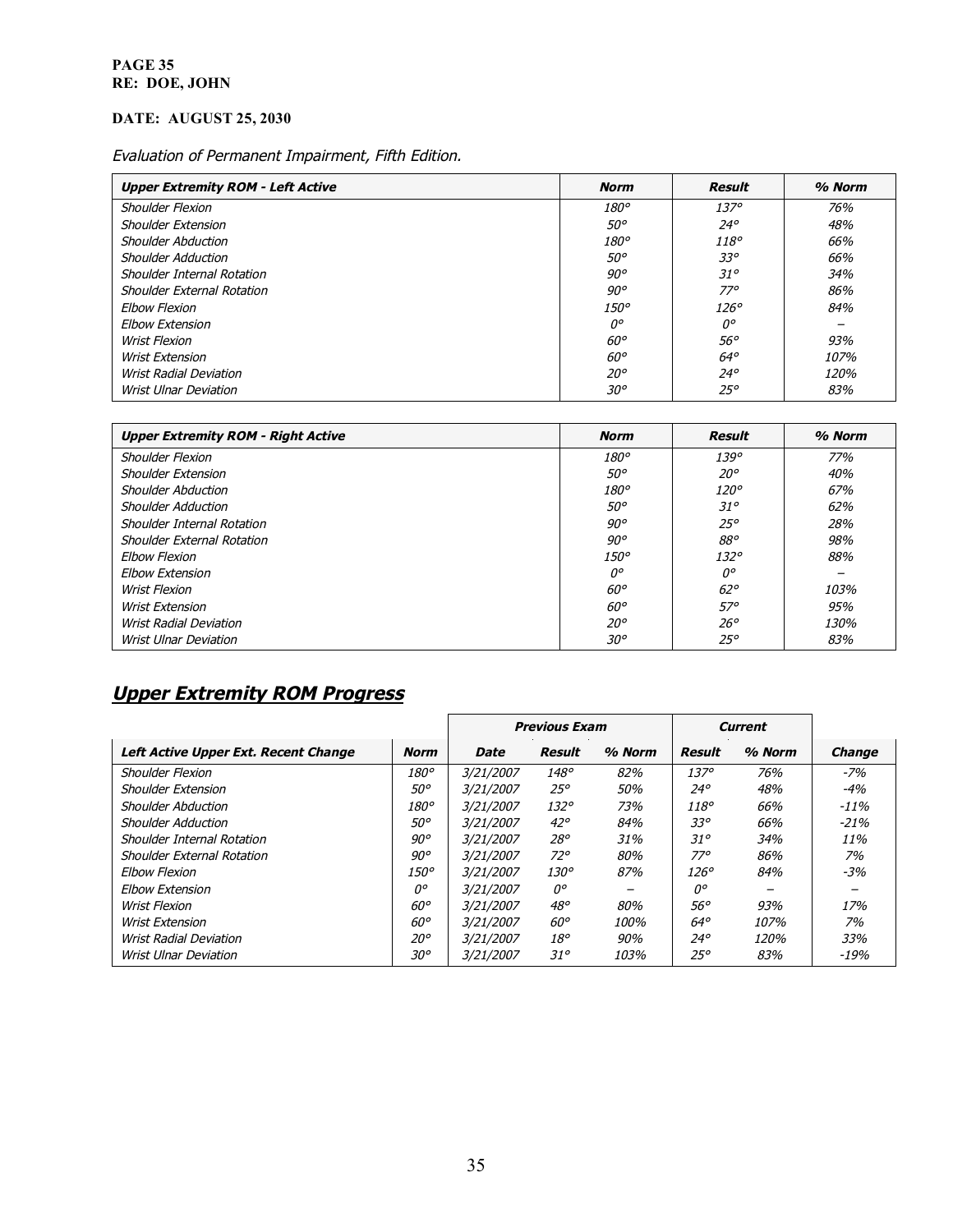#### **PAGE 36 RE: DOE, JOHN**

|                                              |              |                  | <b>Previous Exam</b> |        |             | <b>Current</b> |               |
|----------------------------------------------|--------------|------------------|----------------------|--------|-------------|----------------|---------------|
| <b>Right Active Upper Ext. Recent Change</b> | <b>Norm</b>  | Date             | Result               | % Norm | Result      | % Norm         | <b>Change</b> |
| <b>Shoulder Flexion</b>                      | $180^\circ$  | 3/21/2007        | 139°                 | 77%    | 139°        | 77%            | 0%            |
| <b>Shoulder Extension</b>                    | <i>50°</i>   | 3/21/2007        | $22^\circ$           | 44%    | 20°         | 40%            | $-9\%$        |
| <b>Shoulder Abduction</b>                    | 180°         | 3/21/2007        | 119°                 | 66%    | $120^\circ$ | 67%            | 1%            |
| <b>Shoulder Adduction</b>                    | <i>50°</i>   | 3/21/2007        | 28°                  | 56%    | 31°         | 62%            | 11%           |
| Shoulder Internal Rotation                   | 90°          | 3/21/2007        | $13^{\circ}$         | 14%    | 25°         | 28%            | 92%           |
| <b>Shoulder External Rotation</b>            | 90°          | 3/21/2007        | $82^\circ$           | 91%    | 88°         | 98%            | 7%            |
| <b>Elbow Flexion</b>                         | $150^\circ$  | 3/21/2007        | 130°                 | 87%    | $132^\circ$ | 88%            | 2%            |
| <b>Elbow Extension</b>                       | n°           | 3/21/2007        | $0^{\circ}$          |        | n°          |                |               |
| Wrist Flexion                                | $60^\circ$   | 3/21/2007        | $51^\circ$           | 85%    | $62^\circ$  | 103%           | 22%           |
| <b>Wrist Extension</b>                       | $60^\circ$   | <i>3/21/2007</i> | 51°                  | 85%    | 57°         | 95%            | 12%           |
| Wrist Radial Deviation                       | $20^{\circ}$ | 3/21/2007        | 24°                  | 120%   | 26°         | 130%           | 8%            |
| Wrist Ulnar Deviation                        | $30^\circ$   | 3/21/2007        | 33°                  | 110%   | 25°         | 83%            | $-24%$        |

|                                       |              |           | <b>Initial Exam</b> |        |              | <b>Current</b> |               |
|---------------------------------------|--------------|-----------|---------------------|--------|--------------|----------------|---------------|
| Left Active Upper Ext. Overall Change | <b>Norm</b>  | Date      | Result              | % Norm | Result       | % Norm         | <b>Change</b> |
| <b>Shoulder Flexion</b>               | 180°         | 3/21/2007 | 148°                | 82%    | $137^\circ$  | 76%            | $-7%$         |
| <b>Shoulder Extension</b>             | 50°          | 3/21/2007 | $25^{\circ}$        | 50%    | 24°          | 48%            | $-4%$         |
| <b>Shoulder Abduction</b>             | 180°         | 3/21/2007 | 132°                | 73%    | 118°         | 66%            | $-11%$        |
| <b>Shoulder Adduction</b>             | $50^\circ$   | 3/21/2007 | $42^\circ$          | 84%    | 33°          | 66%            | $-21%$        |
| Shoulder Internal Rotation            | $90^{\circ}$ | 3/21/2007 | $28^\circ$          | 31%    | $31^{\circ}$ | 34%            | 11%           |
| <b>Shoulder External Rotation</b>     | $90^{\circ}$ | 3/21/2007 | $72^\circ$          | 80%    | 77°          | 86%            | 7%            |
| <b>Elbow Flexion</b>                  | $150^\circ$  | 3/15/2007 | $126^\circ$         | 84%    | $126^\circ$  | 84%            | 0%            |
| <b>Elbow Extension</b>                | n°           | 3/15/2007 | $0^{\circ}$         |        | 0°           |                |               |
| Wrist Flexion                         | $60^\circ$   | 3/15/2007 | $41^\circ$          | 68%    | 56°          | 93%            | 37%           |
| <i>Wrist Extension</i>                | $60^\circ$   | 3/15/2007 | $60^\circ$          | 100%   | $64^\circ$   | 107%           | 7%            |
| Wrist Radial Deviation                | $20^{\circ}$ | 3/15/2007 | $15^{\circ}$        | 75%    | 24°          | 120%           | 60%           |
| Wrist Ulnar Deviation                 | $30^{\circ}$ | 3/15/2007 | 18°                 | 60%    | 25°          | 83%            | 39%           |

|                                               |              |             | <b>Initial Exam</b> |        |              | <b>Current</b> |               |
|-----------------------------------------------|--------------|-------------|---------------------|--------|--------------|----------------|---------------|
| <b>Right Active Upper Ext. Overall Change</b> | <b>Norm</b>  | <b>Date</b> | Result              | % Norm | Result       | % Norm         | <b>Change</b> |
| <b>Shoulder Flexion</b>                       | 180°         | 3/21/2007   | 139°                | 77%    | $139^\circ$  | 77%            | 0%            |
| <b>Shoulder Extension</b>                     | <i>50°</i>   | 3/21/2007   | $22^{\circ}$        | 44%    | $20^{\circ}$ | 40%            | $-9\%$        |
| <b>Shoulder Abduction</b>                     | 180°         | 3/21/2007   | 119°                | 66%    | $120^\circ$  | 67%            | 1%            |
| <b>Shoulder Adduction</b>                     | 50°          | 3/21/2007   | $28^{\circ}$        | 56%    | 31°          | 62%            | 11%           |
| Shoulder Internal Rotation                    | 90°          | 3/21/2007   | $13^{\circ}$        | 14%    | $25^\circ$   | 28%            | 92%           |
| Shoulder External Rotation                    | 90°          | 3/21/2007   | 82°                 | 91%    | 88°          | 98%            | 7%            |
| <b>Elbow Flexion</b>                          | $150^\circ$  | 3/15/2007   | 132°                | 88%    | 132°         | 88%            | 0%            |
| <b>Elbow Extension</b>                        | n∘           | 3/15/2007   | 0°                  |        | n∘           |                |               |
| <b>Wrist Flexion</b>                          | 60°          | 3/15/2007   | $44^\circ$          | 73%    | $62^\circ$   | 103%           | 41%           |
| <b>Wrist Extension</b>                        | 60°          | 3/15/2007   | 34°                 | 57%    | $57^\circ$   | 95%            | 68%           |
| Wrist Radial Deviation                        | $20^{\circ}$ | 3/15/2007   | $11^{\circ}$        | 55%    | $26^\circ$   | 130%           | 136%          |
| Wrist Ulnar Deviation                         | $30^{\circ}$ | 3/15/2007   | $21^{\circ}$        | 70%    | 25°          | 83%            | 19%           |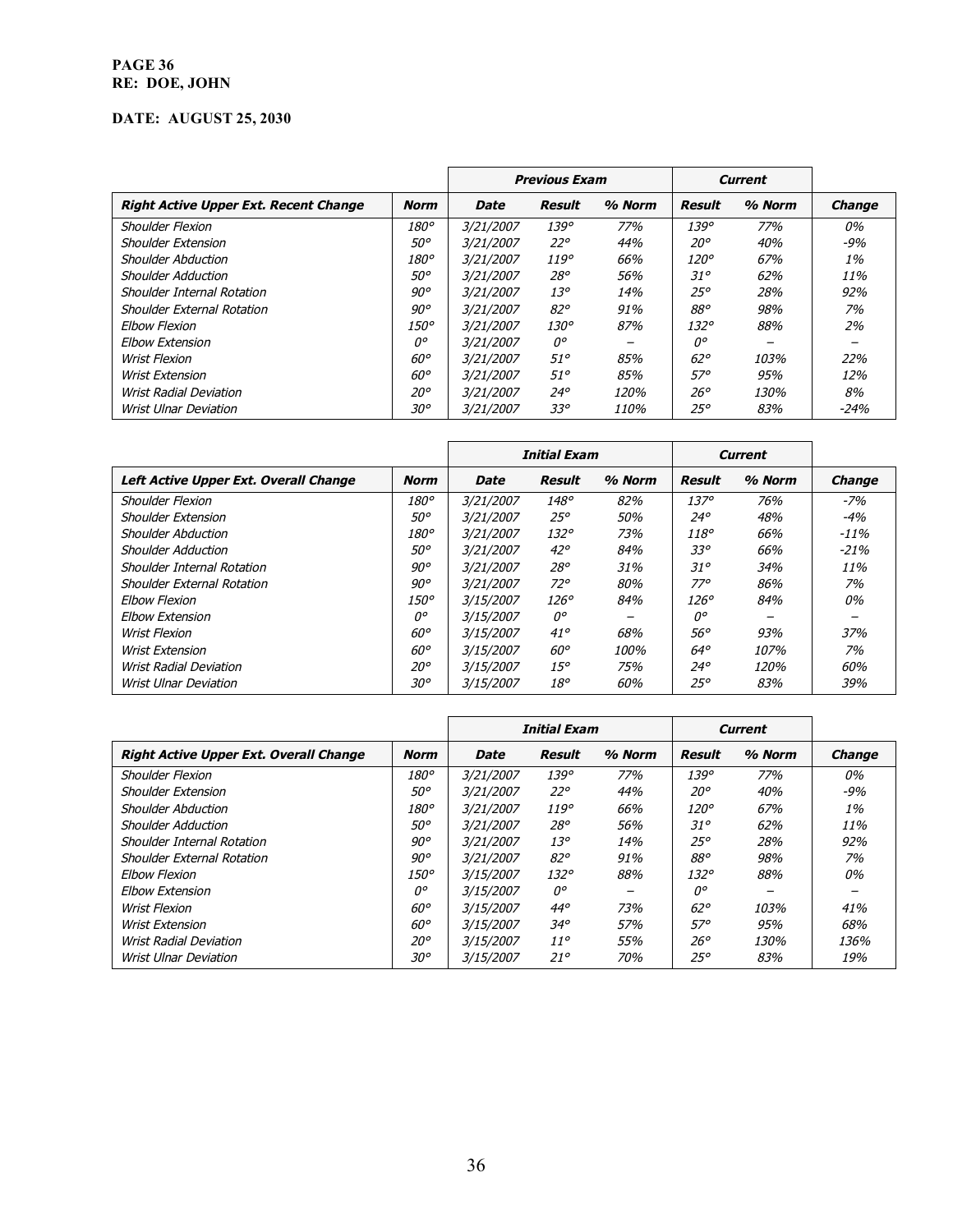#### **PAGE 37 RE: DOE, JOHN**

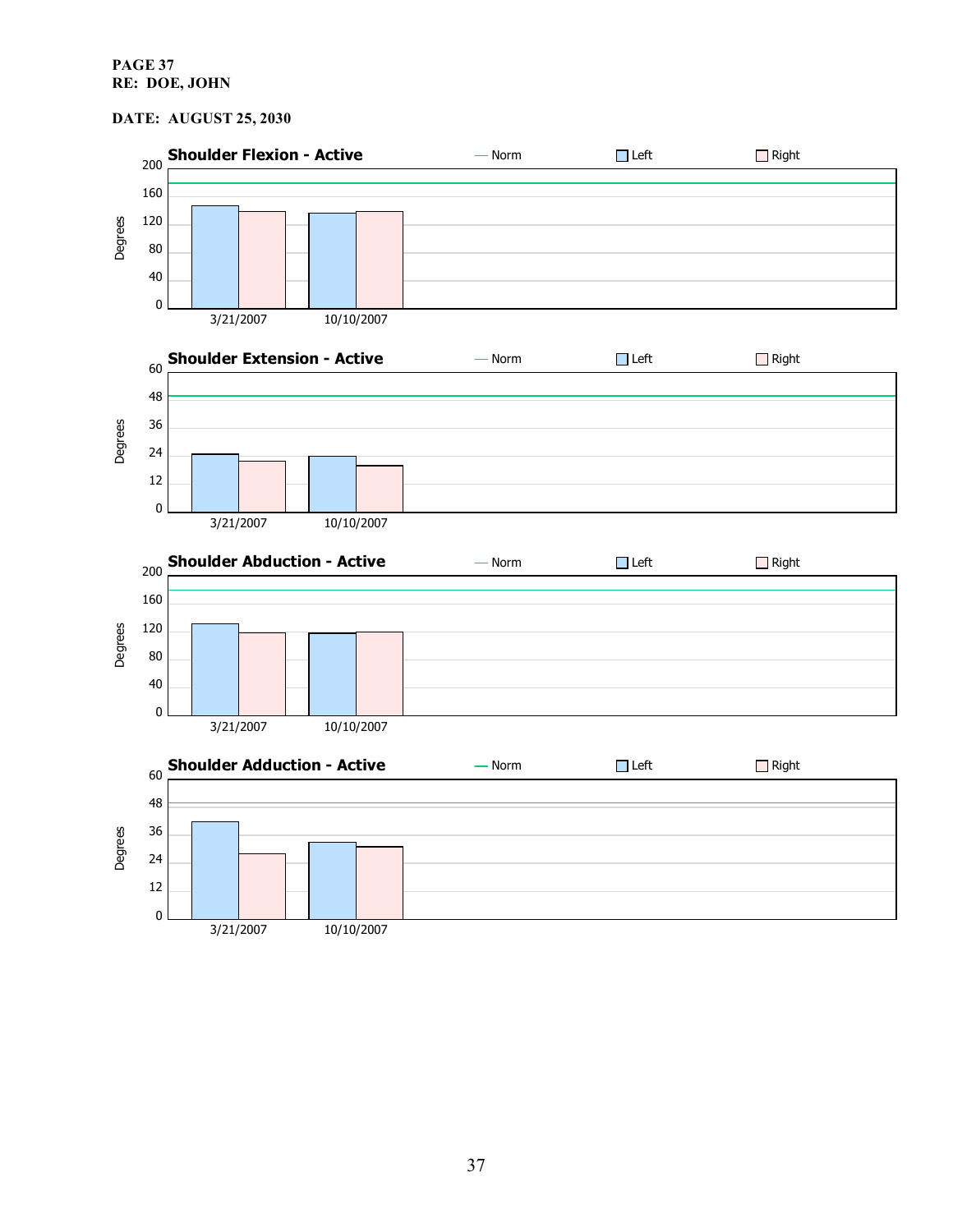#### **PAGE 38 RE: DOE, JOHN**

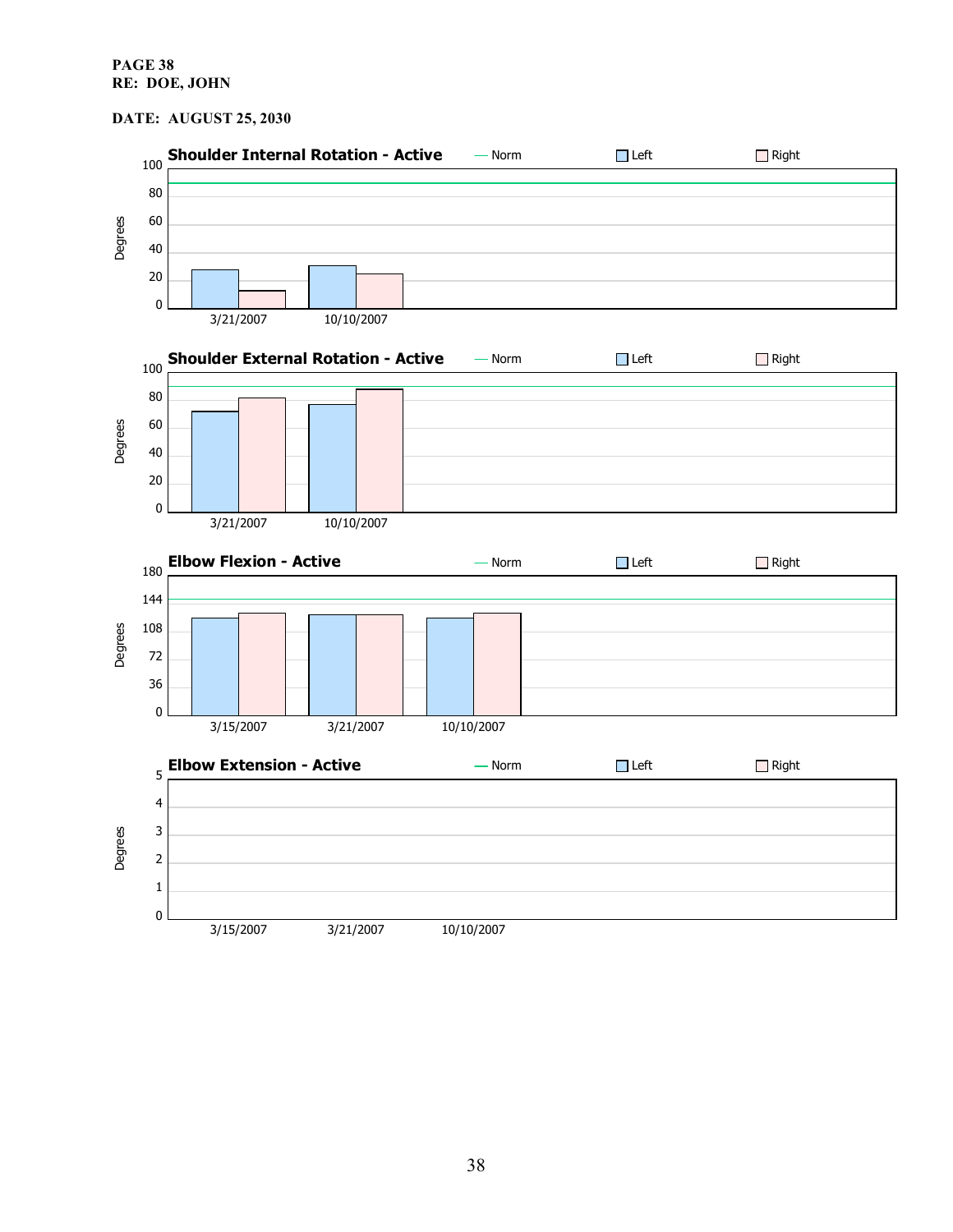#### **PAGE 39 RE: DOE, JOHN**

#### **DATE: AUGUST 25, 2030**



## **Lower Extremity ROM**

Range of motion (ROM) for the lower extremity joint motions indicated below were evaluated and compared to normative values published by the American Medical Association (AMA) in the Guides to the Evaluation of Permanent Impairment, Fifth Edition.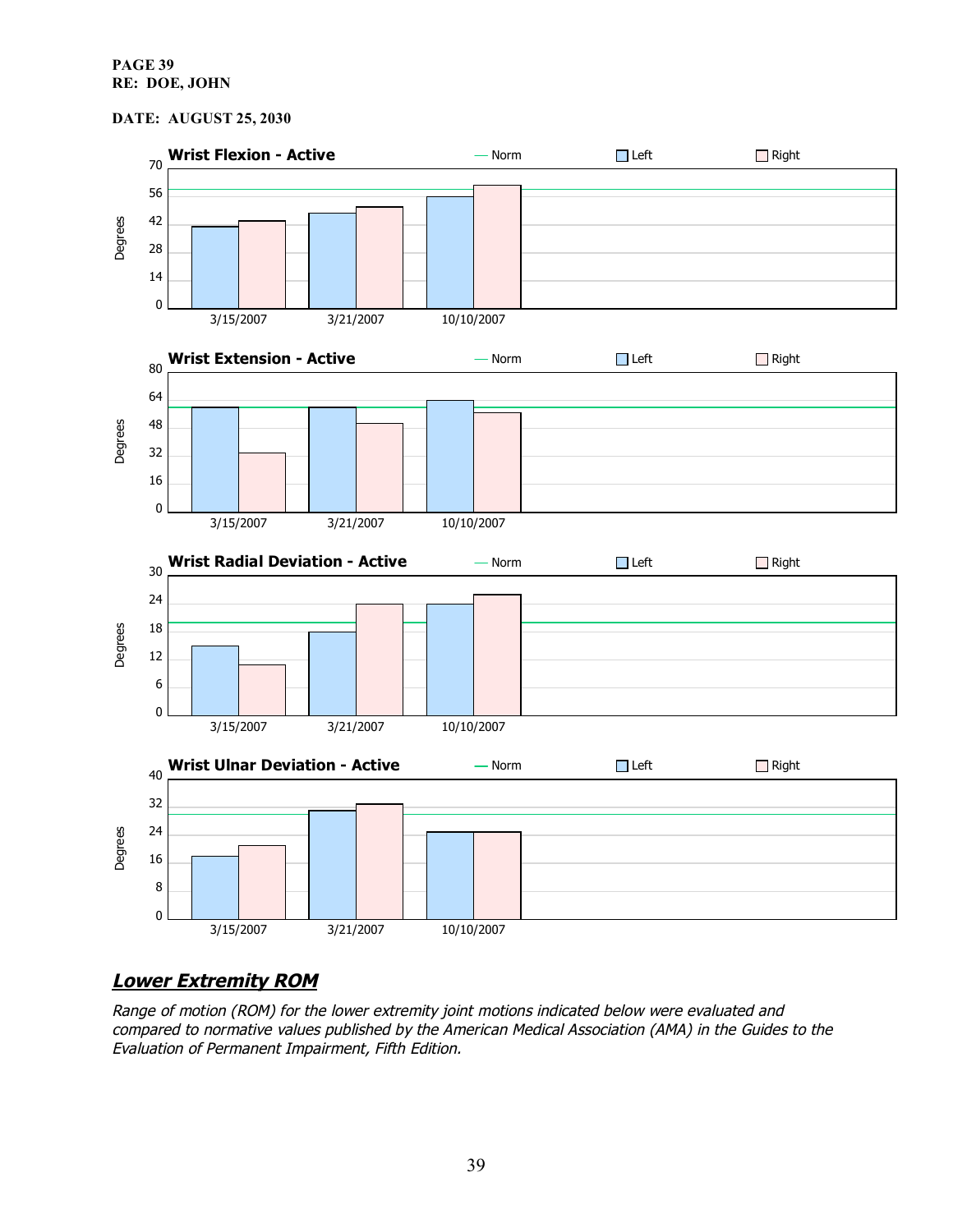#### **PAGE 40 RE: DOE, JOHN**

### **DATE: AUGUST 25, 2030**

| <b>Lower Extremity ROM - Left Active</b> | Norm | <b>Result</b> | % Norm                   |
|------------------------------------------|------|---------------|--------------------------|
| Knee Flexion                             | 150° | $145^\circ$   | 97%                      |
| Knee Extension                           | n٥   | 0°            | $\overline{\phantom{m}}$ |
|                                          |      |               |                          |

| <b>Lower Extremity ROM - Right Active</b> | <b>Norm</b> | <b>Result</b> | % Norm                   |
|-------------------------------------------|-------------|---------------|--------------------------|
| Knee Flexion                              | $150^\circ$ | 106°          | 71%                      |
| Knee Extension                            | no          | n°            | $\overline{\phantom{0}}$ |

# **Lower Extremity ROM Progress**

|                                      |             | <b>Previous Exam</b> |             |        | <b>Current</b> |                          |               |
|--------------------------------------|-------------|----------------------|-------------|--------|----------------|--------------------------|---------------|
| Left Active Lower Ext. Recent Change | <b>Norm</b> | Date                 | Result      | % Norm | Result         | % Norm                   | <b>Change</b> |
| Knee Flexion                         | $150^\circ$ | 3/21/2007            | $123^\circ$ | 82%    | 145°           | 97%                      | 18%           |
| Knee Extension                       | n٥          | <i>3/21/2007</i>     | 0°          | —      | 0°             | $\overline{\phantom{m}}$ | -             |

|                                              |             |           | <b>Previous Exam</b> |                          |             | <b>Current</b> |               |
|----------------------------------------------|-------------|-----------|----------------------|--------------------------|-------------|----------------|---------------|
| <b>Right Active Lower Ext. Recent Change</b> | <b>Norm</b> | Date      | Result               | % Norm                   | Result      | % Norm         | <b>Change</b> |
| Knee Flexion                                 | $150^\circ$ | 3/21/2007 | $112^\circ$          | 75%                      | 106°        | 71%            | $-5%$         |
| Knee Extension                               | n°          | 3/21/2007 | $0^{\circ}$          | $\overline{\phantom{0}}$ | $0^{\circ}$ |                |               |

|                                       |             |                  | Initial Exam |                          |               | <b>Current</b>           |                   |
|---------------------------------------|-------------|------------------|--------------|--------------------------|---------------|--------------------------|-------------------|
| Left Active Lower Ext. Overall Change | <b>Norm</b> | Date             | Result       | % Norm                   | <b>Result</b> | % Norm                   | <b>Change</b>     |
| Knee Flexion                          | $150^\circ$ | 3/15/2007        | 111°         | 74%                      | 145°          | 97%                      | 31%               |
| Knee Extension                        | n°          | <i>3/15/2007</i> | 0°           | $\overline{\phantom{m}}$ | n۰            | $\overline{\phantom{m}}$ | $\qquad \qquad -$ |

|                                               |             |           | Initial Exam  |                          |        | <b>Current</b>           |                          |
|-----------------------------------------------|-------------|-----------|---------------|--------------------------|--------|--------------------------|--------------------------|
| <b>Right Active Lower Ext. Overall Change</b> | <b>Norm</b> | Date      | <b>Result</b> | % Norm                   | Result | % Norm                   | Change                   |
| Knee Flexion                                  | 150°        | 3/15/2007 | 112°          | 75%                      | 106°   | 71%                      | -5%                      |
| Knee Extension                                | 0°          | 3/15/2007 | 0°            | $\overline{\phantom{m}}$ | 0°     | $\overline{\phantom{m}}$ | $\overline{\phantom{m}}$ |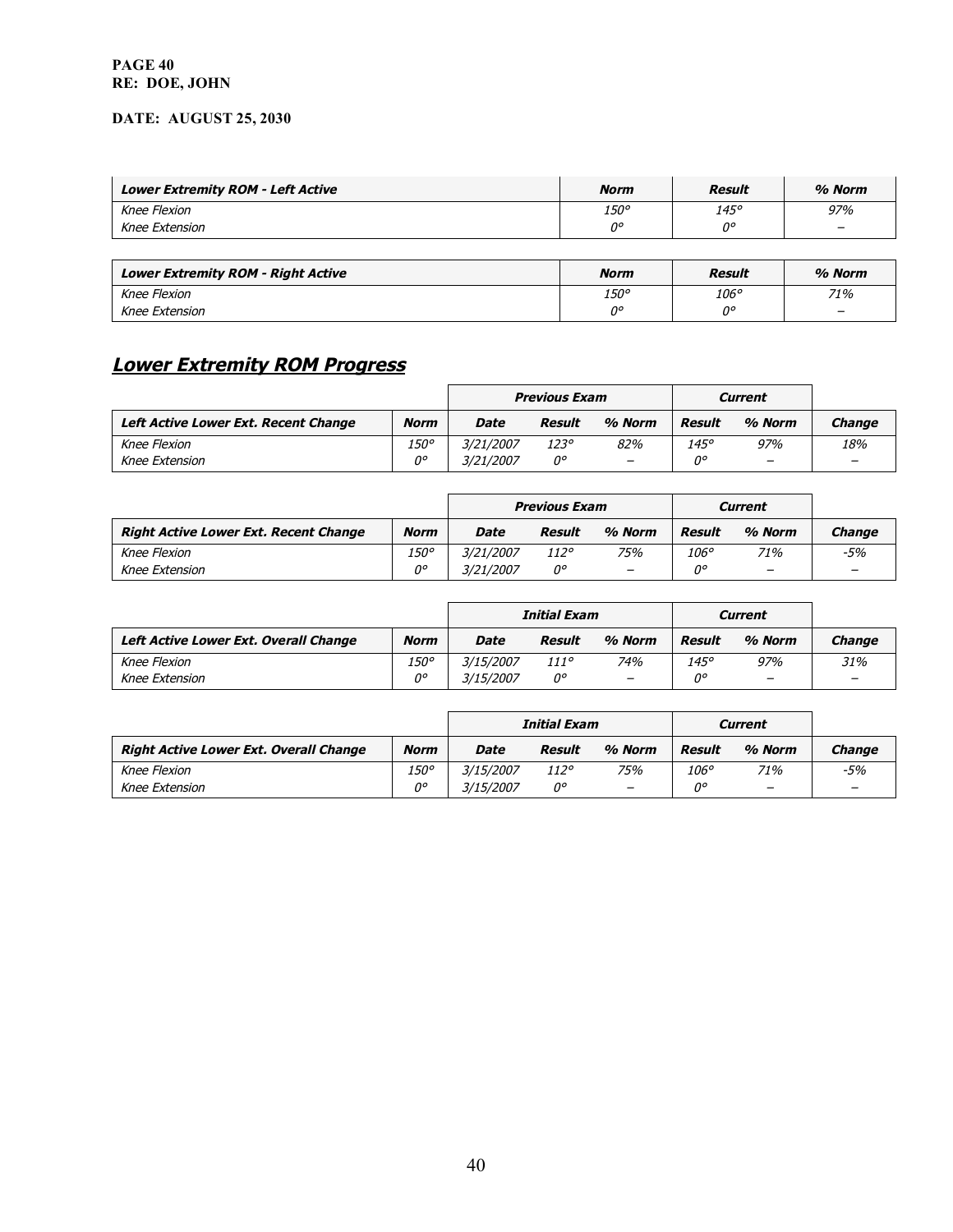#### **PAGE 41 RE: DOE, JOHN**

#### **DATE: AUGUST 25, 2030**



# **Muscle Testing**

The patient was tested using the JTECH Tracker system, <sup>a</sup> computerized muscle strength evaluation system. When compared to the opposite side, <sup>a</sup> strength difference greater than 15% is generally recognized as an indication of motor deficit.

| <b>Neck/Trunk Muscle Tests</b> | Left       | <b>Right</b> | <b>Difference</b> |
|--------------------------------|------------|--------------|-------------------|
| Neck Flexion                   | $10.4$ lbs | -            |                   |
| Neck Extension                 | 10.3 lbs   | -            |                   |
| Neck Lateral Flexion           | 11.7 lbs   | 11.1 lbs     | -5% R             |

| <b>Upper Extremity Muscle Tests</b>     | Left       | Right      | <i><b>Difference</b></i> |
|-----------------------------------------|------------|------------|--------------------------|
| <b>Shoulder Flexion</b>                 | $18.4$ lbs | $19.8$ lbs | -7% L                    |
| <b>Shoulder Extension</b>               | $24.2$ lbs | $20.2$ lbs | -16% R                   |
| <b>Shoulder Abduction</b>               | $18.2$ lbs | $17.9$ lbs | -2% R                    |
| Shoulder Horizontal Adduction (Sternal) | 18.6 lbs   | $22.1$ lbs | -16% L                   |
| Shoulder Internal Rotation              | $9.8$ lbs  | $15.0$ lbs | -35% L                   |
| Shoulder External Rotation              | $15.1$ lbs | 14.1 lbs   | -7% R                    |
| Elbow Flexion (Forearm Neutral)         | 24.6 lbs   | $21.4$ lbs | -13% R                   |
| <b>Elbow Extension</b>                  | $19.1$ lbs | $16.7$ lbs | -13% R                   |
| Wrist Flexion                           | 16.8 lbs   | $17.0$ lbs | -1% L                    |
| Wrist Extension                         | $19.8$ lbs | $16.7$ lbs | -16% R                   |

| <b>Lower Extremity Muscle Tests</b> | Left       | Riaht    | <b>Difference</b> |
|-------------------------------------|------------|----------|-------------------|
| Knee Flexion (Leg Neutral)          | $26.2$ lbs | 17.0 lbs | -35% R            |
| Knee Extension                      | $23.5$ lbs | 21.6 lbs | $-8\% R$          |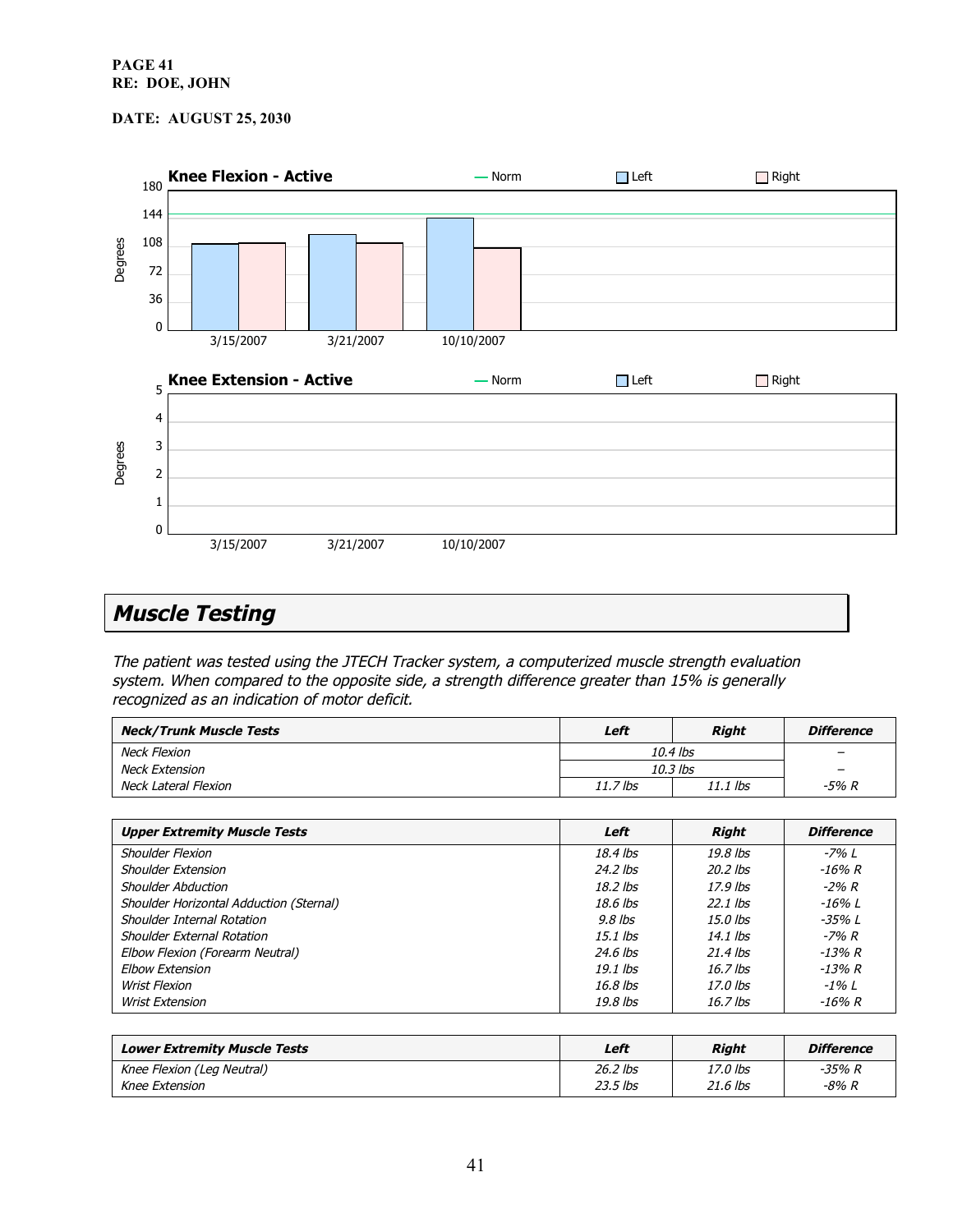#### **PAGE 42 RE: DOE, JOHN**

| <b>Motion</b> | <b>Max</b> | <b>Motion</b> | <b>Max</b> | Ratio        |
|---------------|------------|---------------|------------|--------------|
| Flexion       | 10.4       | Extension     | 10.3       | 1.01         |
|               |            |               |            |              |
| <b>Motion</b> | <b>Max</b> | <b>Motion</b> | <b>Max</b> | <b>Ratio</b> |
| Flexion       | 18.4       | Extension     | 24.2       | 0.76         |
| Internal      | 9.8        | External      | 15.1       | 0.65         |
| Flexion       | 24.6       | Extension     | 19.1       | 1.28         |
| Flexion       | 16.8       | Extension     | 19.8       | 0.85         |
|               |            |               |            |              |

| <b>Right Upper Extremity Strength Ratio</b> | <b>Motion</b> | <b>Max</b>  | <b>Motion</b> | <b>Max</b> | Ratio |
|---------------------------------------------|---------------|-------------|---------------|------------|-------|
| Shoulder Flexion/Extension                  | Flexion       | 19.8        | Extension     | 20.2       | 0.98  |
| Shoulder Internal/External Rotation         | Internal      | <i>15.0</i> | External      | 14.1       | 1.06  |
| <b>Elbow Flexion/Extension</b>              | Flexion       | 21.4        | Extension     | 16.7       | 1.28  |
| <b>Wrist Flexion/Extension</b>              | Flexion       | 17.0        | Extension     | 16.7       | 1.02  |

| Left Lower Extremity Strength Ratio | Motion  | Max  | <b>Motion</b> | <b>Max</b>   | Ratio |
|-------------------------------------|---------|------|---------------|--------------|-------|
| Knee Flexion/Extension              | Flexion | 26.2 | Extension     | ח רר<br>ت.رح | 1.IZ  |

| Right Lower Extremity Strength Ratio | Motion  | <b>Max</b> | Motion    | <b>Max</b>     | Ratio |
|--------------------------------------|---------|------------|-----------|----------------|-------|
| Knee Flexion/Extension               | Flexion | 17 N       | Extension | $\sim$<br>21.0 | 0.79  |







| Rep 1 | Rep 2 |
|-------|-------|
| Rep 3 | Rep 4 |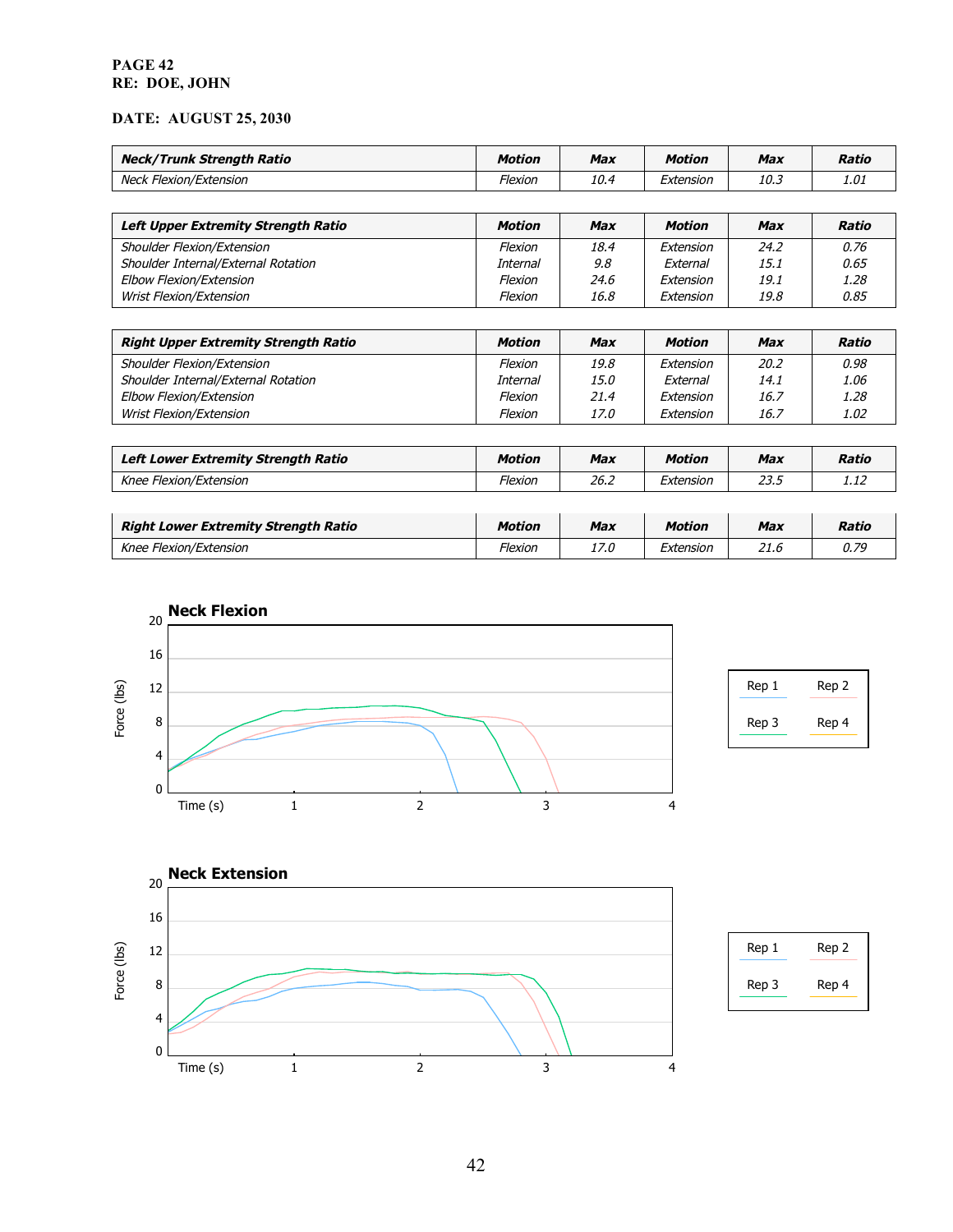#### **PAGE 43 RE: DOE, JOHN**



| Rep 1 | Rep 2 |
|-------|-------|
| Rep 3 | Rep 4 |

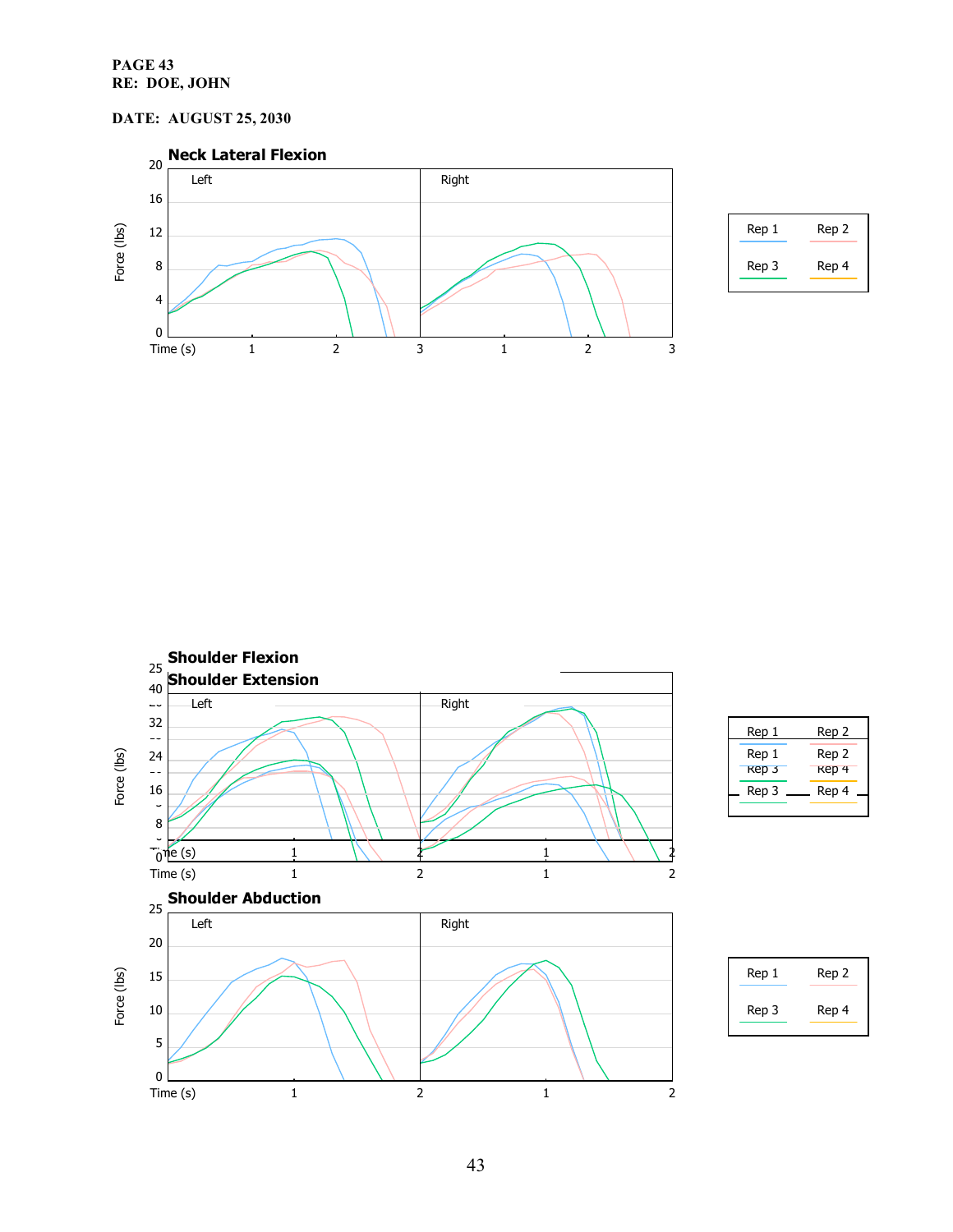#### **PAGE 44 RE: DOE, JOHN**



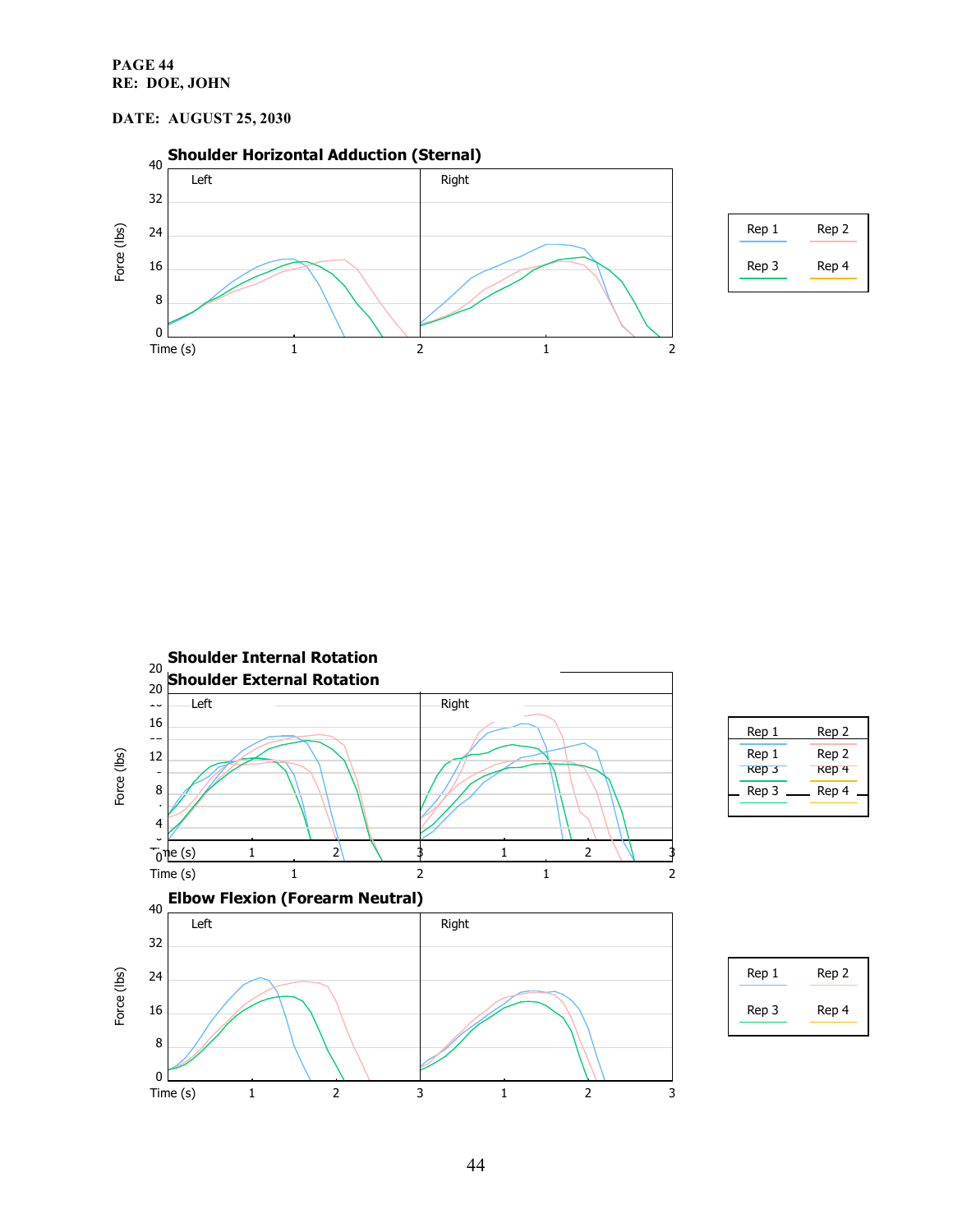#### **PAGE 45 RE: DOE, JOHN**



| Rep 1 | Rep 2 |
|-------|-------|
| Rep 3 | Rep 4 |

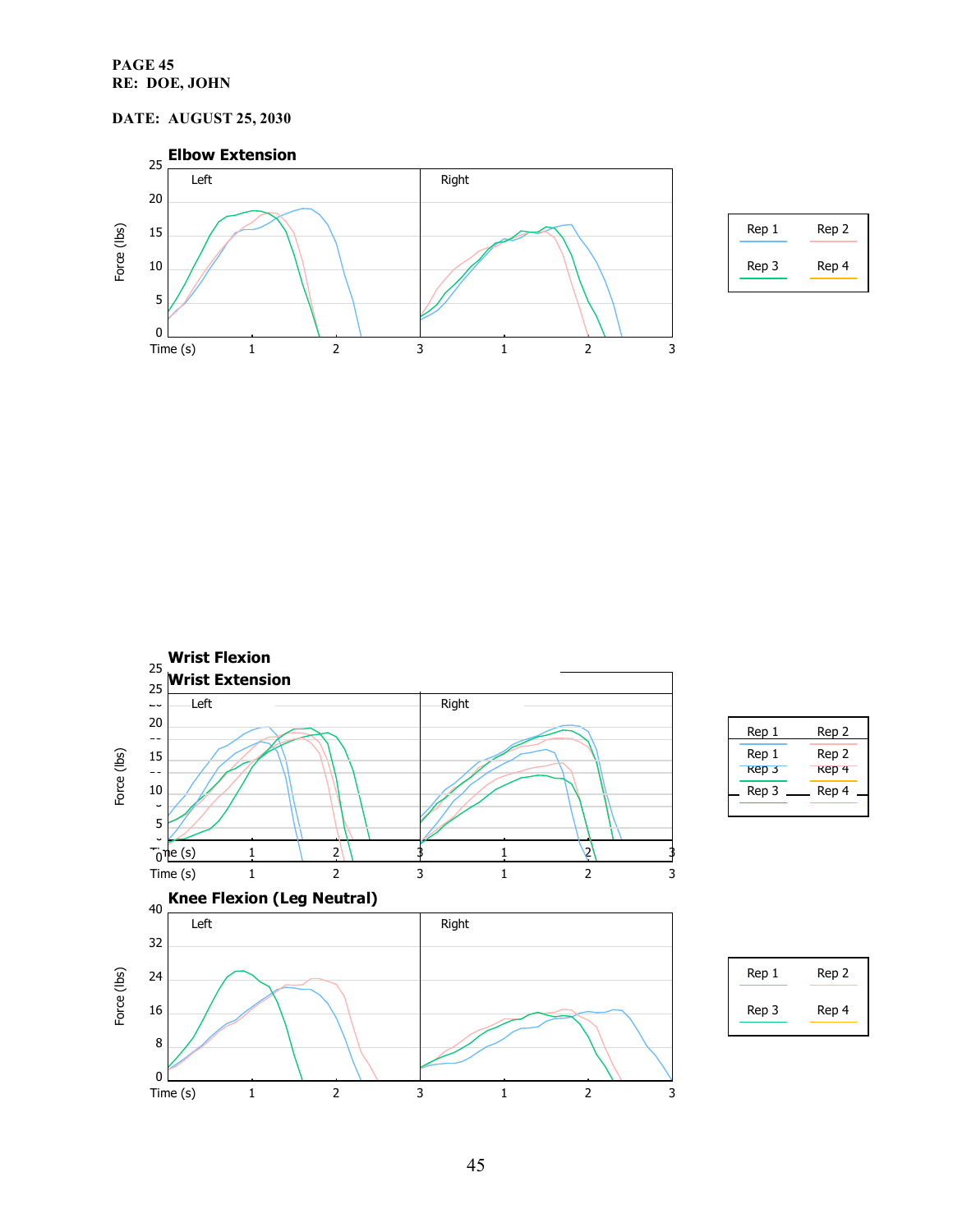#### **PAGE 46 RE: DOE, JOHN**

### **DATE: AUGUST 25, 2030**



| Rep 1 | Rep 2 |
|-------|-------|
| Rep 3 | Rep 4 |

# **Muscle Test Progress**

|                                 | <b>Previous Exam</b> |                  |              |                          |            | <b>Current</b>             | <b>Change</b>            |      |              |
|---------------------------------|----------------------|------------------|--------------|--------------------------|------------|----------------------------|--------------------------|------|--------------|
| <b>Neck/Trunk Recent Change</b> | Date                 | Left             | <b>Riaht</b> | <b>Diff</b>              | Left       | <b>Riaht</b>               | <b>Diff</b>              | Left | <b>Right</b> |
| Neck Flexion                    | 3/21/2007            | $13.7$ lbs       |              | $\overline{\phantom{m}}$ | 10.4 lbs   |                            | $\overline{\phantom{0}}$ |      | $-24%$       |
| <b>Neck Extension</b>           | 3/21/2007            | $12.4$ lbs       |              | $\qquad \qquad$          | $10.3$ lbs |                            | $\qquad \qquad$          |      | $-16%$       |
| Neck Lateral Flexion            | 3/21/2007            | 12.7 lbs $\vert$ | $11.4$ lbs   | $-10\%$ R $\vert$        |            | $11.7$ lbs $\mid$ 11.1 lbs | -5% R                    | -8%  | $-2%$        |

|                                         | <b>Previous Exam</b> |            |              |             | <b>Current</b> | <b>Change</b> |             |        |              |
|-----------------------------------------|----------------------|------------|--------------|-------------|----------------|---------------|-------------|--------|--------------|
| <b>Upper Extremity Recent Change</b>    | Date                 | Left       | <b>Right</b> | <b>Diff</b> | Left           | <b>Right</b>  | <b>Diff</b> | Left   | <b>Right</b> |
| <b>Shoulder Flexion</b>                 | 3/21/2007            | $28.1$ lbs | $21.4$ lbs   | -24% R      | 18.4 lbs       | $19.8$ lbs    | $-7\% L$    | $-35%$ | -8%          |
| <b>Shoulder Extension</b>               | 3/21/2007            | $23.9$ lbs | $21.8$ lbs   | $-9\% R$    | $24.2$ lbs     | $20.2$ lbs    | -16% R      | 1%     | $-7%$        |
| <b>Shoulder Abduction</b>               | <i>3/21/2007</i>     | $16.1$ lbs | 18.4 lbs     | $-12\% L$   | 18.2 lbs       | $17.9$ lbs    | $-2\% R$    | 14%    | $-3%$        |
| Shoulder Horizontal Adduction (Sternal) | 3/21/2007            | $18.9$ lbs | $25.1$ lbs   | $-25\% L$   | 18.6 lbs       | $22.1$ lbs    | $-16\% L$   | $-2\%$ | $-12%$       |
| Shoulder Internal Rotation              | 3/21/2007            | $12.1$ lbs | $13.0$ lbs   | $-7\% L$    | $9.8$ lbs      | $15.0$ lbs    | -35% L      | $-19%$ | 15%          |
| Shoulder External Rotation              | 3/21/2007            | 14.3 lbs   | $11.8$ lbs   | $-17\% R$   | 15.1 lbs       | $14.1$ lbs    | -7% R       | 6%     | 19%          |
| Elbow Flexion (Forearm Neutral)         | <i>3/21/2007</i>     | $23.6$ lbs | $20.4$ lbs   | -14% R      | 24.6 lbs       | $21.4$ lbs    | -13% R      | 4%     | 5%           |
| <b>Elbow Extension</b>                  | 3/21/2007            | 17.0 lbs   | $19.5$ lbs   | -13% L      | 19.1 lbs       | $16.7$ lbs    | -13% R      | 13%    | $-14%$       |
| Wrist Flexion                           | 3/21/2007            | $14.9$ lbs | $13.8$ lbs   | -7% R       | 16.8 lbs       | $17.0$ lbs    | -1% L       | 13%    | 24%          |
| <b>Wrist Extension</b>                  | 3/21/2007            | 20.6 lbs   | $18.6$ lbs   | -10% R      | 19.8 lbs       | $16.7$ lbs    | -16% R      | -4%    | $-10%$       |

|                                              | <b>Previous Exam</b>          |                          |                          |             |                                 | <b>Current</b>               | <b>Change</b>      |             |               |
|----------------------------------------------|-------------------------------|--------------------------|--------------------------|-------------|---------------------------------|------------------------------|--------------------|-------------|---------------|
| <b>Lower Extremity Recent Change</b>         | Date                          | Left                     | <b>Riaht</b>             | <b>Diff</b> | Left                            | <b>Riaht</b>                 | <b>Diff</b>        | Left        | <b>Riaht</b>  |
| Knee Flexion (Leg Neutral)<br>Knee Extension | <i>3/21/2007</i><br>3/21/2007 | $22.3$ lbs<br>$28.8$ lbs | 19.4 lbs  <br>$22.9$ lbs |             | $-21\% R$   23.5 lbs   21.6 lbs | -13% R   26.2 lbs   17.0 lbs | -35% R<br>$-8\% R$ | 18%<br>-18% | $-12%$<br>-6% |

|                                  | Initial Exam |                                    |            |                 | <b>Current</b> |                          |       | <b>Change</b> |         |
|----------------------------------|--------------|------------------------------------|------------|-----------------|----------------|--------------------------|-------|---------------|---------|
| <b>Neck/Trunk Overall Change</b> | Date         | <b>Diff</b><br>Left<br>Riaht       |            | Left            | <b>Riaht</b>   | <b>Diff</b>              | Left  | <b>Right</b>  |         |
| Neck Flexion                     | 3/15/2007    | <i>10.0 lbs</i><br>$\qquad \qquad$ |            |                 | 10.4 lbs       | $\overline{\phantom{0}}$ |       | 5%            |         |
| <b>Neck Extension</b>            | 3/15/2007    |                                    | 11.6 lbs   | $\qquad \qquad$ |                | 10.3 lbs                 | -     |               | $-11\%$ |
| Neck Lateral Flexion             | 3/15/2007    | $11.8$ lbs                         | $12.0$ lbs | $-2\%$ L        | $11.7$ lbs     | $11.1$ lbs               | -5% R | $-1\%$        | -8%     |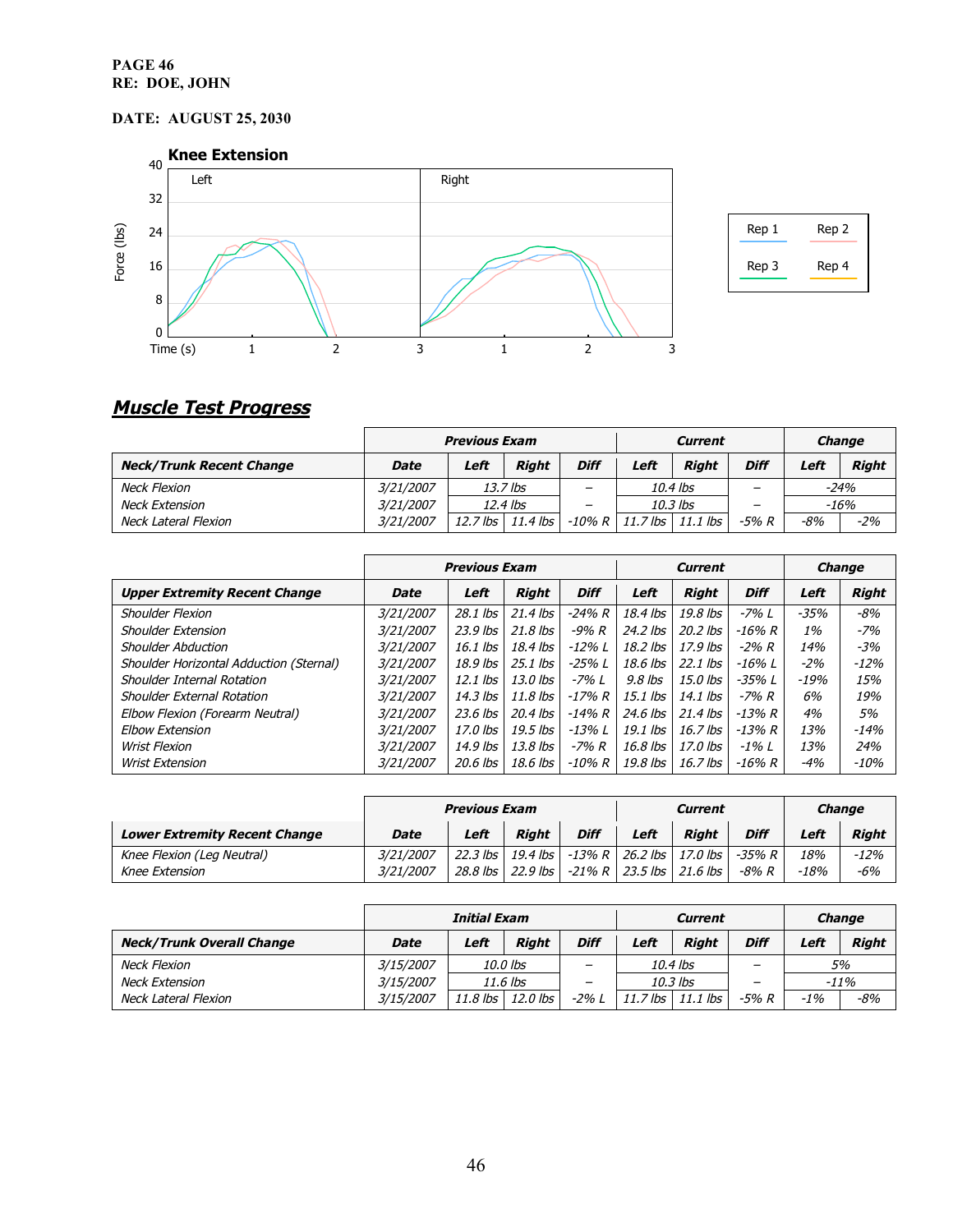#### **PAGE 47 RE: DOE, JOHN**

|                                         | <b>Initial Exam</b> |            |              | <b>Current</b> |            |              | <b>Change</b> |        |              |
|-----------------------------------------|---------------------|------------|--------------|----------------|------------|--------------|---------------|--------|--------------|
| <b>Upper Extremity Overall Change</b>   | Date                | Left       | <b>Right</b> | <b>Diff</b>    | Left       | <b>Right</b> | <b>Diff</b>   | Left   | <b>Right</b> |
| <b>Shoulder Flexion</b>                 | 3/21/2007           | $28.1$ lbs | $21.4$ lbs   | $-24\% R$      | $18.4$ lbs | $19.8$ lbs   | $-7\% L$      | $-35%$ | -8%          |
| <b>Shoulder Extension</b>               | 3/21/2007           | $23.9$ lbs | $21.8$ lbs   | $-9\% R$       | $24.2$ lbs | $20.2$ lbs   | $-16\% R$     | 1%     | $-7%$        |
| <b>Shoulder Abduction</b>               | 3/21/2007           | 16.1 lbs   | 18.4 lbs     | -12% L         | $18.2$ lbs | $17.9$ lbs   | $-2\% R$      | 14%    | $-3%$        |
| Shoulder Horizontal Adduction (Sternal) | 3/21/2007           | $18.9$ lbs | $25.1$ lbs   | $-25%1$        | $18.6$ lbs | $22.1$ lbs   | $-16\%$ L     | $-2\%$ | $-12%$       |
| Shoulder Internal Rotation              | 3/21/2007           | $12.1$ lbs | $13.0$ lbs   | $-7%L$         | $9.8$ lbs  | $15.0$ lbs   | $-35\% L$     | $-19%$ | 15%          |
| Shoulder External Rotation              | 3/21/2007           | $14.3$ lbs | $11.8$ lbs   | $-17\% R$      | $15.1$ lbs | 14.1 $lbs$   | -7% R         | 6%     | 19%          |
| Elbow Flexion (Forearm Neutral)         | 3/15/2007           | $17.9$ lbs | $17.2$ lbs   | $-4% R$        | $24.6$ lbs | $21.4$ lbs   | -13% R        | 37%    | 24%          |
| <b>Elbow Extension</b>                  | 3/15/2007           | $17.3$ lbs | $18.2$ lbs   | $-5\%$ L       | $19.1$ lbs | $16.7$ lbs   | -13% R        | 10%    | -8%          |
| <b>Wrist Flexion</b>                    | 3/15/2007           | 16.9 lbs   | $17.5$ lbs   | $-3% L$        | 16.8 lbs   | $17.0$ lbs   | $-1\% L$      | 0%     | $-2%$        |
| <b>Wrist Extension</b>                  | 3/15/2007           | 22.8 lbs   | $22.1$ lbs   | -3% R          | 19.8 lbs   | $16.7$ lbs   | -16% R        | $-13%$ | $-25%$       |

|                                              | Initial Exam           |            |                                               | <b>Current</b> |      |                                                                                | <b>Change</b>   |               |               |
|----------------------------------------------|------------------------|------------|-----------------------------------------------|----------------|------|--------------------------------------------------------------------------------|-----------------|---------------|---------------|
| <b>Lower Extremity Overall Change</b>        | Date                   | Left       | <b>Riaht</b>                                  | <b>Diff</b>    | Left | Riaht                                                                          | <b>Diff</b>     | Left          | Right         |
| Knee Flexion (Leg Neutral)<br>Knee Extension | 3/15/2007<br>3/15/2007 | $27.7$ lbs | $18.7$ lbs   $14.9$ lbs  <br>24.6 lbs $\vert$ |                |      | -20% R 26.2 lbs 17.0 lbs 1<br>$-11\%$ R $\mid$ 23.5 lbs $\mid$ 21.6 lbs $\mid$ | -35% R<br>-8% R | 40%<br>$-15%$ | 14%<br>$-12%$ |

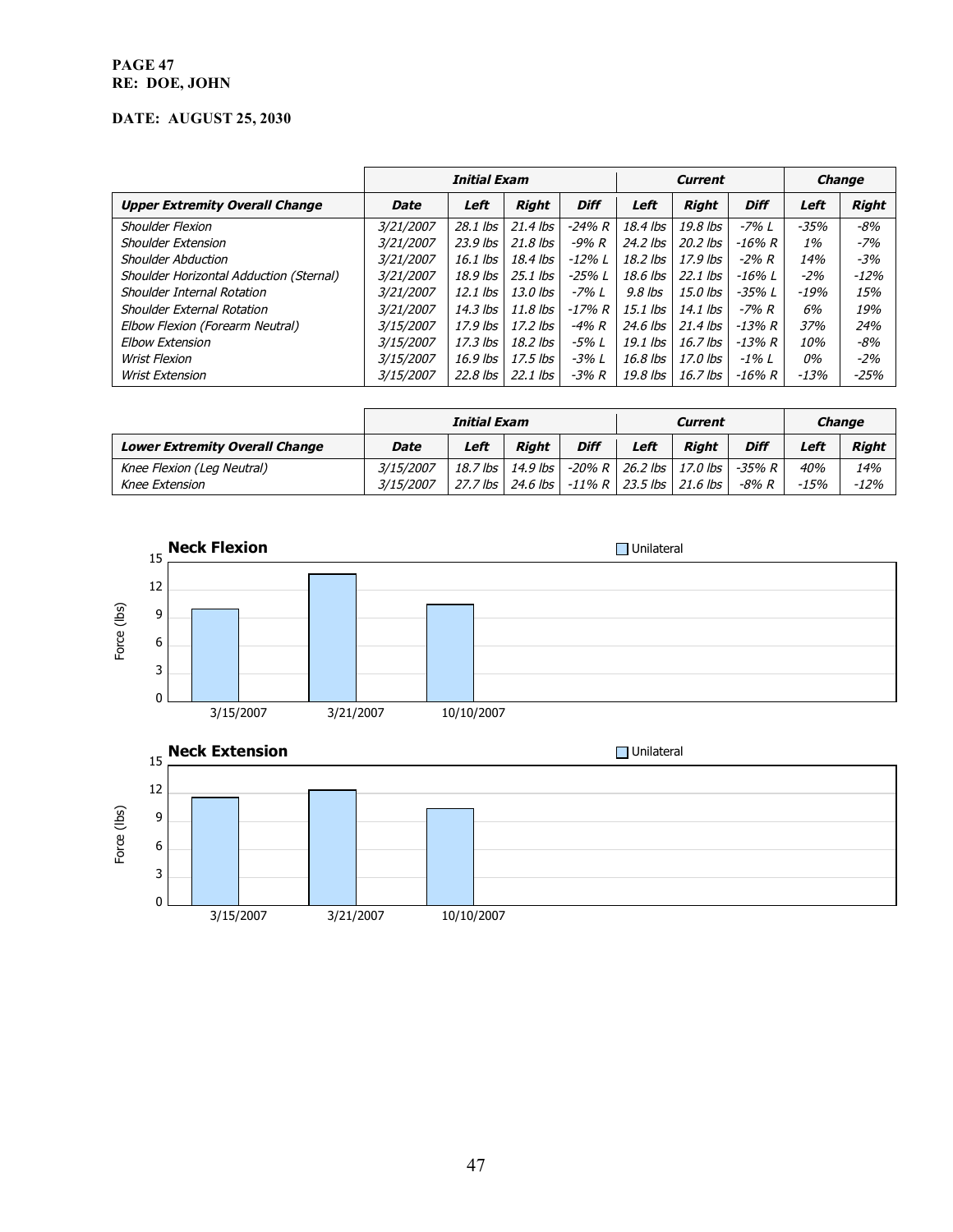#### **PAGE 48 RE: DOE, JOHN**

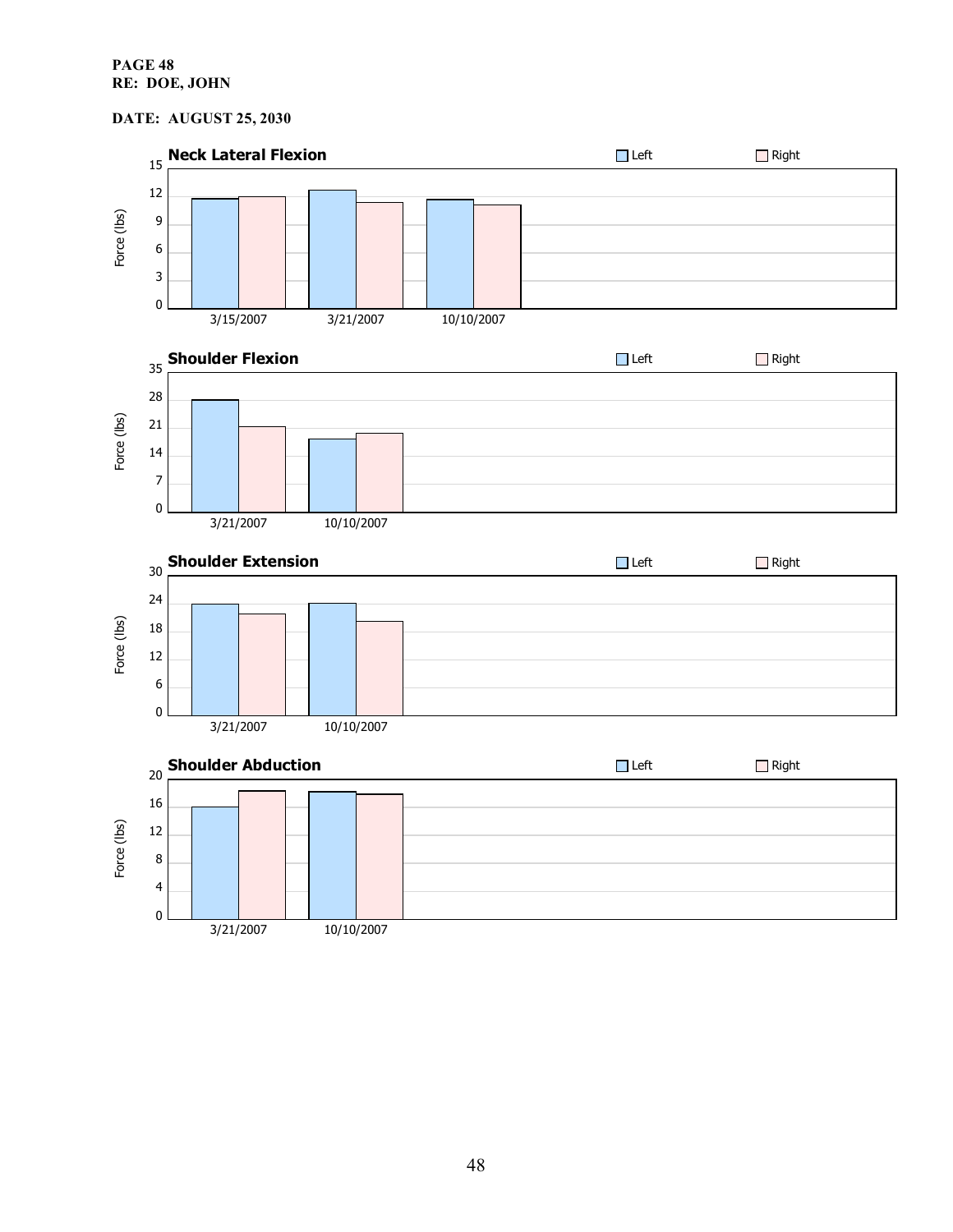#### **PAGE 49 RE: DOE, JOHN**

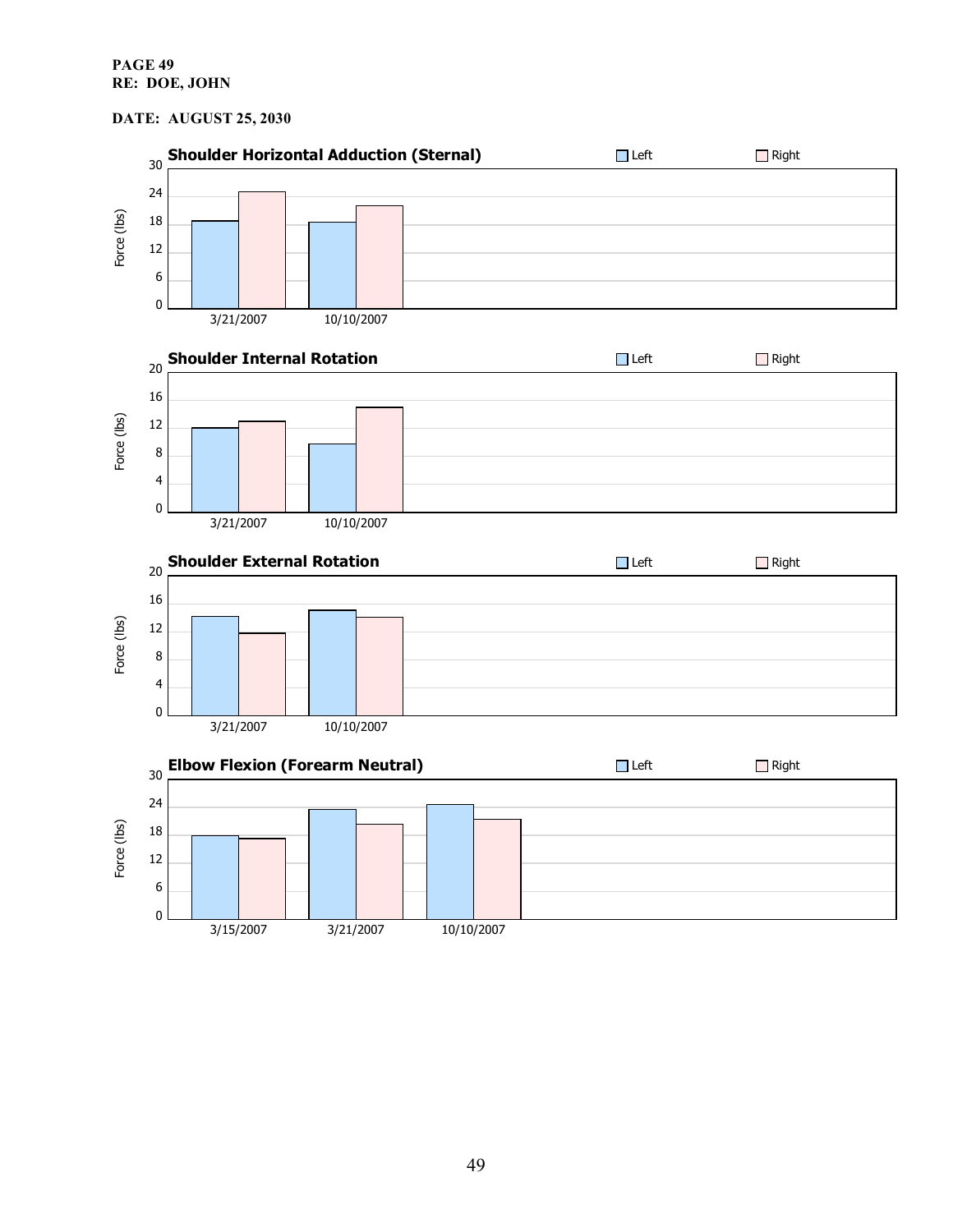#### **PAGE 50 RE: DOE, JOHN**

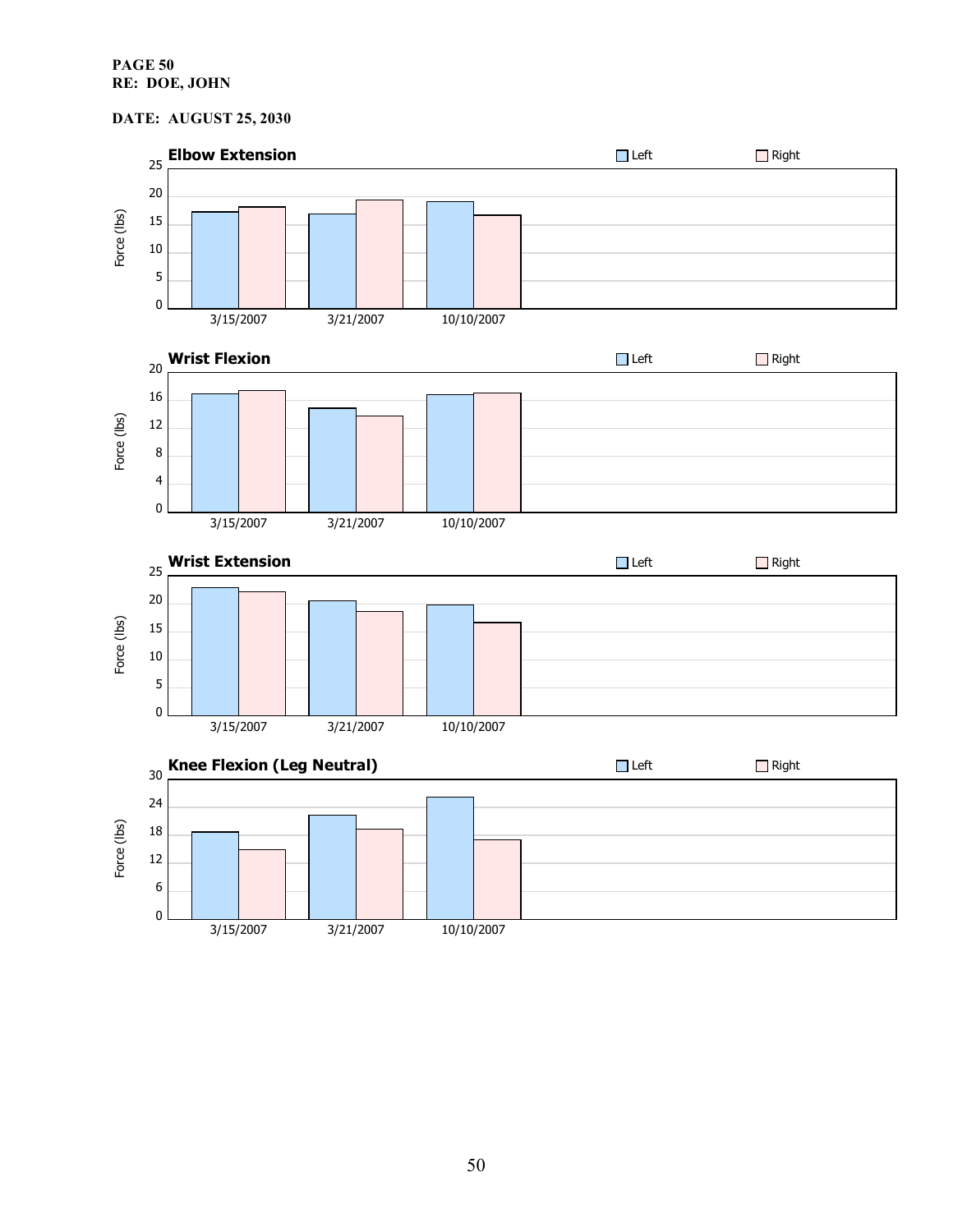#### **PAGE 51 RE: DOE, JOHN**

#### **DATE: AUGUST 25, 2030**



# **Grip Strength Testing**

## **5-Position Grip Test**

The patient's grip strength was tested with the Tracker computerized grip dynamometer at all five rung positions.

| Position | Left Average | <b>Left CV</b> | <b>Right Average</b> | <b>Right CV</b> | % Diff    |
|----------|--------------|----------------|----------------------|-----------------|-----------|
|          | 48.7 lbs     | 9%             | $37.4$ lbs           | 8%              | $-24\% R$ |
|          | 58.9 lbs     | 4%             | 39.7 lbs             | 1%              | $-34\% R$ |
|          | 54.3 lbs     | 6%             | $41.3$ lbs           | 6%              | $-23% R$  |
|          | $45.4$ lbs   | 2%             | 34.6 lbs             | 8%              | $-17\% R$ |
|          | 46.7 lbs     | 2%             | 36.1 lbs             | 5%              | -20% R    |

Consistency of the patient's grip strength effort was evaluated using coefficient of variation (CV) with consistency indicated by successive repetitions falling below 15%.

The presence of <sup>a</sup> bell-shaped curve from the 5-position grip test results is typically indicative of maximum effort for both injured and uninjured people alike (Stokes, 1983).

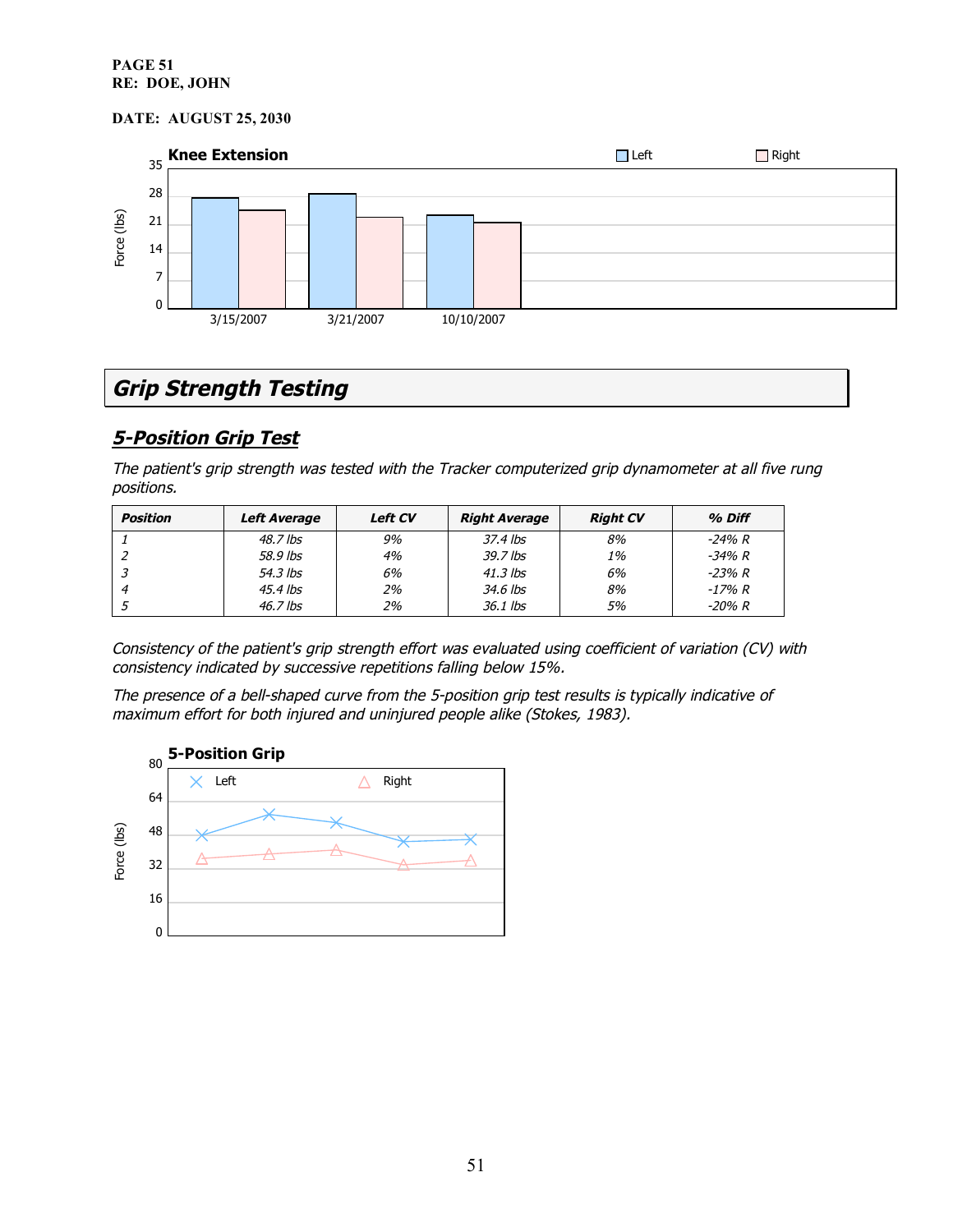**PAGE 52 RE: DOE, JOHN**

#### **DATE: AUGUST 25, 2030**

## **Sustained Grip Test**

The patient's maximum grip strength and the ability to sustain <sup>a</sup> contraction over time were evaluated using the Tracker computerized grip dynamometer from JTECH Medical. The Tracker system documents sustained grip ability by graphing grip strength force over time.

| <b>Rung 2</b> |                |         |    |        |
|---------------|----------------|---------|----|--------|
| <b>Side</b>   | <b>Maximum</b> | Average | CV | % Diff |
| Left          | 50.7           | 46.5    | 7% |        |
| Right         | 36.0           | 33.9    | 6% | $-29%$ |

Consistency of the patient's sustained grip strength effort was evaluated using coefficient of variation (CV) with consistency indicated by successive repetitions falling below 15%.



| <b>Change Since Last Exam</b> |                      |            |        |            |                     |           |        |          |
|-------------------------------|----------------------|------------|--------|------------|---------------------|-----------|--------|----------|
|                               | <b>Previous Exam</b> |            |        |            | <b>Current Exam</b> |           |        | % Change |
| Date                          | Left                 | Right      | % Diff | Left       | <b>Right</b>        | % Diff    | Left   | Right    |
| 3/21/2007                     | 59.83 lbs            | 38.714 lbs | -35% R | 50.699 lbs | 35.966 lbs          | $-29\% R$ | $-15%$ | -7%      |

| <b>Overall Change</b> |                     |              |           |            |                     |           |        |              |
|-----------------------|---------------------|--------------|-----------|------------|---------------------|-----------|--------|--------------|
|                       | <b>Initial Exam</b> |              |           |            | <b>Current Exam</b> |           |        | % Change     |
| <b>Date</b>           | Left                | <b>Riaht</b> | % Diff    | Left       | Riaht               | % Diff    | Left   | <b>Right</b> |
| 3/15/2007             | 63.506 lbs          | 39.966 lbs   | $-37\% R$ | 50.699 lbs | 35,966 lbs          | $-29\% R$ | $-20%$ | $-10%$       |

Grip results are displayed using the maximum of completed repetitions.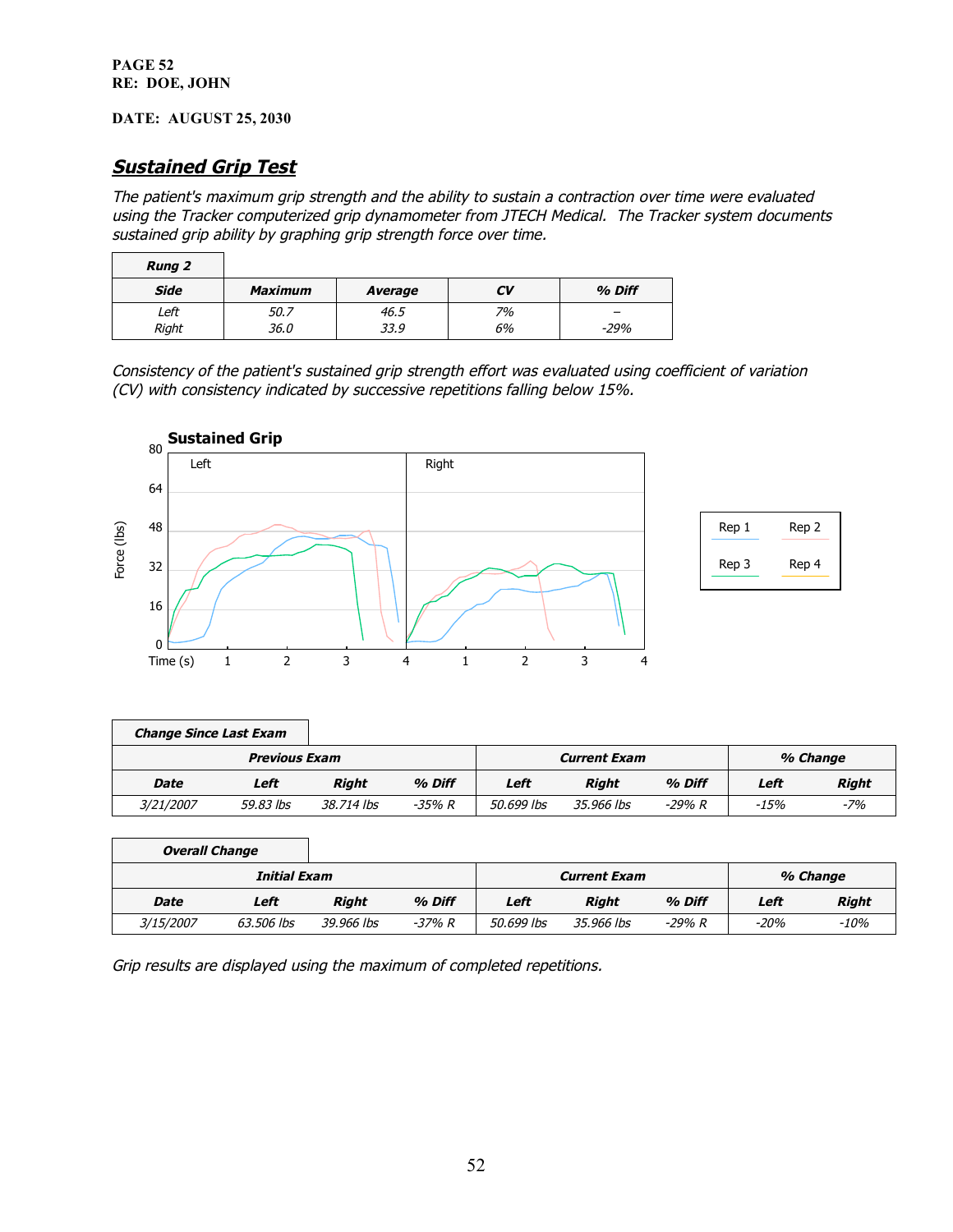# **Static Strength Testing**

## **NIOSH Static Strength Testing**

The examinee was tested using the JTECH computerized static strength evaluation system and standard lift evaluation protocols outlined by NIOSH in the Work Practices Guide for Manual Lifting, 1981. The examinee's NIOSH population percentile is determined by comparing lift strength results with published norms with the 50th percentile indicating the average for the patient's gender. NIOSH has determined <sup>a</sup> minimum of the 25th percentile should be demonstrated for the worker to safely perform that type of lift on the job.

| <b>NIOSH Static Strength Tests</b> | Maximum | <b>Highest Mean</b> | CV | <b>NIOSH %</b> |
|------------------------------------|---------|---------------------|----|----------------|
| <i>Leg [NIOSH]</i>                 | 27 lbs  | $21$ lbs            | 5% | :10%           |

A Coefficient of Variation (CV) less than 15% may be indicative of consistent effort (Chaffin, 1976).

| NIOSH Test Dynamic Rating | <b>Highest Mean</b> | Occasional | Freauent | Constant |
|---------------------------|---------------------|------------|----------|----------|
| Leg [NIOSH]               | 21 lbs              | 7 lbs      | 4 lbs    | r Ibs    |

Dynamic Rating is based on the Highest Mean static lifting test score and indicates the theoretical load <sup>a</sup> subject may be able to lift dynamically on an occasional basis (Blankenship, 1990). Frequent and constant values are derived from the occasional lift value using percentages from the Dictionary of Occupational Titles, 1991.



## **NIOSH Static Strength Progress**

|                            |                  | <b>Previous Exam</b> | <b>Current Exam</b> |               |
|----------------------------|------------------|----------------------|---------------------|---------------|
| <b>NIOSH Recent Change</b> | Date             | Strength             | <b>Strength</b>     | <b>Change</b> |
| Leg [NIOSH]                | <i>3/21/2007</i> | 51 Ibs               | $21$ lbs            | -59%          |

|                             |           | Initial Exam    | <b>Current Exam</b> |               |
|-----------------------------|-----------|-----------------|---------------------|---------------|
| <b>NIOSH Overall Change</b> | Date      | <b>Strength</b> | <b>Strength</b>     | <b>Change</b> |
| <i>Leg [NIOSH]</i>          | 3/15/2007 | 48 lbs          | 21 lbs              | $-56%$        |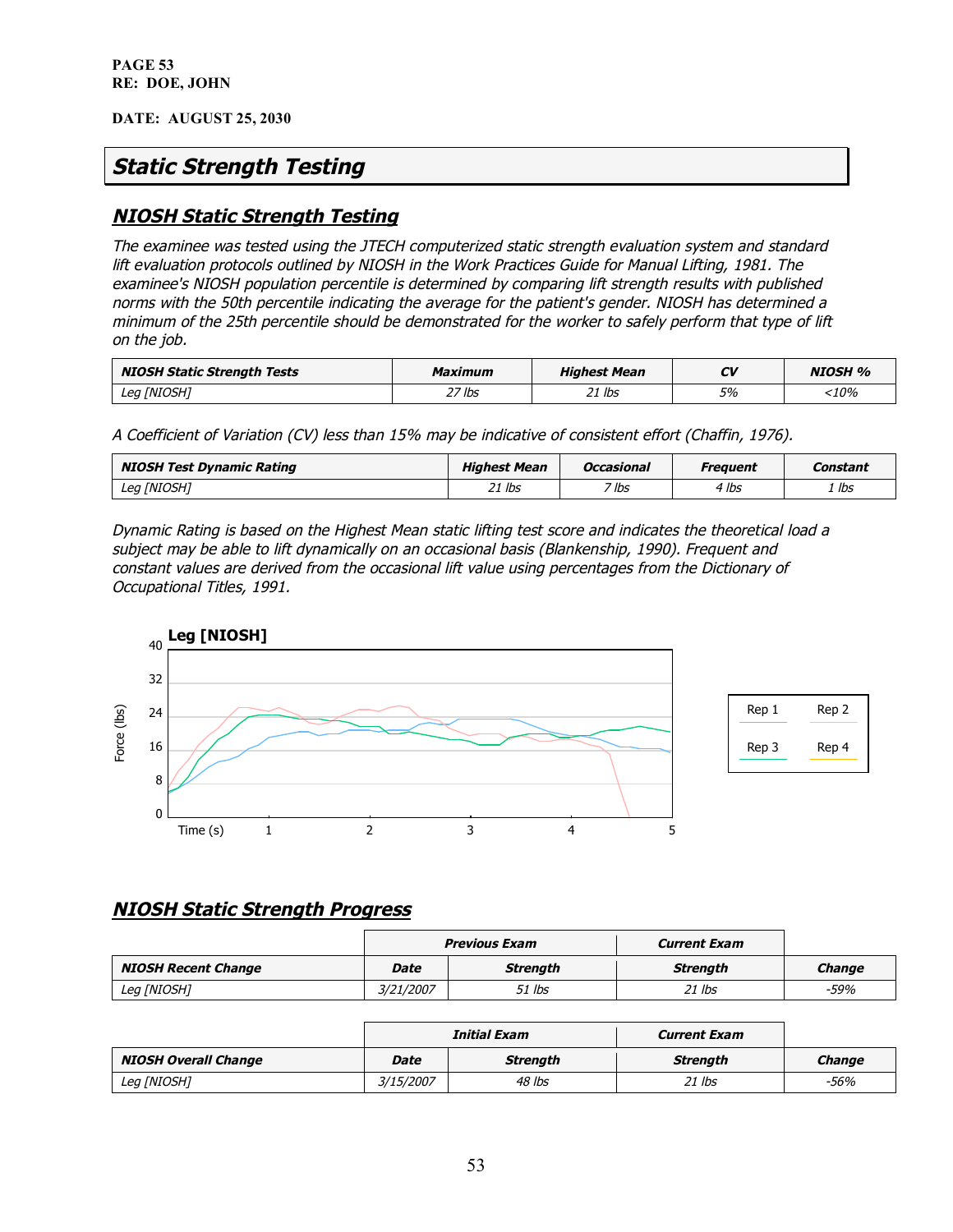#### **PAGE 54 RE: DOE, JOHN**

**DATE: AUGUST 25, 2030**



## **DISABILITY STATUS**

Although, Mr. Doe may continue to improve with further treatment such as acupuncture, scheduled chiropractic visits, orthopedic consultation, surgery and/or pain management, we are limited by outside factors to include A.C.O.E.M Guidelines, SB899, and response from the carrier.

Regretfully, he was declared permanent and stationary for rating purposes. However, I reserve the right to amend my report if I receive information indicating otherwise.

## **HISTORY OF DISABILITY**

The patient was placed on temporary total disability on April 15, 2007. The patient remained on temporary total disability through November 13, 2007.

## **SUBJECTIVE FACTORS OF DISABILITY**

In relation to the spine, the subjective factors of disability are characterized as intermittent slight to moderate pain becoming moderate with heavy lifting, repetitive bending and stooping activities.

In relation to the right elbow and bilateral wrist condition, the subjective factors of disability are characterized as constant slight pain becoming intermittent moderate with repetitive forceful gripping, torquing and twisting activities.

In relation to the right knee, the subjective factors of disability are characterized as constant slight to moderate pain becoming intermittently moderate with repetitive bending of the knee.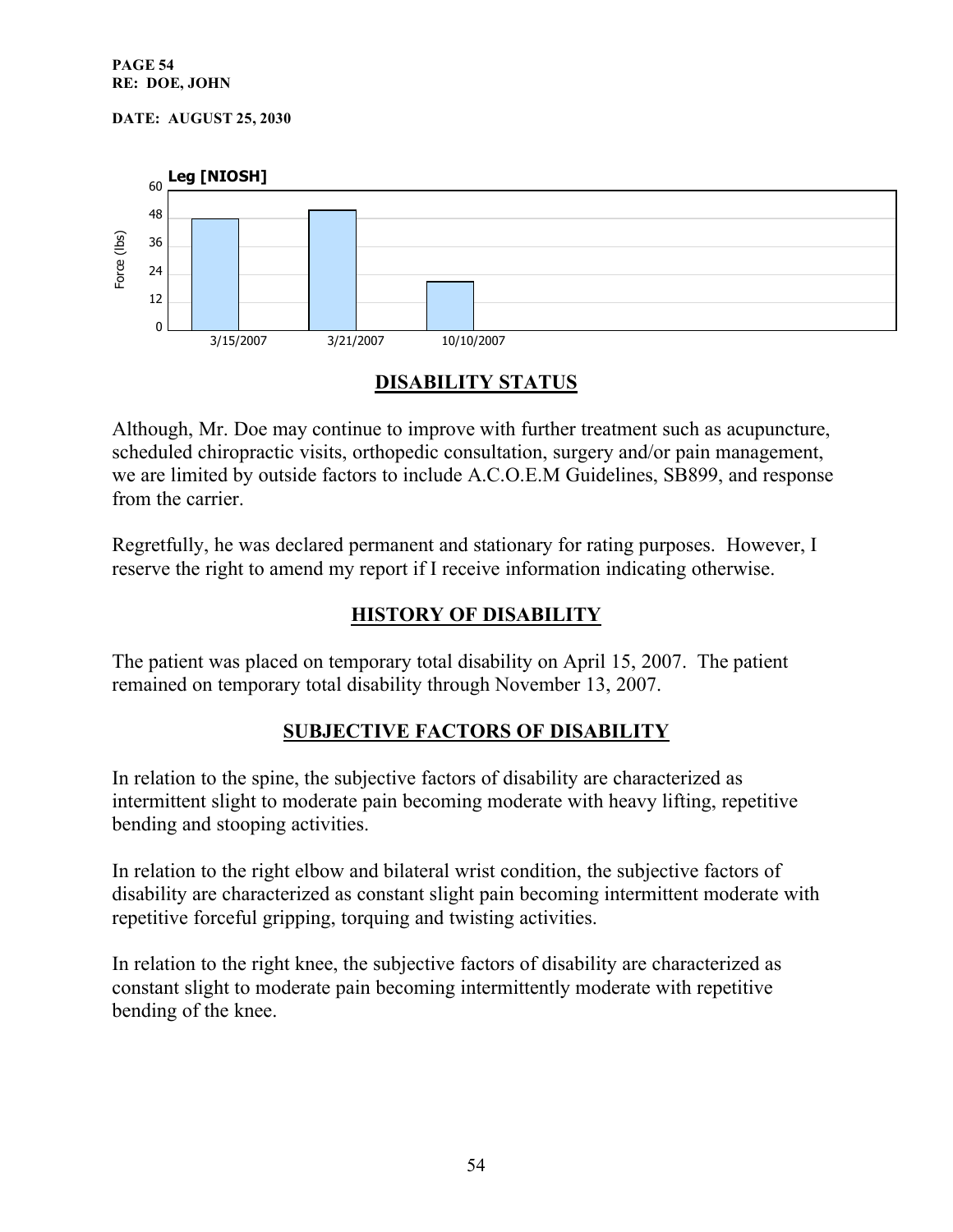## **OBJECTIVE FACTORS OF DISABILITY**

- 1. JANUARY 7, 2007, MRI of the CERVICAL SPINE by GEORGE VOLTAR,  $M.D.$ :
	- 1. Diffuse disc bulge 3-4 mm at C3-4, C4-5, and C5-6 disc levels
- 2. JANUARY 7, 2007, MRI of the RIGHT KNEE by GEORGE VOLTAR, M.D.:
	- 1. Grande II signal of posterior horn of medial meniscus
- 3. Moderate effusion
- 4. JANUARY 7, 2007, MRI of the LUMBAR SPINE by GEORGE VOLTAR,  $M.D.$ :
	- 1. Diffuse disc bulge 2-3 mm at L3-4, L4-5, L5-S1 disc levels
- 5. JANUARY 7, 2007, MRI of the LEFT WRIST by GEORGE VOLTAR, M.D.:
	- 1. Tenosynovitis flexor carpi radialis.
	- 2. Effusion styloid process, ulna
- 6. JANUARY 7, 2007, MRI of the RIGHT WRIST by GEORGE VOLTAR,  $MD:$ 
	- 1. Tenosynovitis flexor carpi radialis.
	- 2. Effusion radioulnar joint
- 7. JANUARY 7, 2007, MRI of the RIGHT SHOULDER by GEORGE VOLTAR, M.D.:
	- 1. Subcoracoid bursal effusion
	- 2. Tenosynovitis bicep tendon
- 8. Hypoesthesia noted following the right L5/S1 dermatomal distribution
- 9. Weakness noted in the L5 myotome as noted above
- 10. Hypoesthesia noted following the median nerve distribution bilaterally
- 11.Decreased cervical, lumbar, right shoulder, right elbow and bilateral wrist range of motion as noted above.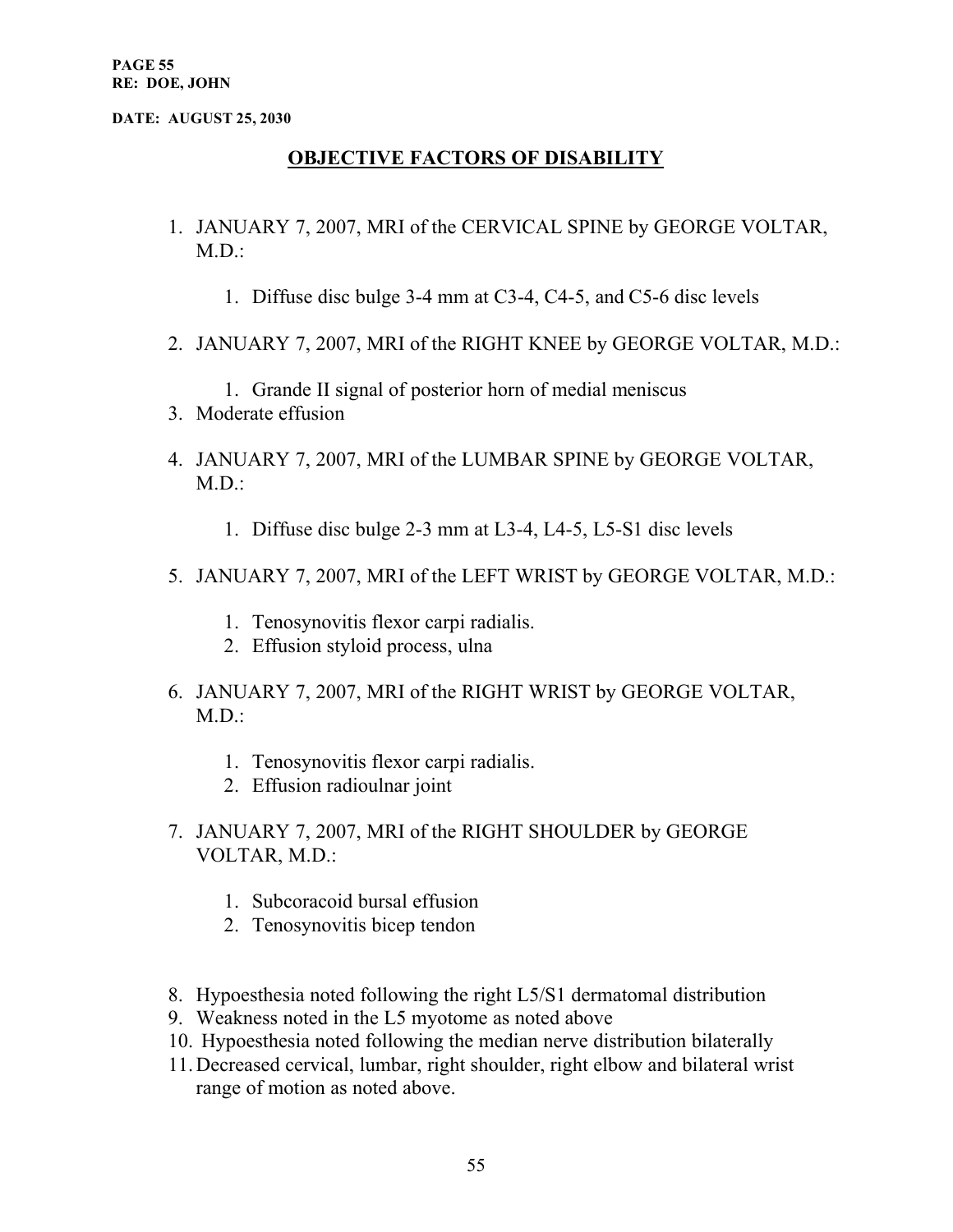**PAGE 56 RE: DOE, JOHN**

**DATE: AUGUST 25, 2030**

## **IMPAIRMENT SUMMARY:**

| Cervical DRE Category II - | Clinical history and exam findings                                                                                                                                                                                                                        | 7 % WPI |  |  |  |
|----------------------------|-----------------------------------------------------------------------------------------------------------------------------------------------------------------------------------------------------------------------------------------------------------|---------|--|--|--|
|                            | Clinical history and examination findings are compatible.<br>with a specific injury; findings included muscle guarding or<br>spasm observed at the time of the examination, and<br>asymmetric loss of range or motion.                                    |         |  |  |  |
|                            | AMA Guides $(5^{th}$ Edition) p. 392, Table 15-5                                                                                                                                                                                                          |         |  |  |  |
| Lumbar DRE Category II -   | History and exam findings compatible<br>7% WPI                                                                                                                                                                                                            |         |  |  |  |
|                            | Clinical history and examination findings are compatible<br>with a specific injury; findings include significant muscle<br>guarding observed at the time of the examination,<br>asymmetric loss of range or motion, and non-verifiable<br>radicular pain. |         |  |  |  |

AMA Guides (5<sup>th</sup> Edition) p. 384, Table 15-3

## **SPINE COMBINED WHOLE PERSON IMPAIRMENT = 14%**

(Utilizing The Combined Values Chart, Page 604, AMA Guides)

### Right Shoulder Impairment:

| Figure 16-40, page 476          |                        |                                  |
|---------------------------------|------------------------|----------------------------------|
| $I_F$ (Flexion)                 | 136 degrees $=$        | 3% impairment upper extremity    |
| $IE$ (Extension)                | $17 \text{ degrees} =$ | 2% impairment upper extremity    |
| Figure 16-43, page 477          |                        |                                  |
| $I_{ABD}$ (Abduction)           | $118$ degrees =        | 3% impairment upper extremity    |
| $I_{ADD}$ (Adduction)           | $30 \text{ degrees} =$ | 1% impairment upper extremity    |
| Figure 16-46, page 479          |                        |                                  |
| $I_{ER}$ (External Rotation)    | $84 \text{ degrees} =$ | $0\%$ impairment upper extremity |
| (Internal Rotation)<br>$I_{IR}$ | $25$ degrees =         | 4% impairment upper extremity    |

Impairment Rating=  $I_{F+}I_{E+}I_{ABD}$  +  $I_{ADD}$  +  $I_{ER+}I_{IR=}$  upper extremity impairment  $3\% + 2\% + 3\% + 1\% + 0\% + 4\% = 13\%$  upper extremity impairment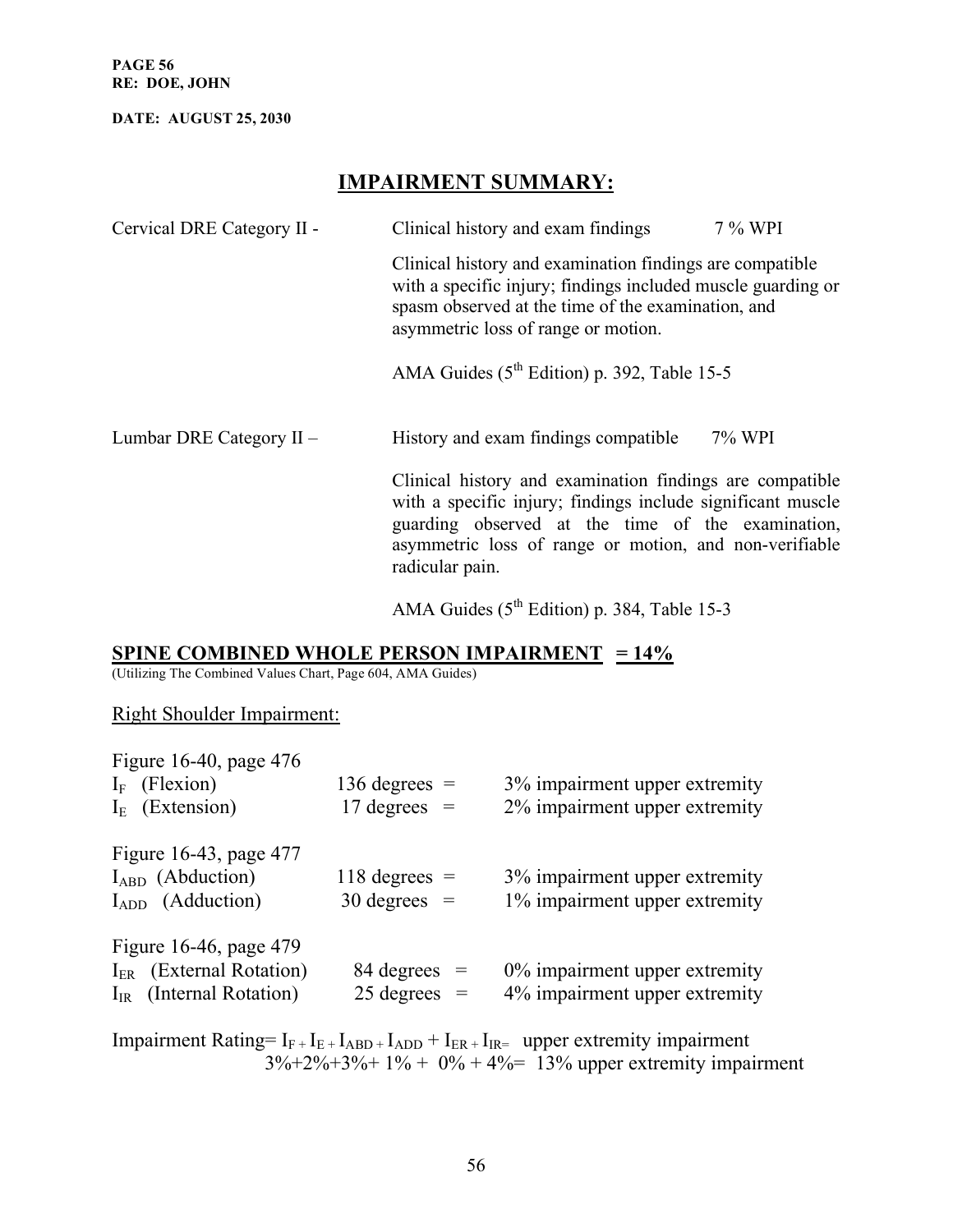**PAGE 57 RE: DOE, JOHN**

**DATE: AUGUST 25, 2030**

Right Elbow Impairment:

Figure 16-34, page 472  $I_F$  (Flexion) 127 degrees = 1% impairment upper extremity  $I_{E}$  (Extension) 0 degrees = 0% impairment upper extremity Figure 16-37, page 474  $I_P$  (Pronation) 70 degrees =  $1\%$  impairment upper extremity  $I<sub>S</sub>$  (Supination) 60 degrees =  $1\%$  impairment upper extremity Impairment Rating=  $I_{F+}I_{E+}I_{P+}I_{S=}$  upper extremity impairment  $1\% + 0\% + 1\% + 1\% = 3\%$  upper extremity impairment Left Wrist Impairment: Figure 16-28, page 467  $I_F$  (Flexion) 59 degrees = 0% impairment upper extremity  $I_{E}$  (Extension) 56 degrees = 1% impairment upper extremity Figure 16-31, page 469  $I_{RD}$  (Radial Deviation) 23 degrees = 0% impairment upper extremity  $I_{\text{UD}}$  (Ulnar Deviation) 23 degrees = 1% impairment upper extremity Impairment Rating=  $I_{F+}I_{E+}I_{RD+}I_{UD}=$  upper extremity impairment  $0\% + 1\% + 0\% + 1\% = 2\%$  upper extremity impairment Right Wrist Impairment: Figure 16-28, page 467  $I_F$  (Flexion) 53 degrees = 1% impairment upper extremity  $I_{E}$  (Extension) 59 degrees = 0% impairment upper extremity Figure 16-31, page 469  $I_{RD}$  (Radial Deviation) 23 degrees = 0% impairment upper extremity  $I<sub>UD</sub>$  (Ulnar Deviation) 23 degrees = 1% impairment upper extremity Impairment Rating=  $I_{F+}I_{E+}I_{RD+}I_{UD}=$  upper extremity impairment  $1\% + 0\% + 0\% + 1\% = 2\%$  upper extremity impairment

There was 13% upper extremity impairment for the right shoulder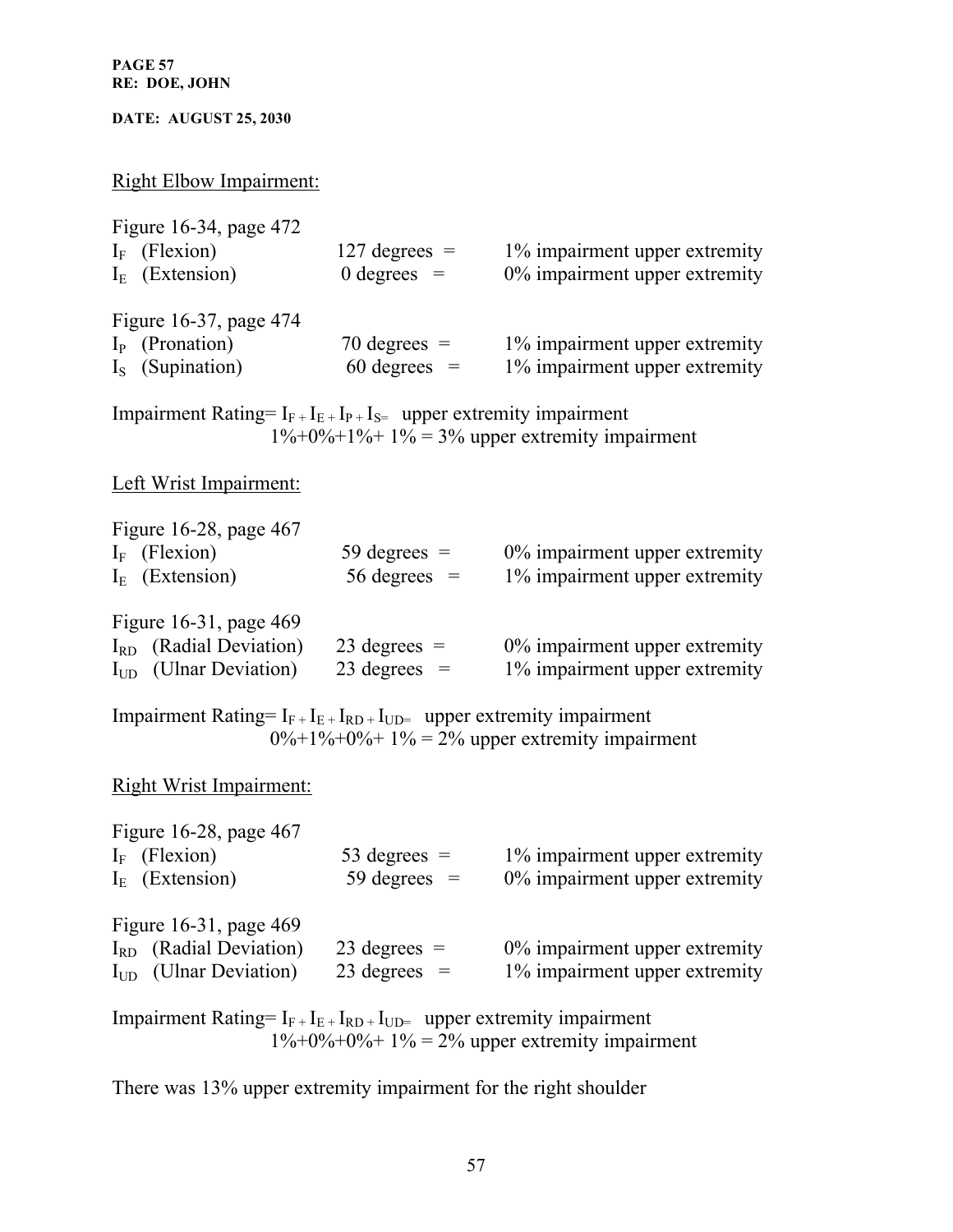#### **PAGE 58 RE: DOE, JOHN**

**DATE: AUGUST 25, 2030**

There was 3% upper extremity impairment for the right elbow There was 2% upper extremity impairment for the left wrist There was 2% upper extremity impairment for the right wrist

COMBINED UPPER EXTREMITY IMPAIRMENT**=** 20% left upper extremity impairment (Utilizing the Combined Values Chart, Page 604, AMA Guides)

## **\*20% upper extremity impairment = 12% Whole Person Impairment (Table 16-2, page 439) for the upper extremities**

Right Knee Impairment:

| Figure 17-10, page 537 |                         |                                  |
|------------------------|-------------------------|----------------------------------|
| $I_F$ (Flexion)        | $105$ degrees $=$       | 10 % impairment lower extremity  |
| $IE$ (Extension)       | $180 \text{ degrees} =$ | $0\%$ impairment lower extremity |

## **Right knee lower extremity impairment of 10 %= 4% WPI (Table 17-3, page 527)**

\*Christine Chapel PhD., Dr. Chapel found the patient to have a Global Assessment of Functioning (GAF) score of 61, which correlates to a **14 % whole person impairment (WPI).**

-Spine WPI: 14% -Upper extremity WPI: 12 % -Lower extremity WPI: 4 % -Psychological WPI: 14 %

### **FINAL COMBINED WHOLE BODY IMPAIRMENT = 38%**

(Utilizing The Combined Values Chart, Page 604, AMA Guides)

The 38 % WPI includes the spine, right upper extremity, left upper extremity, left knee, and psychological impairments. The above noted WPI more than adequately encompasses pain as well as difficulties with ADLs.

## **WORK PRECLUSIONS/LOSS OF PRE-INJURY CAPACITY**

The patient underwent a final functional capacity evaluation which clearly revealed the patient continues to have significant objective findings. Therefore, it would be more accurate and medically reasonable for Mr. Doe to be considered precluded from heavy lifting, repetitive bending and stooping activities, from a spinal point of view. This contemplates the patient has lost 50% of his pre-injury capacity to lift, bend and stoop. In relation to his right elbow and bilateral wrist condition, the patient should avoid repetitive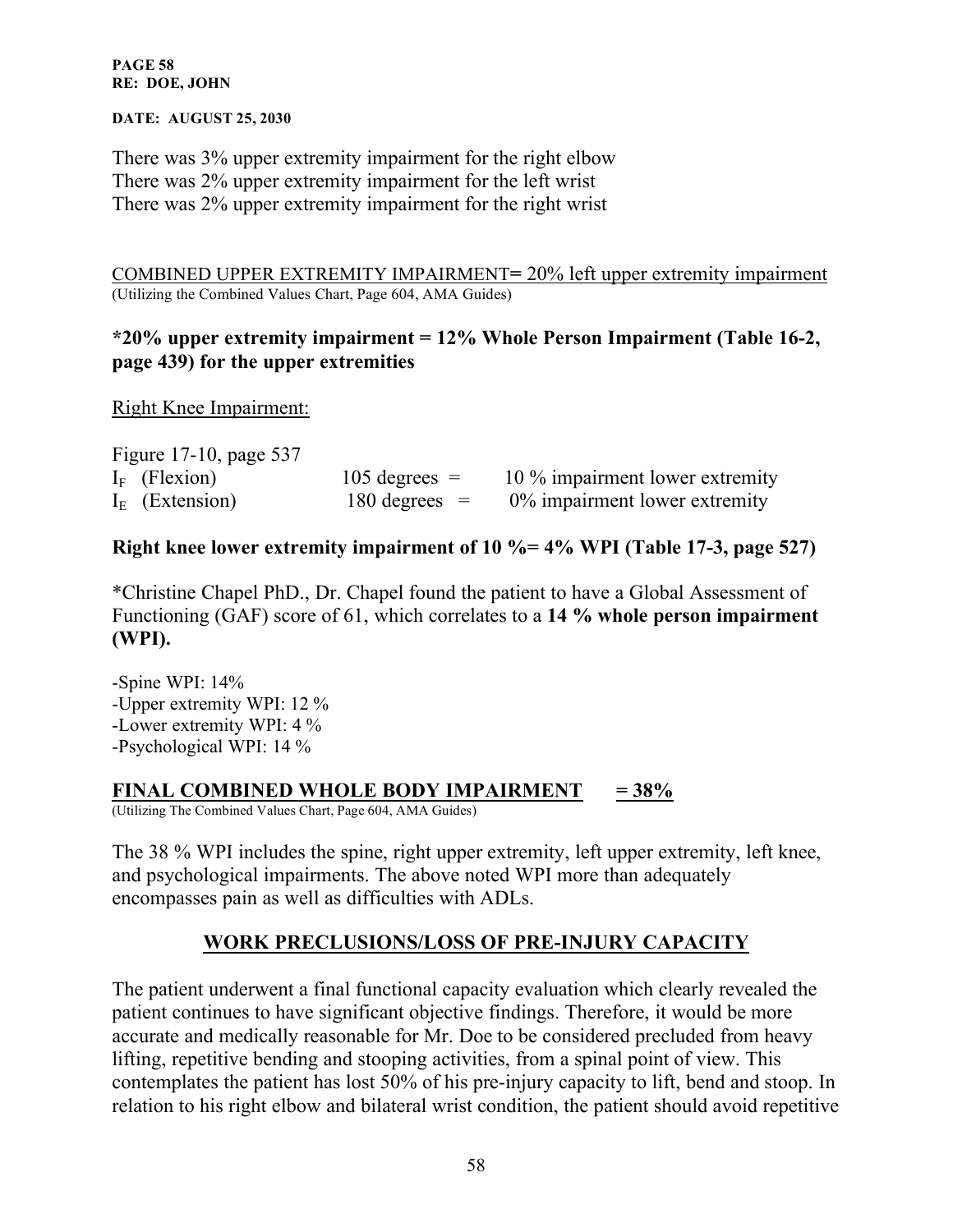#### **PAGE 59 RE: DOE, JOHN**

#### **DATE: AUGUST 25, 2030**

forceful gripping, torquing and twisting activities. In relation to his right knee, he should avoid repetitive bending activities. The above noted work restrictions are imposed for the purpose of allowing the patient's condition to resolve easier and return to pre-injury work capacity for gainful employment in the open labor market, and to avoid the frequency of flare-ups and possibility of aggravating his condition, which would increase his current disability.

## **FUTURE MEDICAL CARE**

Based upon the patient's current complaints and my findings and physical examination, it would be reasonable to conclude that he will experience episodes of increased pain requiring future medical treatment.

From a chiropractic standpoint, I recommend the patient have access to chiropractic care to include adjustments and/or physical therapy, and other modalities, procedures, or exercises, which may be used to alleviate the patient's condition, upon exacerbation of pain.

Mr. Doe may improve with further treatment such as acupuncture, scheduled chiropractic visits, orthopedic consultation, surgery and/or pain management. However this is limited by outside factors as stated under the Disability Status section above. Furthermore, the patient was recommended a course of epidural injections, unfortunately these were not authorized. It is within all reasonable medical probability that this recommendation was necessary to cure or relieve the patient of his current spinal ailments. As such, these should be provided in the future should they be deemed necessary by a pain management specialist.

Should symptoms increase, he should also have access to an orthopedic consultation and/or surgery if deemed necessary.

## **CAUSATION/APPORTIONMENT**

Per Labor Code 4663, apportionment of permanent disability shall be based on causation. Per Labor Code 4664, the employer shall only be liable for the percentage of permanent disability directly caused by the injury arising out of and occurring in the course of employment.

In relation to the patient's current complaints given the absence of admitted or observed pre-existing disability or known previous trauma, and given the consistency of the injury, (i.e., symptom on-set), with the biomechanics of the injured's employment, it would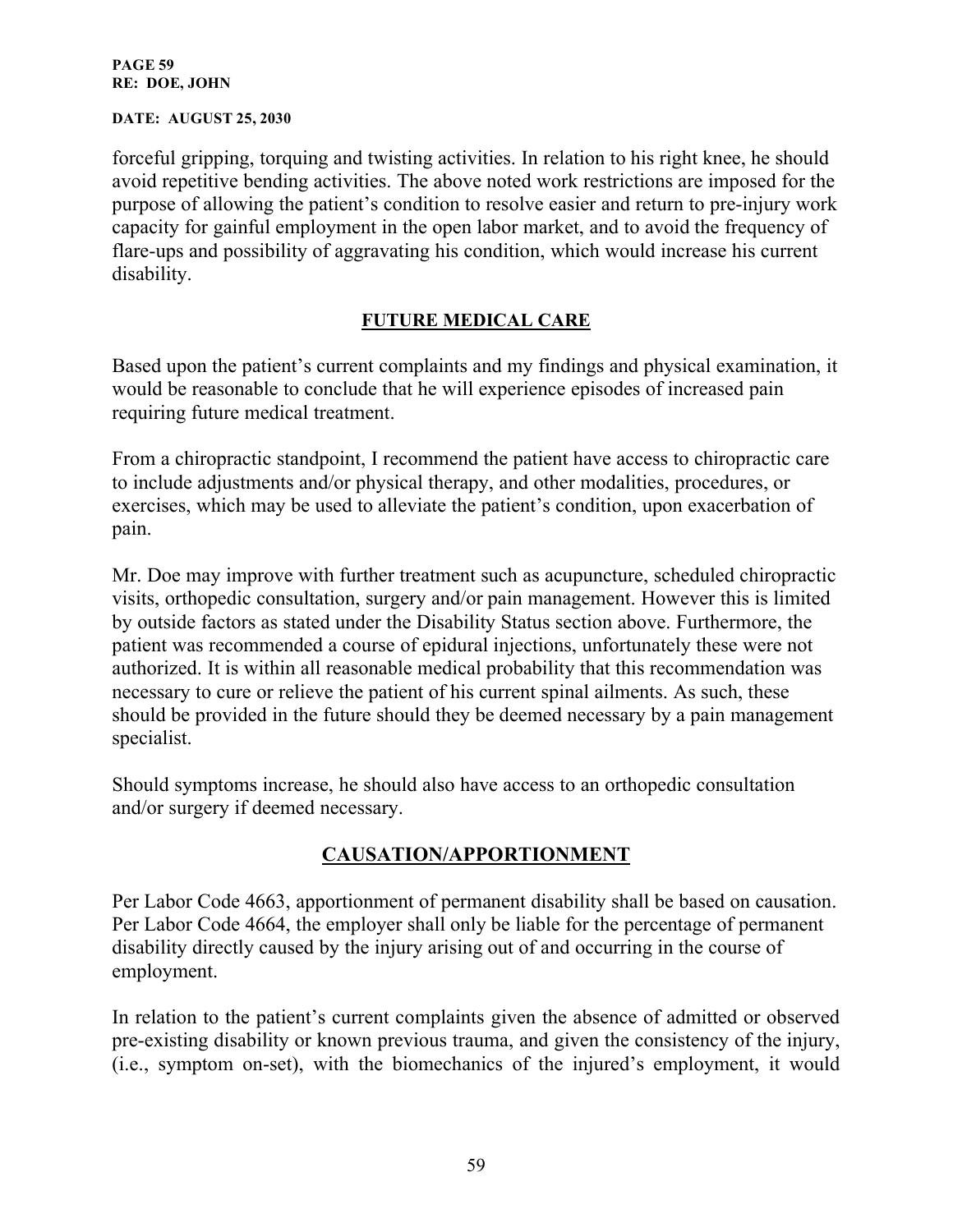#### **PAGE 60 RE: DOE, JOHN**

#### **DATE: AUGUST 25, 2030**

appear reasonable to assign full causation of the symptomatic on-set described above to his routine job activity while employed at ACME Widgets.

As noted above, the patient performed repetitive and constant lifting, twisting, standing, and carrying activities which in time caused inherent weakness in his neck, mid back, low back, right knee, right shoulder, right elbow, and both wrists. The repetitive nature of his usual and customary duties caused his condition to present itself in March 2005 and worsened as he continued to work, subsequently worsening the above noted symptoms.

As a result, based on the above noted facts, the patient's disability/impairment is 100% due to the cumulative effects of his employment with ACME Widgets.

### **VOCATIONAL REHABILITATION/VOUCHER**

The patient is no longer performing the same type of work, which resulted in the injury. Based on all the subjective as well as objective factors and findings noted above, it is within all reasonable medical probability his ability to compete in the open labor market has been affected. His current impairment/disability is, and will hinder his future earning potential, therefore, he is considered a qualified injured worker, and should be provided with an educational voucher.

## **REVIEW OF MEDICAL RECORDS**

- 1. Initial evaluation dated 02-12-07.
- 2. Initial neurological evaluation, by Dr. Cerebro 02-15-07
- 3. MRI of the cervical spine by Dr. Voltar 03-7-07.
- 4. MRI of the right knee by Dr. Voltar 03-7-07.
- 5. MRI of the lumbar spine by Dr. Voltar 03-7-07.
- 6. MRI of the right elbow by Dr. Voltar 03-7-07.
- 7. MRI of the left wrist by Dr. Voltar 03-8-07.
- 8. MRI of the right wrist by Dr. Voltar 03-8-07.
- 9. MRI of the right shoulder by Dr. Voltar 03-8-07.
- 10.Progress Report dated 03-5-07.
- 11.Progress report dated 03-13-07.
- 12.PFCE 03-15-07
- 13. Electrodiagnostic studies 03-12-07
- 14.Appeal to Notice of Non-Certification 03-16-07
- 15.Supplemental Report 03-19-07
- 16.Progress report 03-20-07.
- 17.Progress report 03-22-07.
- 18.Orthopedic initial report 03-27-07
- 19.Progress report 04-5-07.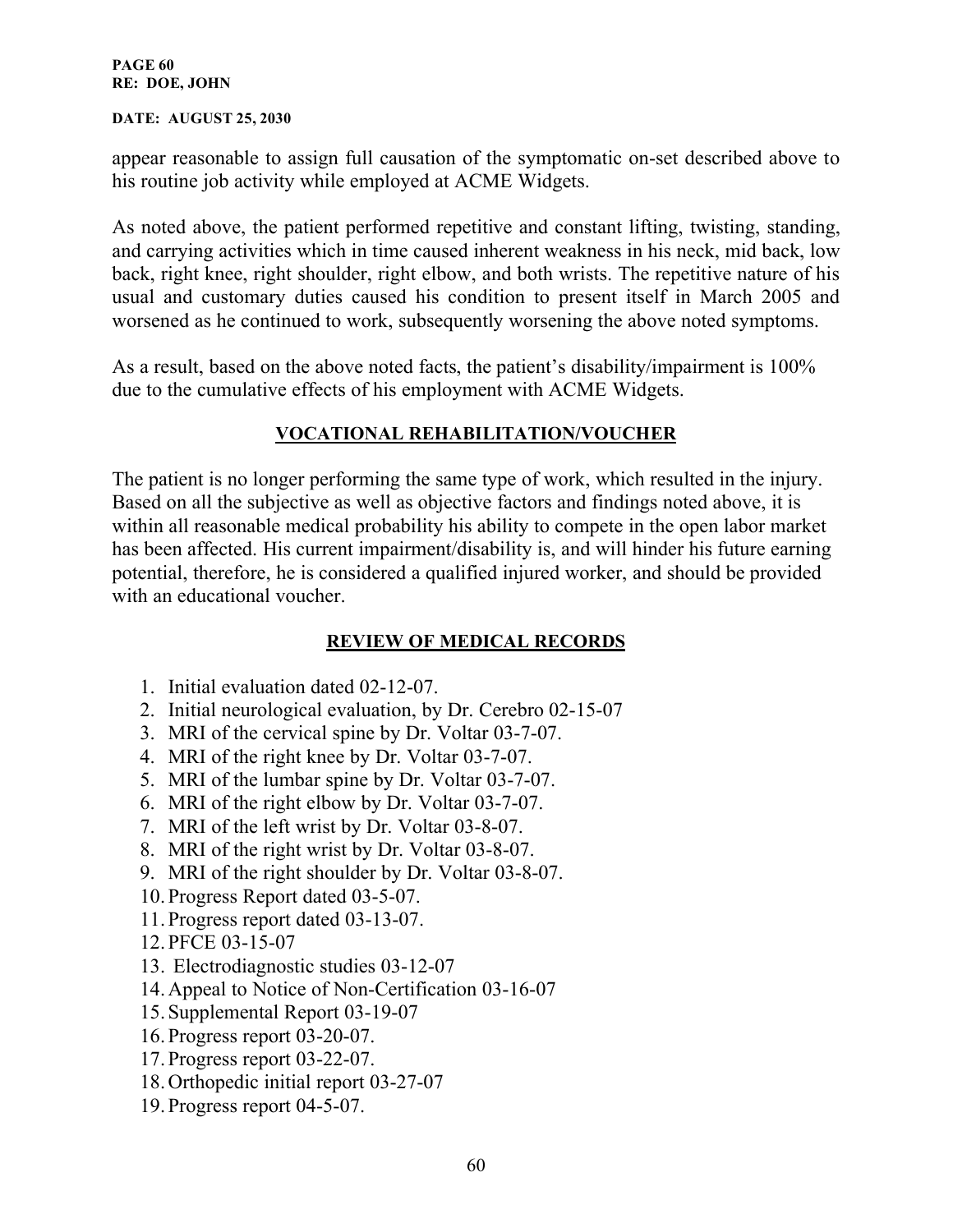#### **PAGE 61 RE: DOE, JOHN**

#### **DATE: AUGUST 25, 2030**

- 20.Progress report 05-3-07.
- 21.Neurological progress report 05-17-07
- 22. Psychological permanent & stationary report 06-01-07
- 23.Progress report 06-4-07.
- 24. Orthopedic progress report 06-06-07
- 25.Progress report 07-9-07.
- 26. Amendment to initial 7-31-07
- 27. Neurology progress report 8-9-07
- 28. Progress report 8-15-07
- 29. Neurology progress report 09-06-07
- 30. Progress report 9-13-07
- 31. Progress report 10-8-07
- 32.Final Functional Capacity Evaluation (F.C.E.) dated 10-10-07.
- 33.Neurology progress report 10-18-07

I have reviewed the dated reports of Dr. McCoy, Dr. Voltar, and I agree and hereby incorporate the same herewith.